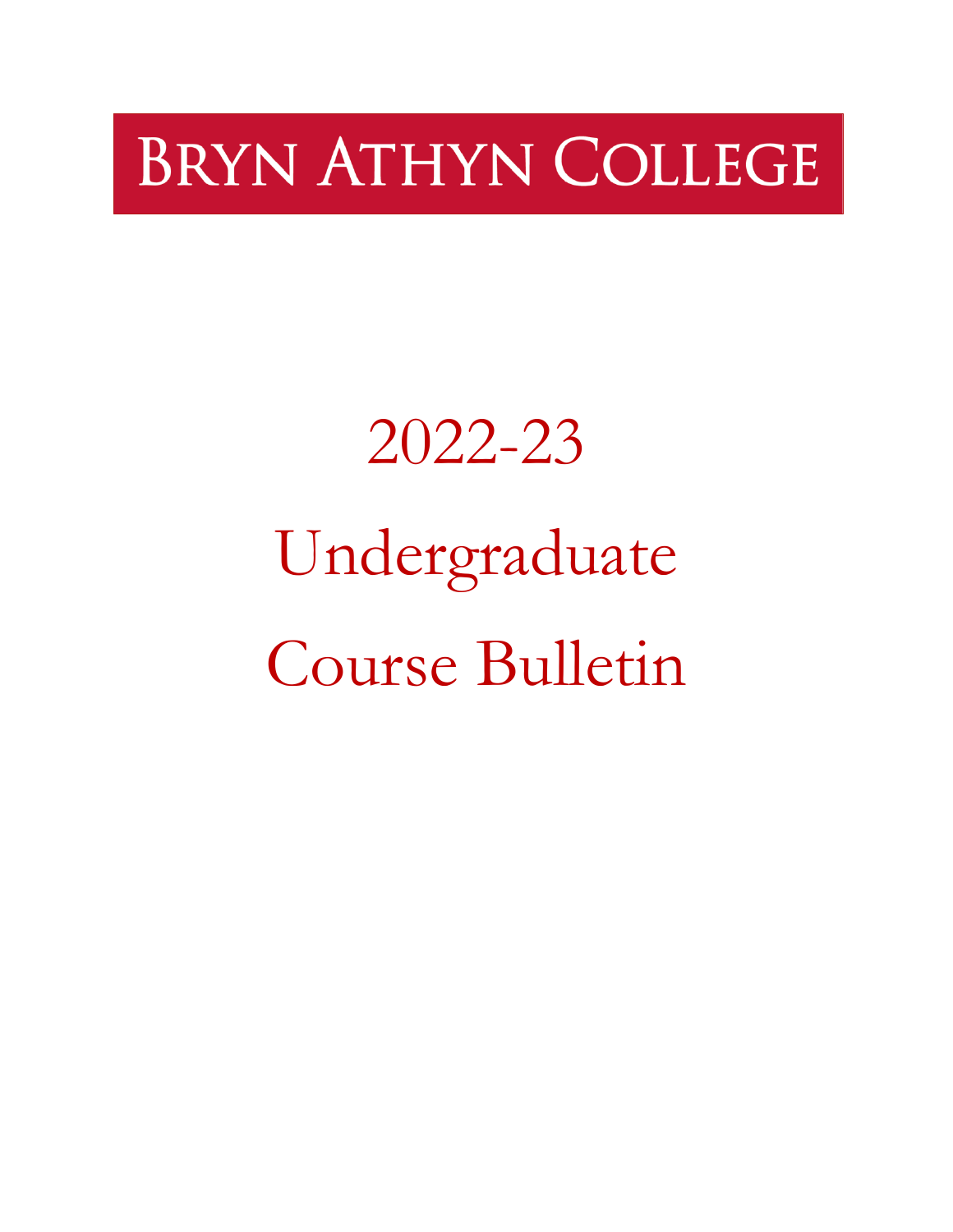### Table of Contents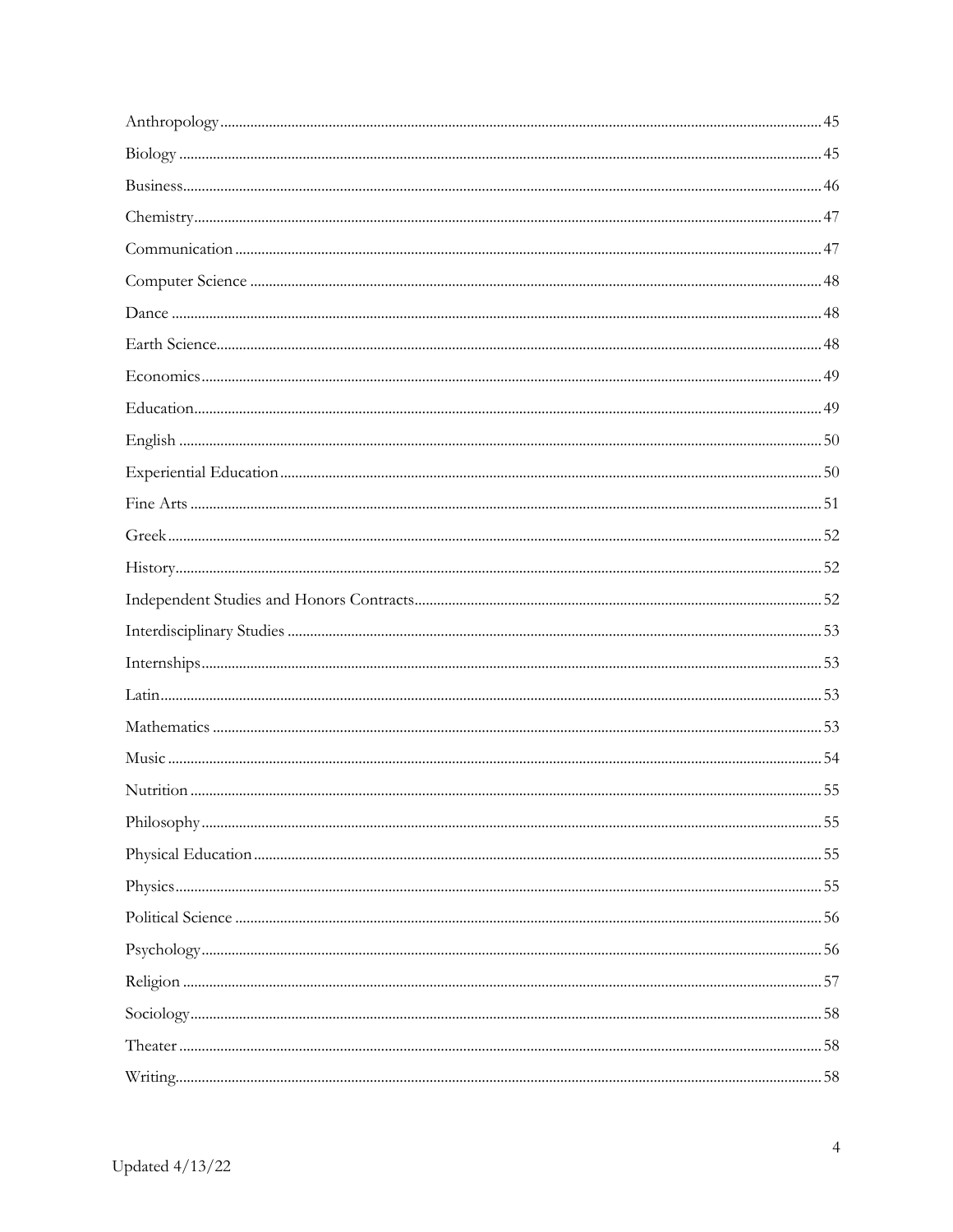#### BRYN ATHYN COLLEGE CALENDAR FOR ACADEMIC YEAR 2022-23: ONE HUNDRED and FORTY-FIFTH ACADEMIC YEAR

<span id="page-4-1"></span><span id="page-4-0"></span>

| June      | 8              | Wed      | Graduate Summer Session begins                                  |
|-----------|----------------|----------|-----------------------------------------------------------------|
| July      | 30             | Sat      | Graduate Summer Session ends                                    |
| August    | 17             | Wed      | Faculty retreat                                                 |
|           | 18             | Thurs    | Start-of-year employee meeting                                  |
|           | 21             | Sun      | New Students (US and International) arrive on campus            |
|           | $22 - 23$      | Mon-Tues | Orientation for new students                                    |
|           | 24             | Wed      | All returning students arrive on campus                         |
|           | 24             | Wed      | Open advising for all students                                  |
|           | 24             | Wed      | President's Welcome for all students                            |
|           | 25             | Thurs    | Fall Term classes begin                                         |
|           | 31             | Wed      | Opening Convocation                                             |
| September | 5              | Mon      | Labor Day holiday                                               |
| October   | 7              | Fri      | Charter Day                                                     |
|           | $10-19$        | Mon-Wed  | Registration for Winter Term                                    |
|           | 20             | Thurs    | All college in-service day—Majors and Career Day                |
| November  | 2              | Wed      | Thanksgiving Convocation                                        |
|           | 3              | Thurs    | Final day of Fall Term classes                                  |
|           | 4              | Fri      | Reading day                                                     |
|           | 7              | Mon      | Exams begin                                                     |
|           | 10             | Thurs    | Fall Term ends after Thursday exams                             |
|           | 24             | Thurs    | Thanksgiving holiday                                            |
|           | 27             | Sun      | Resident students return                                        |
|           | 28             | Mon      | Winter Term classes begin                                       |
| December  | 14             | Wed      | Christmas Convocation                                           |
|           | 16             | Fri      | Christmas vacation begins after Friday classes                  |
|           |                |          | 2023                                                            |
| January   | 2              | Mon      | Resident students return                                        |
|           | 3              | Tues     | Classes resume                                                  |
|           | 16             | Mon      | Martin Luther King, Jr. holiday (no classes)                    |
|           | $25 - 2/3$     | Wed-Fri  | Registration for Spring Term                                    |
| February  | 17             | Fri      | Diversity Convocation                                           |
|           | 17             | Fn       | Final day of Winter Term classes                                |
|           | 20             | Mon      | Reading day                                                     |
|           | 21             | Tues     | Exams begin                                                     |
|           | 24             | Fri      | Winter Term ends after Friday exams                             |
| March     | 7              | Tues     | Resident students return                                        |
|           | 8              | Wed      | Spring Term classes begin                                       |
| April     | 5              | Wed      | Easter Convocation                                              |
|           | $\overline{7}$ | Fri      | Good Friday holiday (no classes)                                |
|           | 10             | Mon      | Easter Monday holiday (no classes)                              |
| May       | 10             | Wed      | Closing Convocation                                             |
|           | 16             | Tues     | Final day of Spring Term classes                                |
|           | 17             | Wed      | Reading day                                                     |
|           | 18             | Thurs    | Exams begin                                                     |
|           | 23             | Tues     | Final day of exams                                              |
|           | 26             | Fn       | Graduation Reception                                            |
|           | 27             | Sat      | Graduation                                                      |
|           | 29             | Mon      | Memorial Day Holiday                                            |
| June      | $\mathbf{1}$   | Thurs    | End-of-Year Employee Meeting and End of Year Employee Gathering |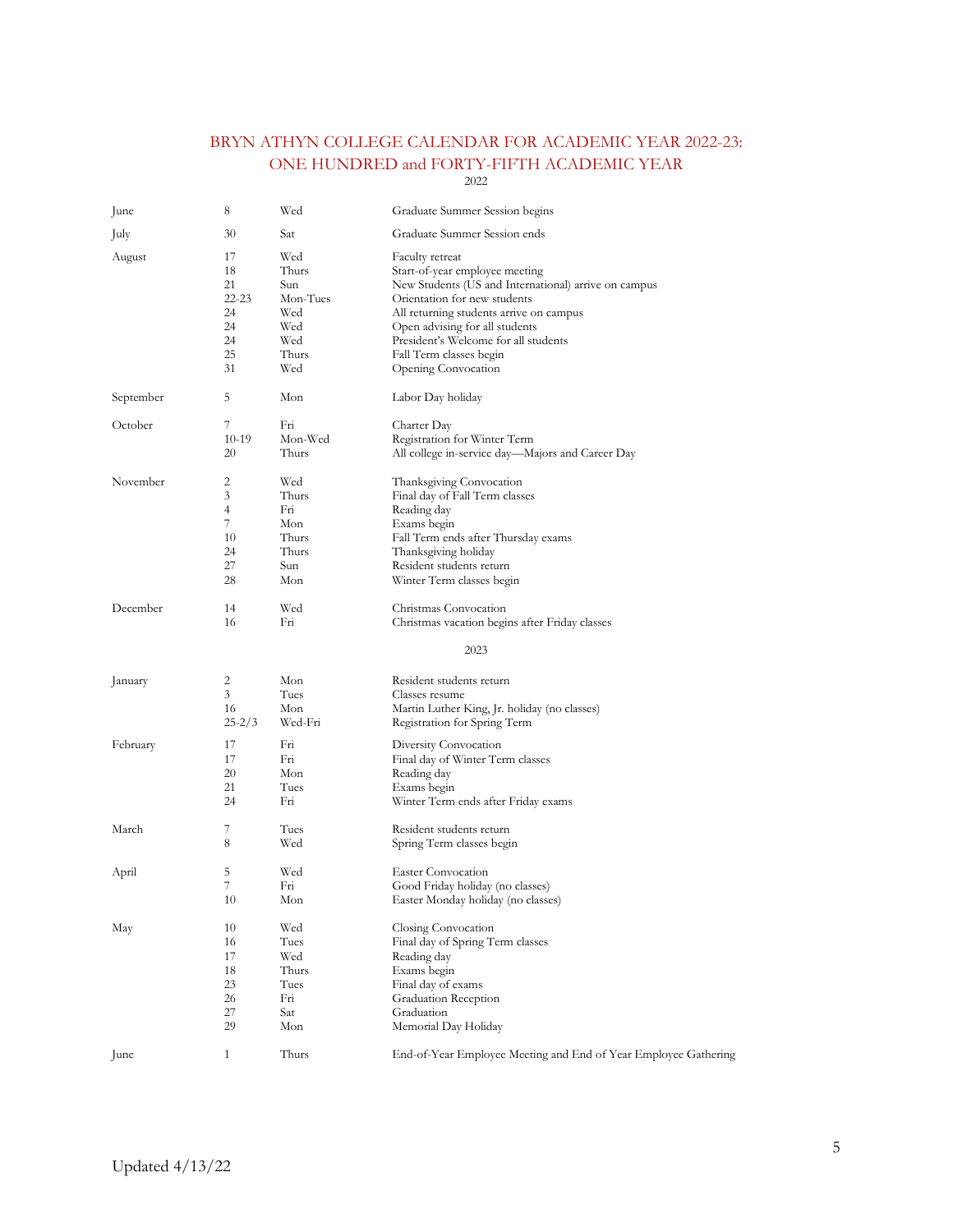## Academic Reminders and Requirements

Make sure you have a tentative academic plan before you see your advisor to register for classes. Your advisor can provide information and perspectives that may help you make decisions, but it is your academic program. It is your responsibility to ensure it is the program you want and need.

To be full-time, choose 9-14.5 credits each term that advance you toward degree or feed your interests. Fulltime students must take at least 9 credits each term. However, to stay on track for a graduation in four years and maintain full eligibility for student loans, you will need to complete, on average, 31 credits per year. Fulltime tuition covers up to 15 credits per term, but credits over 14.5 are considered overload. Additional payment is necessary for 15.5-17 credits. Overload credits (15-17) require approval by the Dean of Academics. See the *Student Handbook* for more details: [Catalog, Courses, and Forms | Bryn Athyn College](https://brynathyn.edu/academics/catalog-courses-and-forms/index.html)

While progressing toward your degree, keep the following requirements in mind:

### **First Year Requirements**

- Two religion courses (100-level) during the year, including passing Religion 101 or 110
- Writing 101 (and Writing 100 for provisional admits and those with SAT reading score below 450)
- Math 101 (if SAT math score below 500)
- To advance to second year status, you must complete residency requirements and at least 31 credits.

### **Second Year Requirements**

- Two religion courses during the year
- Writing 202
- Application to a major by end of the fifth full-time term
- To advance to third year status, you must complete residency requirements and at least 62 credits.

### **Third Year Requirements**

- One religion course (not 100-level)
- Submit a Roadmap to Graduation checklist with assistance of advisor
- To advance to fourth year status, you must complete residency requirements and at least 93 credits, and be accepted into a major program.

### **Fourth Year Requirements**

- One religion course (not 100-level)
- To be eligible to graduate, you must complete all major, core, and residency requirements, complete at least 124 credits (some majors may require more), and have a minimum 2.0 cumulative GPA.

### **Course Recommendations by Intended Major**

In addition to the residency requirements listed above, students interested in the following majors should take, if possible and academically prepared, the courses listed below in their first year.

- **Biology:** Bio122 & 122L, Bio123 and 123L, Chem101, Chem110 and 110L, Chem111 and 111L, Math130, Bio 232 or Bio250
- **Business:** Econ 131 or 132, Phil101, Math130, Comm105, Bus141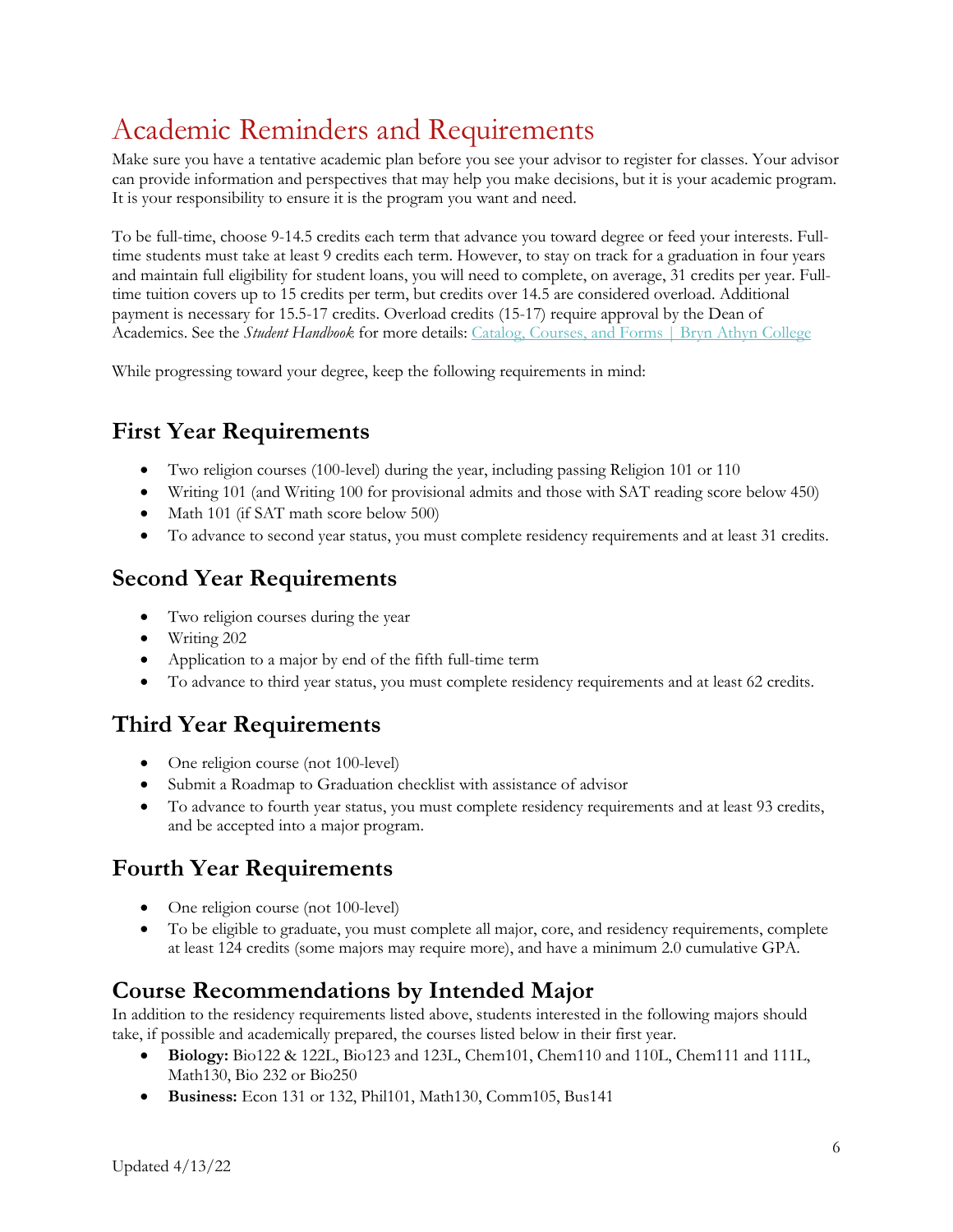- **Building Arts:** FA101, FA102, FA122, FA128, FA140, FA141, FA120 or 125 or 130
- **Education:** Ed128, ESci110, Geog110 or Anth110 or Soc110, any 100-level History course, two math courses, Phil102
- **English and Communications:** Comm105; Writ202 (if eligible); Eng105 and/or 110 (if taken twice or in combination can satisfy 200-level lit)"
- **Fine Arts ID:** FA101 or 102
	- o Studio Arts Track: one studio or art history course
	- o Dance ID: one dance course (other than ensemble), Dan120
- **Human Society:** any three of: Anth110, Geog110, any 100-level History, PSci101, Soc110
- **Math ID:** Math150, Math151, Math250 or 311 (if B or better in Math151), one course in mathrelated field such as computer science, physics, or economics
- Philosophy ID: Phil101, Phil102
- **Psychology:** Psyc101, Bio122 and 122L, Math130, Psyc201, Psyc204, Psyc220
- **Religion:** Rel110, Rel205, Phil102, Phil111

For more information on a particular major or the Core Program, please see the information available in the *BAC Academic Programs Bulletin (*[Catalog, Courses, and Forms | Bryn Athyn College\)](https://brynathyn.edu/academics/catalog-courses-and-forms/index.html), or the major worksheets [\(Majors and Tracks | Bryn Athyn College\)](https://brynathyn.edu/academics/undergraduate/majors.html).

### **Student Online Registration Instructions**

First-year students must complete registration through their advisor. Second-year students and higher are eligible to perform their own registration during open registration sessions, assuming there are no financial holds on their accounts. Exact dates for open registration will be communicated by the registrar. To complete your own registration, follow these instructions

- Go to:<https://brynathyn.jenzabarcloud.com/>
- Login and click on "Students"
- Enter your PIN and ID (PIN is case sensitive, ID requires leading zeroes)
	- o If you forget your ID or PIN, click the link on login page
- Click on "Academics" and select Registration
- Select "View All" to see course list
- Register for a course by clicking on the number in the "spaces" column
- After selecting courses, click on "Continue Registration Process"
- Review courses and, if correct, click "Continue"
- Finalize by clicking "Return" button.
- If a course is full, you can add yourself to a wait list by clicking the number in the "wait" column

#### Notes:

You will need to see your advisor if you want to:

- audit a course
- conduct an independent study
- complete an internship
- take more than 14.5 credits
- drop a course after the first week of the term

Your advisor will guide you through the process of setting up an independent study, internship, or credit overload. Note that students and advisors will be unable to register for internships or independent studies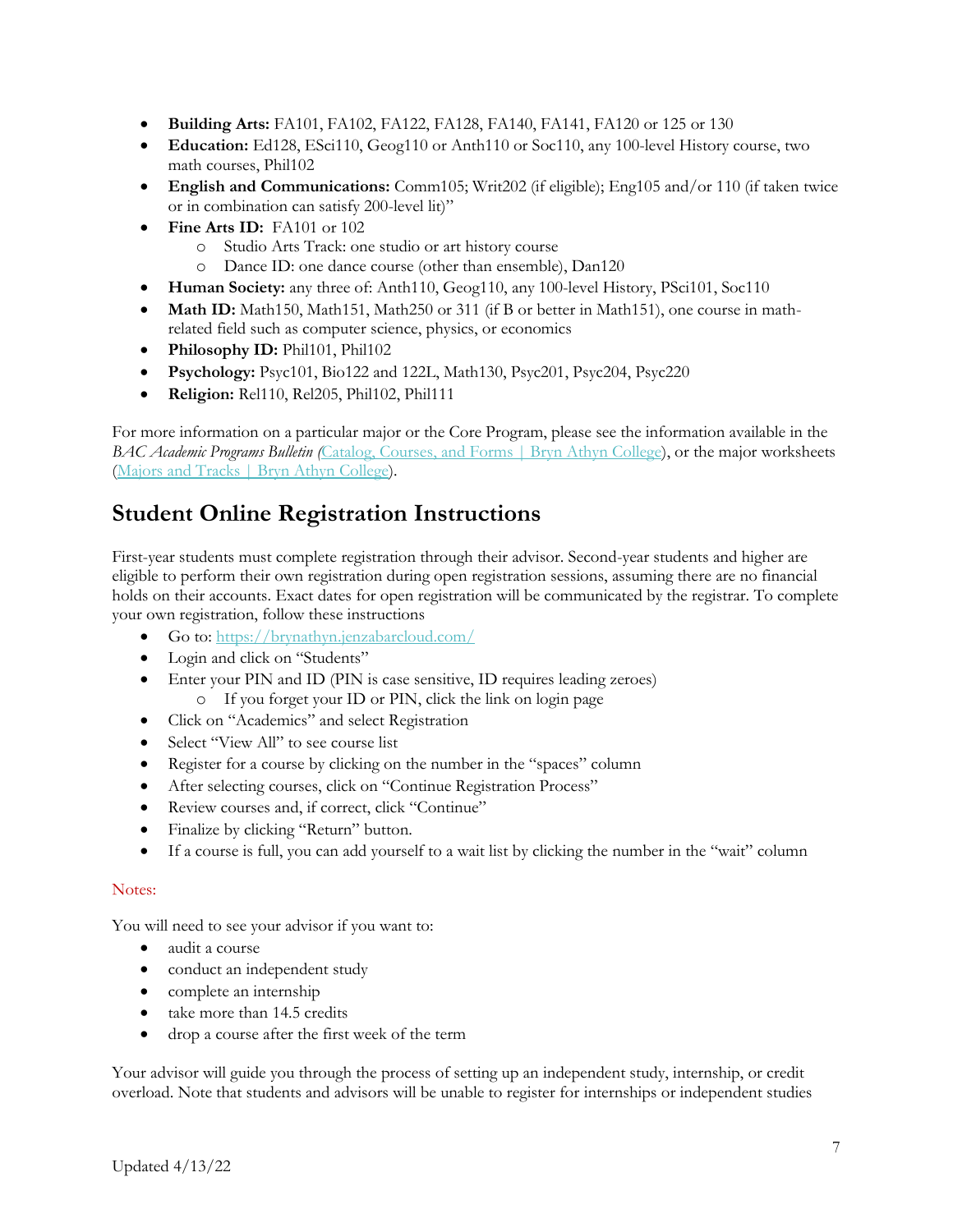through the online registration system. Internships and independent studies will be registered by the Registrar once the appropriate paperwork has been completed.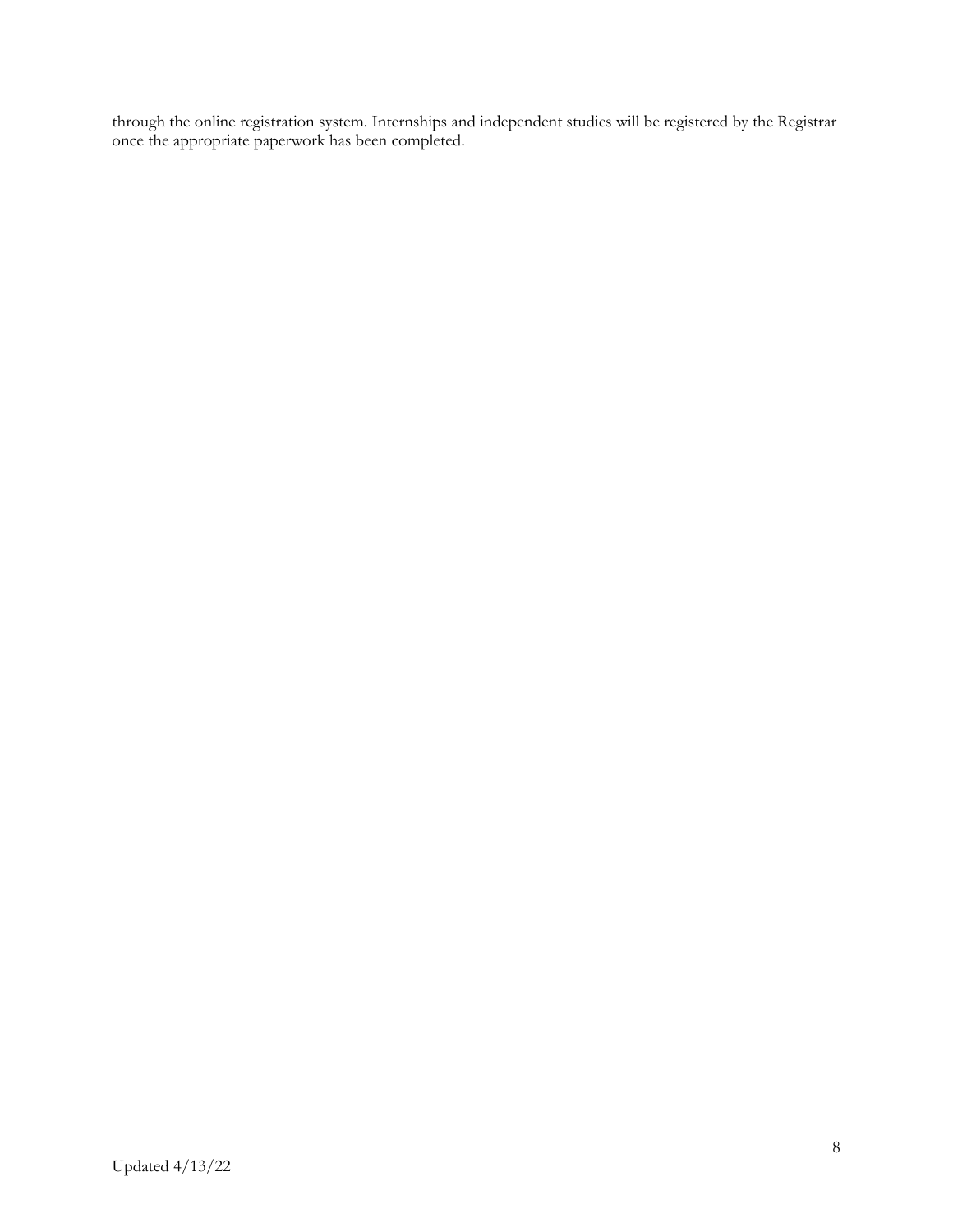### Fall Term 2022-23 Undergraduate Course List

As of 4/11/22. (Independent Study and Internship courses not listed).

<span id="page-8-0"></span>

| Course              | <b>Title</b>                                               | <b>Credi</b><br>ts | <b>Instructor</b>      |
|---------------------|------------------------------------------------------------|--------------------|------------------------|
| <b>Bio122</b>       | Introduction to Biology: Genetics and Evolution            | 3                  | Bryntesson, A. Fredrik |
| <b>Bio122</b>       | Introduction to Biology: Genetics and Evolution            | 3                  | Bryntesson, A. Fredrik |
| Bio122L*            | Introduction to Biology: Genetics and Evolution Lab (W)    | 1                  | McMackin, Grace Rose   |
| Bio122L*            | Introduction to Biology: Genetics and Evolution Lab (W)    | 1                  | McMackin, Grace Rose   |
| Bio122L*            | Introduction to Biology: Genetics and Evolution Lab (W)    | 1                  | Evans, Stella R.       |
| <b>Bio210</b>       | Human Anatomy and Physiology I                             | 3                  | Higgins, Ed            |
| Bio210L*            | Human Anatomy and Physiology I Lab                         | 1                  | Higgins, Ed            |
| Bio373*             | <b>Biological Laboratory Techniques: Molecular Biology</b> | $\overline{c}$     | Evans, Stella R.       |
| Bio373*             | Biological Laboratory Techniques: Molecular Biology        | 2                  | Evans, Stella R.       |
| <b>Bio490</b>       | Biology Seminar I (IL)                                     | 1                  | Evans, Stella R.       |
| Bus/Wrt220          | <b>Business Communications (W)</b>                         | 3                  | Ludwig, Brett          |
| <b>Bus141</b>       | Accounting I                                               | 3                  | King, Ethan            |
| <b>Bus254</b>       | <b>Principles of Marketing</b>                             | 3                  | Swiski, Mark D.        |
| <b>Bus290</b>       | Internship Preparation Seminar                             | 1.5                | Nash, Laura            |
| <b>Bus351</b>       | Introduction to Business Law                               | 3                  | Rogers, Elizabeth      |
| <b>Bus493</b>       | <b>Senior Literature Review</b>                            | $\overline{2}$     | King, Ethan            |
| <b>Bus494</b>       | Senior Seminar I                                           | 1                  | Synnestvedt, Dan       |
| Chem101             | Introduction to Chemistry                                  | 3                  | Higgins, Ed            |
| Chem210             | Organic Chemistry I                                        | 3                  | Staff,                 |
| Chem210L*           | Organic Chemistry I -Lab                                   | 1                  | McMackin, Grace Rose   |
| Chem210L*           | Organic Chemistry I -Lab                                   | 1                  | Higgins, Ed            |
| Comm105             | Public Speaking (PP)                                       | 3                  | Pine, Ryan E.          |
| CSci105             | Introduction to Computer Systems                           | 3                  | Simonetti, Neil        |
| Dan160/260/3<br>60+ | Dance Ensemble (EE)                                        | 1.5                | Bostock, Jessica       |
| Dan240              | Creative Movement and the Young Child                      | 1.5                | Staff,                 |
| Dan332              | Choreography & Composition                                 | 3                  | Bostock, Jessica       |
| Econ132             | Microeconomics (QR)                                        | 3                  | King, Ethan            |
| Ed271               | Introduction to Early Childhood Education                  | 3                  | Phillips, Nina Gunther |
| Ed322               | Social Studies and the Young Child                         | 3                  | Phillips, Nina Gunther |
| Ed324               | Science and the Young Child                                | 3                  | Rose, Angela N.        |
| Ed402               | Student Teaching (EE)                                      | 12                 | Phillips, Nina Gunther |
| Eng218              | American Literature I                                      | 3                  | King, Kristin          |
| Eng370              | Twentieth Century Authors (after 1950) (W)                 | 3                  | King, Kristin          |
| Eng495              | Senior Seminar: Career Preparation                         | 1.5                | King, Kristin          |
| EnSci105            | Introduction to Sustainability                             | 3                  | Potapov, Eugene R.     |
| EnSci105L*          | Introduction to Sustainability                             | 1                  | Potapov, Eugene R.     |
| EnSci105L*          | Introduction to Sustainability                             | 1                  | Potapov, Eugene R.     |
| FA102               | Art History: Renaissance to Now (IL)                       | 3                  | Kline, Jonathan D.     |
| FA122*              | Forging                                                    | 3                  | McDonah, Tedd          |
| FA128               | <b>Stained Glass I</b>                                     | 3                  | DaCrema, Elizabeth T.  |
| FA130*              | Ceramics                                                   | 3                  | Orthwein, Christina    |
| FA278               | <b>Stained Glass Design</b>                                | 3                  | DaCrema, Elizabeth T.  |
| FA312               | Introduction to Architectural Metal Design                 | 3                  | McDonah, Tedd          |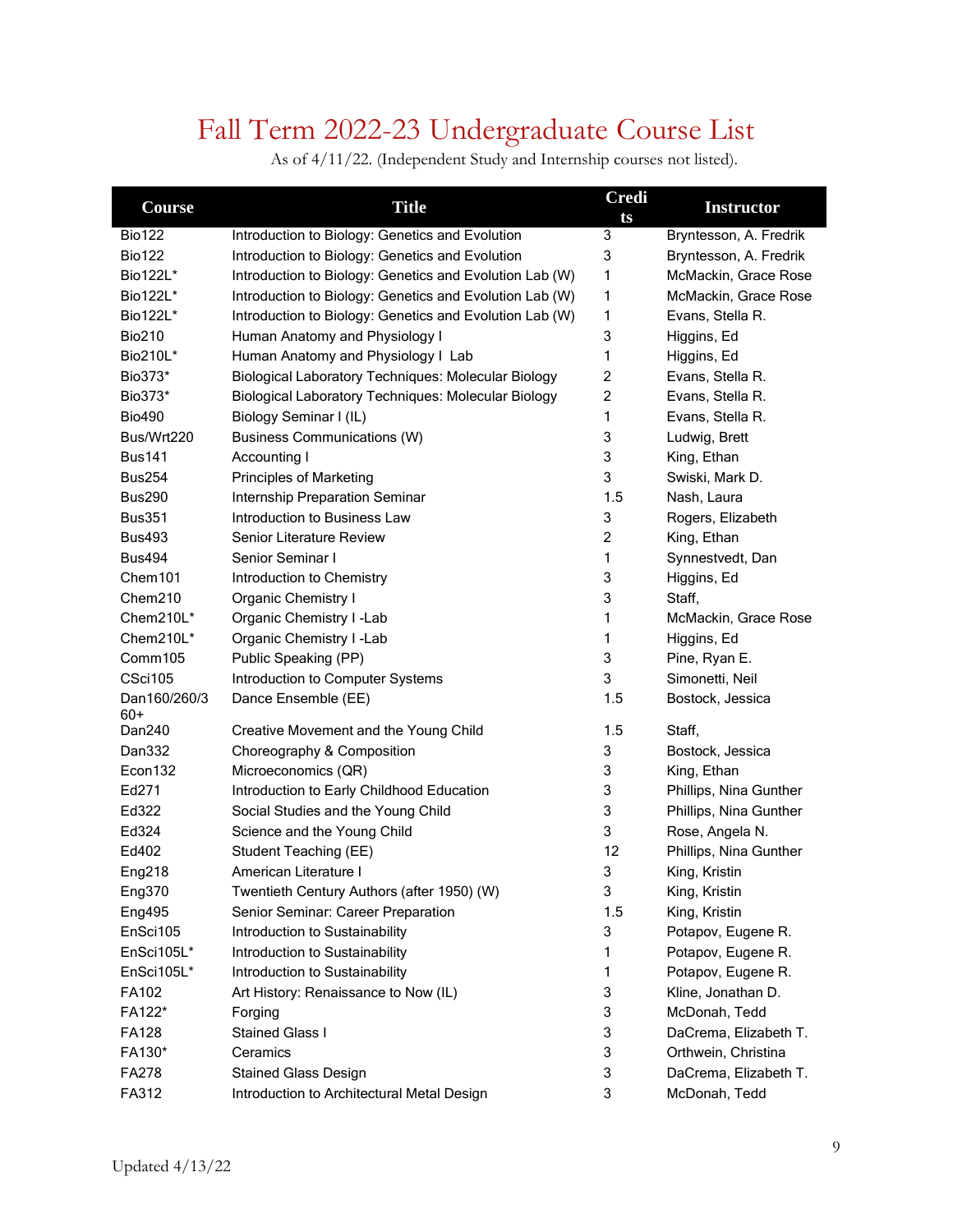| FE1                 | Field Experience I: Observation                         | 2.5 | Rose, Angela N.        |
|---------------------|---------------------------------------------------------|-----|------------------------|
| FESpEd              | Field Experience in Special Eduation                    | 3   | Wong, Sarah            |
| Geog110             | World Regional Geography                                | 3   | Yardumian, Aram        |
| Hist112             | The Viking World                                        | 3   | Lawing, Sean           |
| Hist286             | The Witch-Hunt in Early Modern Europe                   | 3   | Lawing, Sean           |
| Hist305             | Topics in History: The Founding Era                     | 3   | Rose, D. Greg          |
| HSoc401             | Capstone Seminar I (IL)                                 | 3   | Yardumian, Aram        |
| Math095             | Preparation for Quantitative Reasoning                  | 1   | Genzlinger, Maret      |
| Math <sub>101</sub> | Introduction to Quantitative Reasoning (QR)             | 3   | Simonetti, Neil        |
| Math150             | Calculus I                                              | 3   | Bongers, Caira         |
| Math150L            | Calculus I Lab                                          | 1   | Bongers, Caira         |
| Math240             | Linear Algebra (QR)                                     | 3   | Bongers, Caira         |
| Math493             | <b>Senior Literature Review</b>                         | 2   | Simonetti, Neil        |
| <b>Mus100</b>       | <b>College Chorale</b>                                  | 1   | Bier, Graham           |
| PE180               | Foundations of Physical Education                       | 1   | Jones, Scott           |
| Phil/PS220          | Political Thought (Civil)                               | 3   | Synnestvedt, Dan       |
| <b>Phil102</b>      | Introduction to Philosophy (Worldview)                  | 3   | Latta, Marcy           |
| <b>Phil102</b>      | Introduction to Philosophy (Worldview)                  | 3   | Latta, Marcy           |
| Phil493             | Senior Literature Review                                | 3   | Synnestvedt, Dan       |
| <b>PSci210</b>      | American Government and Politics (PP)                   | 3   | Rose, D. Greg          |
| Psyc101             | Introductory Psychology                                 | 3   | Staff,                 |
| Psyc205             | Social Psychology (PP)                                  | 3   | Staff,                 |
| Psyc285             | Positive Psychology: The Science of Living Happily (EE) | 3   | Nash, Laura            |
| Psyc490             | Research Methods in Psychology (IL)                     | 3   | Cavallo, Fernando      |
| <b>Rel101</b>       | Introduction to New Church Doctrines (SpDoc)            | 3   | Glenn, Thane           |
| <b>Rel101</b>       | Introduction to New Church Doctrines (SpDoc)            | 3   | Schnarr, Grant         |
| <b>Rel101</b>       | Introduction to New Church Doctrines (SpDoc)            | 3   | Glenn, Thane           |
| <b>Rel101</b>       | Introduction to New Church Doctrines (SpDoc)            | 3   | Silverman, Ray         |
| <b>Rel101</b>       | Introduction to New Church Doctrines (SpDoc)            | 3   | Glenn, Coleman         |
| <b>Rel101</b>       | Introduction to New Church Doctrines (SpDoc)            | 3   | Schnarr, Grant         |
| <b>Rel110</b>       | Introduction to Systematic Theology (SpDoc)             | 3   | Frazier, Scott Innes   |
| <b>Rel210</b>       | Divine Providence and Human Prudence (IL) (SpDoc)       | 3   | Genzlinger, Matthew    |
| <b>Rel221</b>       | The Histories and Prophets of the Old Testament         | 3   | Frazier, Scott Innes   |
| <b>Rel335</b>       | The Human Mind (SpAppl)                                 | 3   | Cole, Stephen          |
| <b>Rel372</b>       | Spiritual Development for Educators (SpAppl)(W)         | 3   | Silverman, Ray         |
| Span101             | Introductory Spanish I                                  | 3   | Diaz, Elena            |
| SpEd111             | Introduction to Special Education                       | 3   | Larcher, Elizabeth Ann |
| SpEd331             | Classroom Management and Behavioral Support             | 3   | Ballard, Kelly         |
| SpEd334             | Assistive Technology in the Classroom                   | 1   | Larcher, Elizabeth Ann |
| Thea120             | Scene Design (EE)                                       | 3   | Haus-Roth, Naomi       |
| Writ100             | <b>Academic Writing</b>                                 | 3   | Cooper, Robin          |
| Writ101             | Expository Writing (W)                                  | 3   | Cantley, Erica W.      |
| Writ101             | Expository Writing (W)                                  | 3   | Cooper, Robin          |
| Writ101             | Expository Writing (W)                                  | 3   | Cooper, Robin          |
| Writ202             | Writing About Literature (W) (IL)                       | 3   | Pine, Ryan E.          |
| Writ202             | Writing About Literature (W) (IL)                       | 3   | Pine, Ryan E.          |

+This course is offered on multiple levels. All students must register on the 100 level.

\*This course requires a lab fee.

*The College administration will make every effort to offer the courses listed, but reserves the right to cancel courses if necessary.*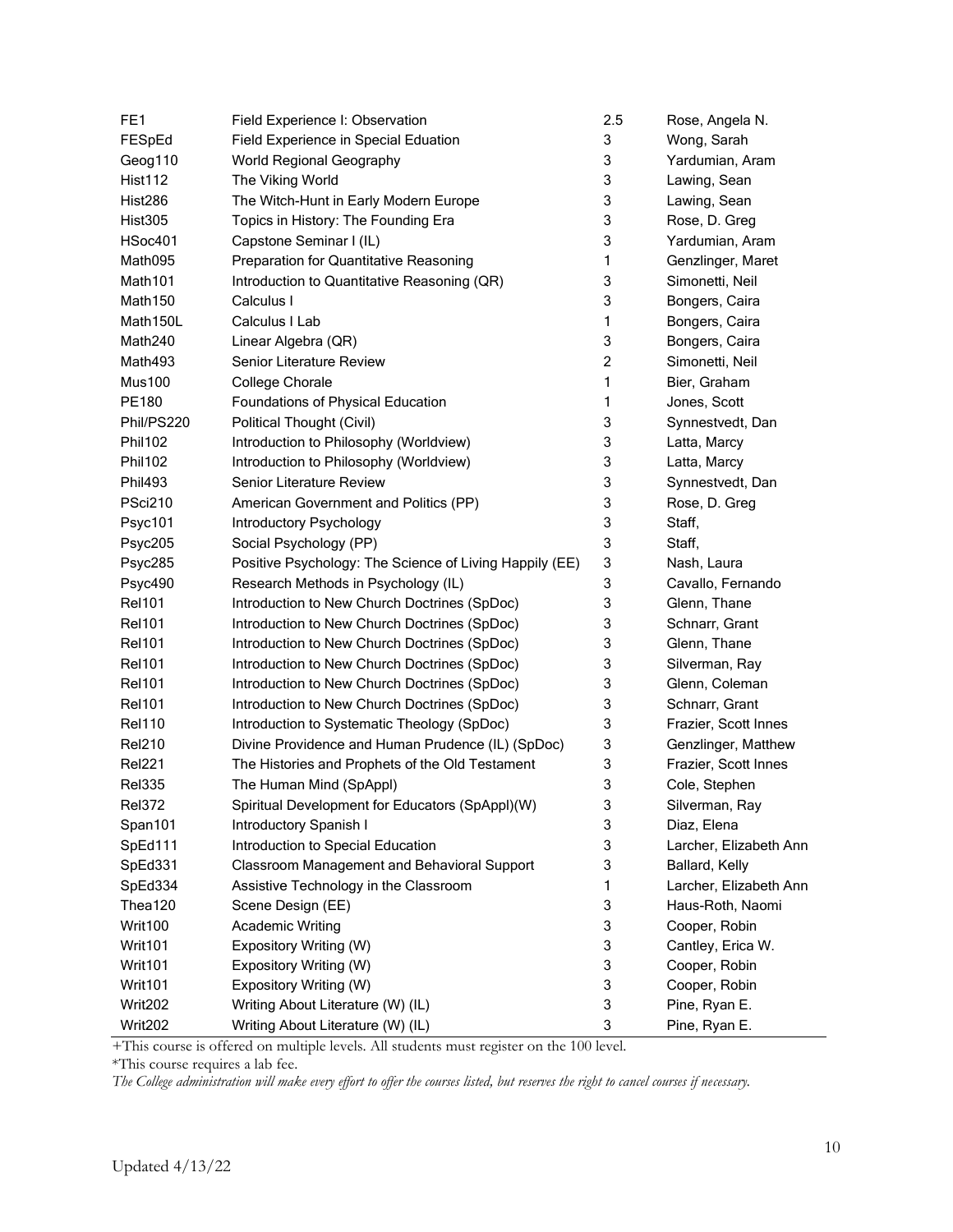### Fall Term 2022-23 Undergraduate Courses

### <span id="page-10-1"></span><span id="page-10-0"></span>**Biology**

#### Environmental Science 105. Introduction to Sustainability.

Introductory cross-disciplinary study of the principles of sustainability in the modern world. Topics include: the limits to economic growth, demography and its constraints on economics, ecological implications of human population growth, limits of energy consumption and production, and ecological principles in the modern world. This course and the related laboratory must be taken together. 3 Credits.

#### Environmental Science 105 Lab. Introduction to Sustainability Lab.

This course requires a lab fee. This course and the related lecture course must be taken together. 1 Credit.

#### Biology 122. Introduction to Biology: Genetics and Evolution.

The first of a two-course gateway series that is required for prospective biology majors. Introduction to principles of genetics and evolution. Includes evolution, natural selection, cell division and the cell cycle, chromosomes, Mendelian and non-Mendelian inheritance, the Hardy-Weinberg principle, how selection, migration and genetic drift influence evolution, kin selection, mechanisms of speciation, and the last common ancestor and the tree of life. The course concludes with a section on development and evolution. This course and the related laboratory must be taken together.

3 Credits.

#### Biology 122 Lab. Introduction to Biology: Genetics and Evolution Lab. (W)

This course requires a lab fee. This course and the related lecture course must be taken together. 1 Credit.

#### Biology 210. Human Anatomy and Physiology I.

First trimester of a two-trimester sequence dealing with the structure and function of the human body and mechanisms for maintaining homeostasis within it. Includes the study of cells, tissues, fluid and electrolyte balance, acid-base balance and integumentary, skeletal, muscular and nervous systems. Identification of anatomical structures using a "virtual" cadaver and preserved animal specimens will be required in the laboratory. This course and the related laboratory must be taken together. Prerequisites: High School Chemistry and Biology 122, 122L, 123, and 123L. 3 Credits.

#### Biology 210 Lab. Human Anatomy and Physiology I Lab.

This course requires a lab fee. This course and the related lecture course must be taken together. 1 Credit.

#### Biology 373. Biological Laboratory Techniques: Molecular Biology.

Junior level biology laboratory course supporting Biology 230, 232, 310, 315, and 355. A mixture of theoretical and practical experience in techniques used in molecular biology, including PCR and cell-based cloning, nucleic acid hybridization, bioinformatics, protein expression and analysis, and culturing microbiological organisms. Laboratory reports, lab notebooks, and scientific writing skills integral. This course requires a lab fee.

Co-requisites or prerequisites: Biology 230 and Biology 232. 2 Credits.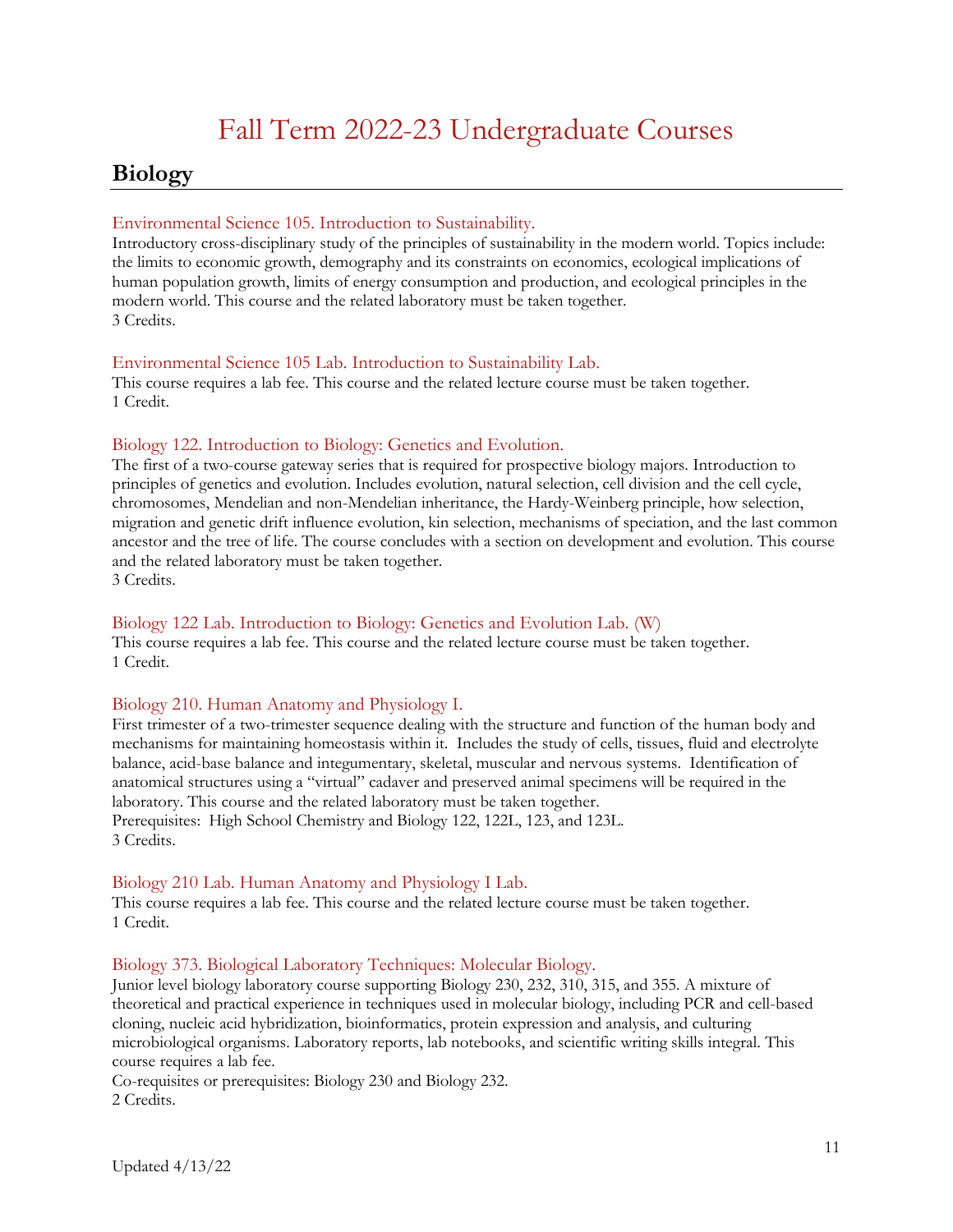#### Biology 490. Biology Seminar I. (IL)

Broadened exposure to active areas of biology and reading current literature. Students are required to read and present current literature related to their senior projects. Required of seniors in the biology major and open to seniors in the ID major who are studying biology. Prerequisite: Biology 380.

1 Credit.

### <span id="page-11-0"></span>**Business**

#### Business 141. Accounting I.

Introduction to basic financial accounting principles, the accounting cycle, the preparation of financial statements, and the use of computer spreadsheets. 3 Credits.

#### Business/Writing 220. Business Communications. (W)

Business Communications is a workplace-oriented course designed to help students develop and refine the written and oral skills necessary to communicate effectively in professional settings. Students will review the purpose and style of business writing and complete a variety of focused writing exercises based on work settings and scenarios. Students will plan, compose, and analyze letters, memoranda, and electronic messages. They will also prepare and deliver brief oral presentations, collaborate with others, and revise business communication.

Prerequisite: Writing 101. 3 Credits.

#### Business 254. Principles of Marketing.

Focus on customer behavior, promotion, channels of distribution, product, and pricing, with emphasis on formulating marketing plans and strategies in a global and culturally diverse environment. 3 Credits.

#### Business 290. Internship Preparation Seminar.

This course will introduce the requirements for internships, including the learning plan, journal entries, final projects, and relation to academic study. Students will learn employment related skills including: networking, interviewing, resume creation, attendance requirements, professional appearance, professional conduct, confidentiality, and maintaining ongoing relationships. May not be repeated for credit. No prerequisite required.

1.5 Credits.

#### Business 351. Introduction to Business Law.

Legal enforcement of obligations and the function of law in modern business. The establishment and enforcement of contractual obligations. The establishment of an agency relationship and its effect on third parties.

3 Credits.

#### Business 493. Senior Literature Review.

General guidance in continuing research and review literature related to the chosen topic for the senior capstone project, Support for crafting a sound and interesting argument, resulting in an outline of main points for the project. Prerequisite: Business 390. 2 Credits.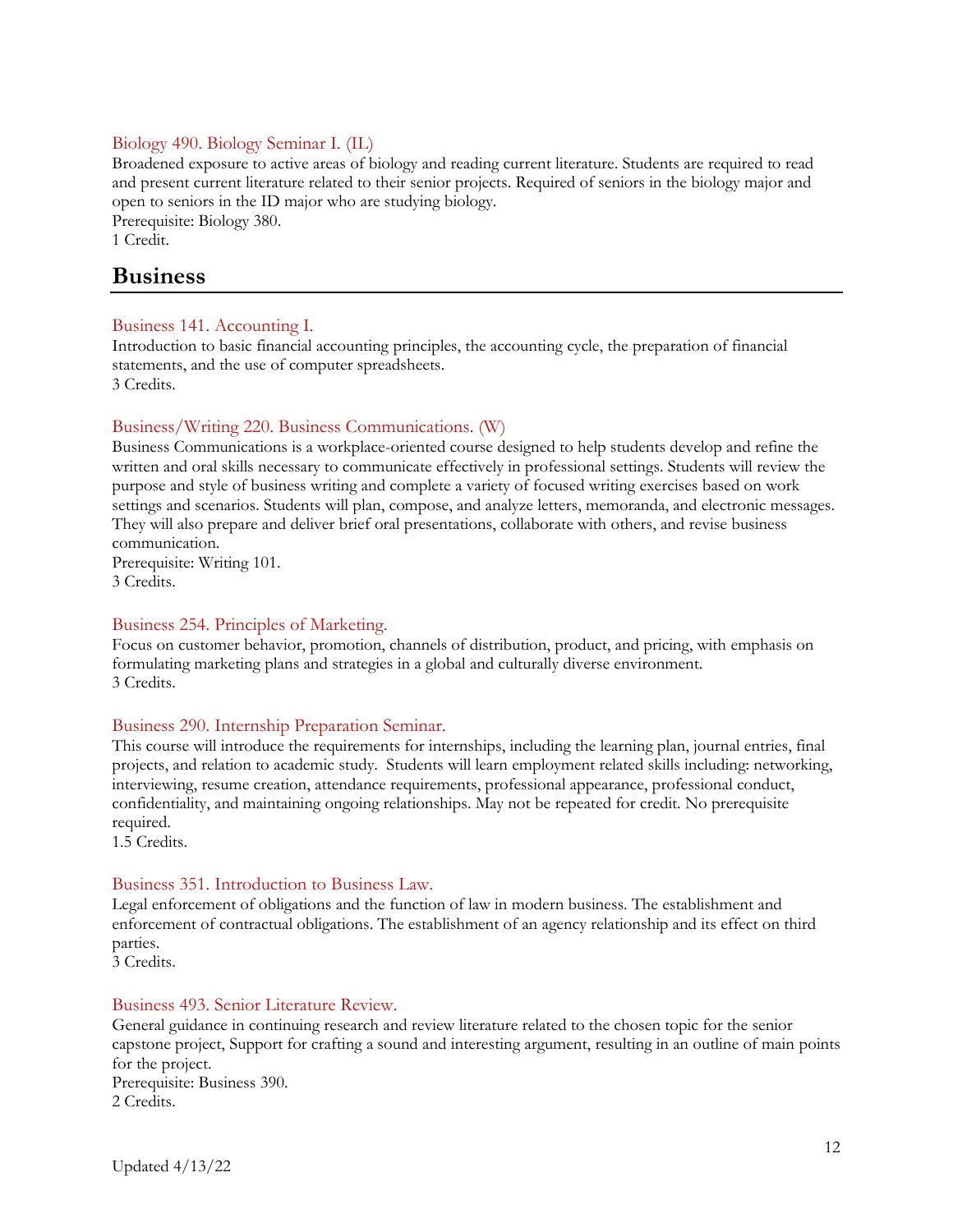#### Business 494. Senior Seminar I.

For seniors in the Business Major. Focus on developing a spiritual perspective on the student's capstone project using Swedenborgian and other principles. Prerequisite: Business 390. 1 Credit.

#### Business 298, 398, 498. Business Internship. (EE)

Proposals must be approved by Internship Director. Students may apply for this internship after being accepted into a business program. Students doing internships in the summer or fall are encouraged to take the internship preparation seminar, Bus290.

Credits and requirements variable.

### <span id="page-12-0"></span>**Chemistry**

#### Chemistry 101. Introduction to Chemistry.

Introduction to college chemistry. Course designed with two audiences in mind-students preparing for general chemistry, and non-science majors. No prior chemical knowledge assumed, but mathematical skills equivalent to Mathematics 100 expected. Topics covered include atomic theory, organization of matter, the mole concept, naming of chemical compounds, chemical bonding and reactions, phases of matter, and kinetics. Required of students who register for Chemistry 110 and have a math SAT score of 500 or lower (or the equivalent ACT score). This course has an associated laboratory that is not necessarily offered every time the course is offered. *When taken together,* they satisfy the Core science requirement. This course alone will not fulfill the requirement.

3 Credits.

#### Chemistry 210. Organic Chemistry I.

Second year chemistry course for science majors. Topics include molecular orbital and hybrid orbital theory and bonding, chemical energetics, alkanes, alkenes, halo alkanes, alcohols, alkynes, dienes, stereochemistry, and classes of reactions and reaction mechanisms. Laboratory includes basic techniques in organic chemistry and computer based molecular modeling. First half of sequence with Chemistry 211. This course and the related laboratory must be taken together. Prerequisite: Chemistry 111 and 111L.

3 Credits.

#### Chemistry 210 Lab. Organic Chemistry I Lab.

Includes basic techniques in organic chemistry and computer based molecular modeling. This course requires a lab fee. This course and the related lecture course must be taken together. Prerequisite: Chemistry 111 and 111L. 1 Credit.

### <span id="page-12-1"></span>**Communication**

#### Communication 105. Public Speaking. (PP)

Exposure to a variety of speaking situations designed to develop self-confidence. Class work features impromptu and prepared speeches. Work on voice and speech improvement as well as command of body language. Attention to effective strategies for professional presentations and public speaking, both face-toface and online.

3 Credits.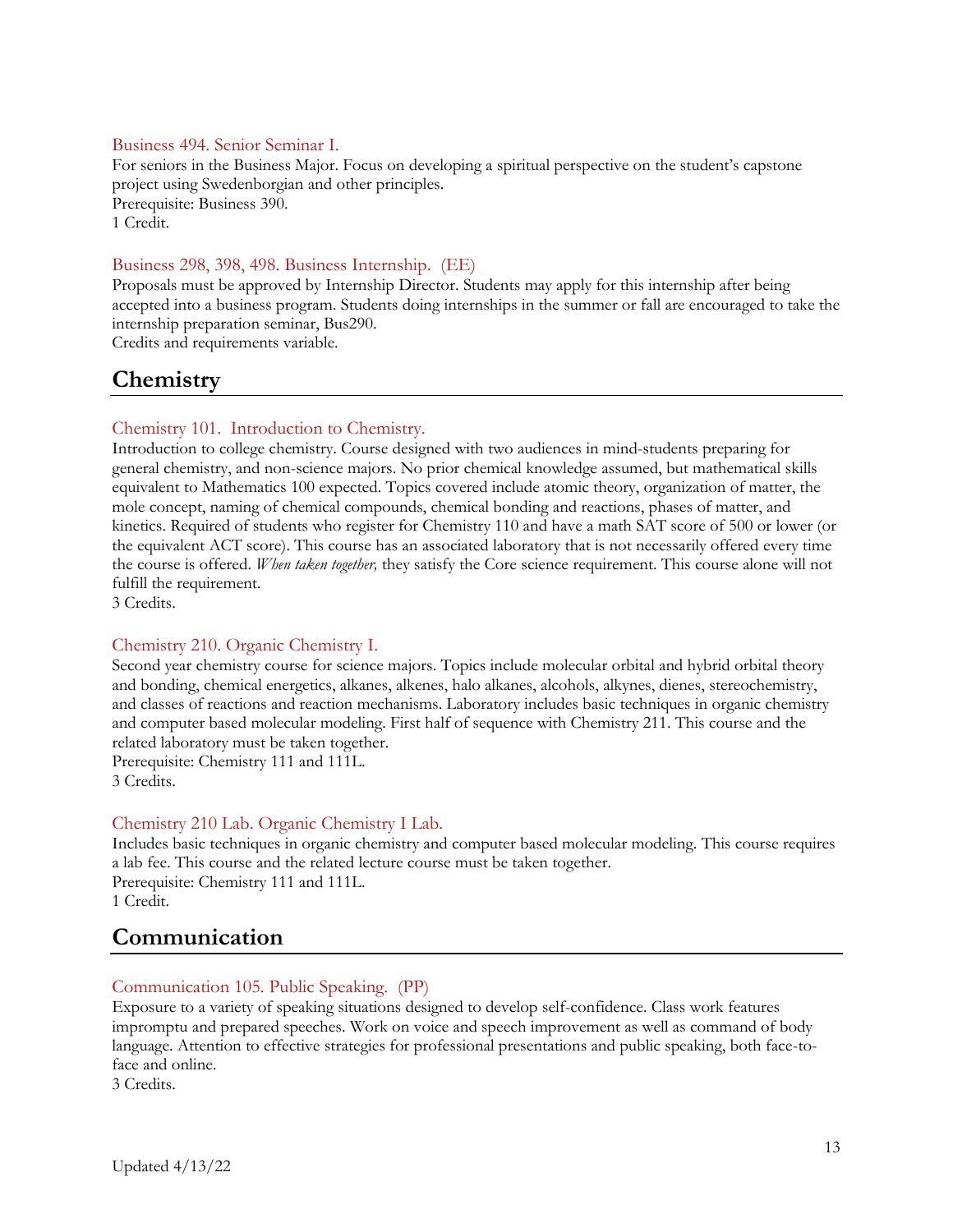### <span id="page-13-0"></span>**Computer Science**

#### Computer Science 105. Introduction to Computer Systems.

Discussion of how computers and networks work; introduction to web page construction with HTML; introduction to programming with Python; introduction to spreadsheet and database design and queries. 3 Credits.

### <span id="page-13-1"></span>**Dance**

#### Dance 160/260/360. Dance Ensemble. (EEC)

A dance repertory course for the performing artist. Rehearsing and performing pieces choreographed by faculty and guest artists. Styles may include contemporary, jazz, hip-hop, ballet, and/or tap. Each student will be involved in several different pieces of choreography. Course culminates in public performance. Dance 260 includes collaboration on a choreography project or a solo choreography project. Dance 360 involves choreographing and teaching a group piece of choreography to the class to be performed at the end of term concert. Course may be repeated for credit. 1.5 Credits.

#### Dance 240. Creative Movement and the Young Child.

This course will explore ways in which children develop through creative movement activities based on developmentally appropriate practice. Special emphasis will be placed on integrating creative movement with other learning activities. Students will have the opportunity to work on projects that incorporate creative movement with their own areas of interest as potential teachers/caregivers. Students will also explore multicultural elements of dance and movement. 1.5 Credits.

#### Dance 332. Choreography & Composition. (EEC)

Focuses on the process of creating original dance compositions. Explores the elements necessary to dance composition, such as time, space, energy, form, design, and dynamics through improvisational exercises, the manipulation of movement, and the development of critical and analytical thinking. Students will write extensively throughout the course in the form of personal reflections, critical analysis of readings, and reviews of performances. Students will compose a solo piece of choreography, accompanied by a statement of purpose for their piece and a reflective essay on the process, which will be performed at the end of the term. Prerequisites: Two terms of Dan 131 and/or 231 or instructor's permission. 3 Credits.

### <span id="page-13-2"></span>**Economics**

#### Economics 132. Microeconomics. (QR)

Study of the fundamentals of economic analysis with particular emphasis upon consumer demand behavior and the output and pricing decisions of business firms under various market structures. Special attention given to the role of ethics in the behavior of business executives and consumers. Consideration of current issues such as health care, energy policy, and government intervention in the market. Course includes studentled seminars and group projects.

3 Credits.

### <span id="page-13-3"></span>**Education**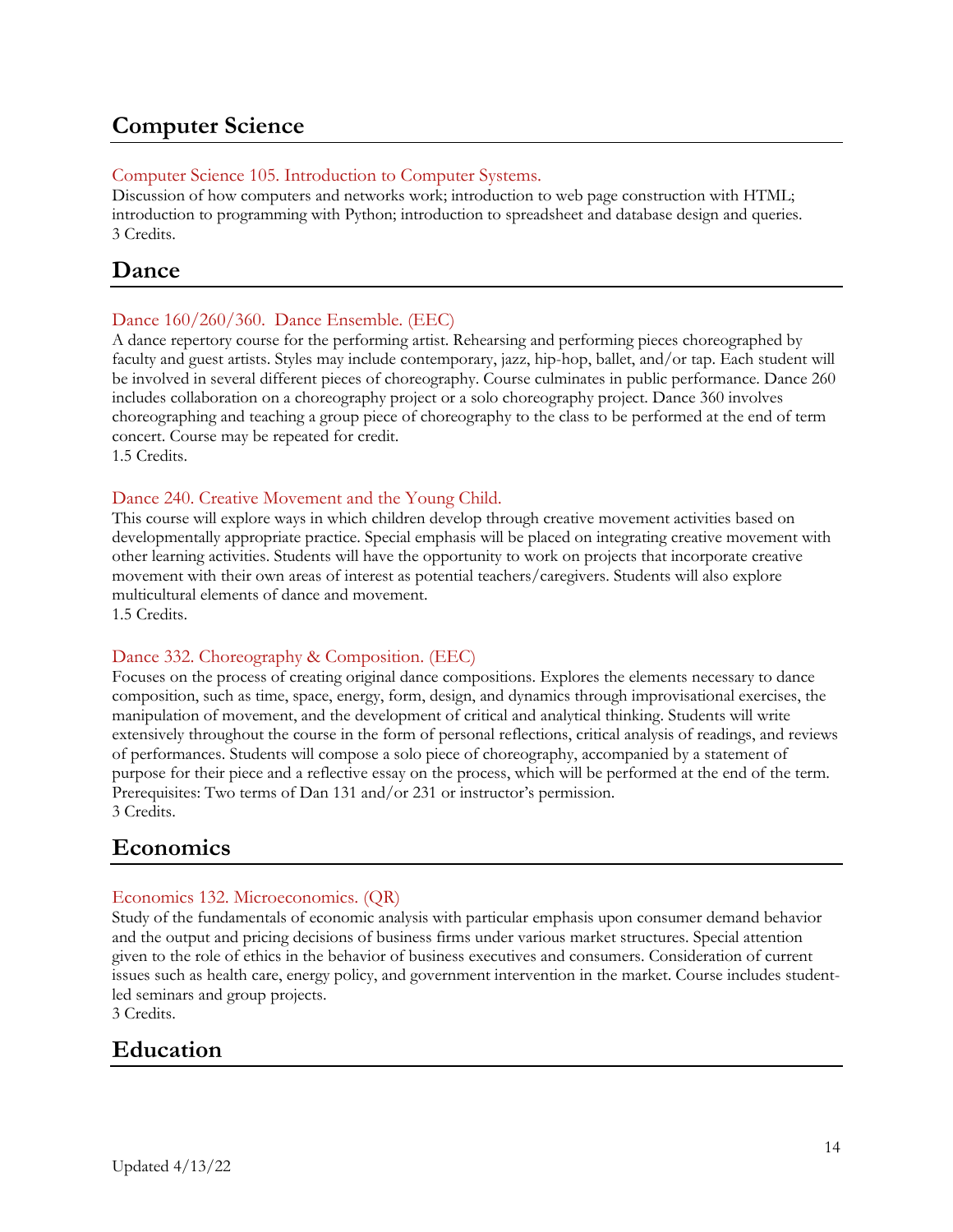#### Education 271. Introduction to Early Childhood Education.

This course focuses on the basic knowledges, skills and dispositions that prepare students to teach in early childhood classrooms. Teaching young children from a background of New Church spiritual philosophy, major theories and cultural perspectives. Emphasis on DAP (developmentally appropriate practice); integration of learning goals with children's play; diversity in the classroom; and the process of building a collaborative model with family and community. Includes theory and practice of Garden-based Learning. 3 Credits.

#### Education 322. Social Studies and the Young Child.

Emphasis on the skills and attitudes taught within social studies and developed in early childhood programs. Special attention to state standards as well as New Church competencies through the study of units, multicultural experiences, and the methods and materials for teaching social studies. Contains theory and practice of Garden-based Learning. Open only to third year students. Prerequisites: Education 128 or 271. 3 Credits.

#### Education 324. Science and the Young Child.

This course explores the nature of science, the nature of how young children conceptualize the world around them, and how to bring the study of the natural world to children in age-appropriate ways. Emphasis on the inquiry approach to teaching science. Includes garden-based learning projects: planting a fall garden and sprouting seeds.

3 Credits.

#### Education 402. Student Teaching. (EE)

Includes at least 12 weeks of combined observation and teaching in an early childhood education classroom setting, supervised by a teacher from Bryn Athyn College Education Department and by a classroom teacher in the cooperating school. Open only to seniors in the education major. 3-12 Credits.

#### Field Experience I: Observation.

Students will be assigned to a classroom for guided observation experience that relates to course work during the third year. Open to non-majors with permission from education department chair. 3 Credits.

#### Field Experience: Special Education.

This pre-student teaching course provides students the opportunity to observe in a special education setting and apply the knowledge and skills they have learned in their coursework. Students will gain hands-on experiences working with students who learn differently, be exposed to the various types and levels of service delivery, and have opportunities to reflect on how, when, and why specific evidence-based practices are implemented. Students will start in the observational phase and gradually take on increased instructional responsibilities throughout the term.

Prerequisites: Special Education 111 and permission of the instructor. Not open to non-majors; third- or fourth-year students only.

3 Credits.

#### Special Education 111. Introduction to Special Education.

This course addresses an overview of key concepts, theories, and practices in special education. The course begins with a role-playing game (Reacting to the Past) in which students learn about the milestone legislation, IDEA, and special attention is given to the social and historical underpinnings of today's special education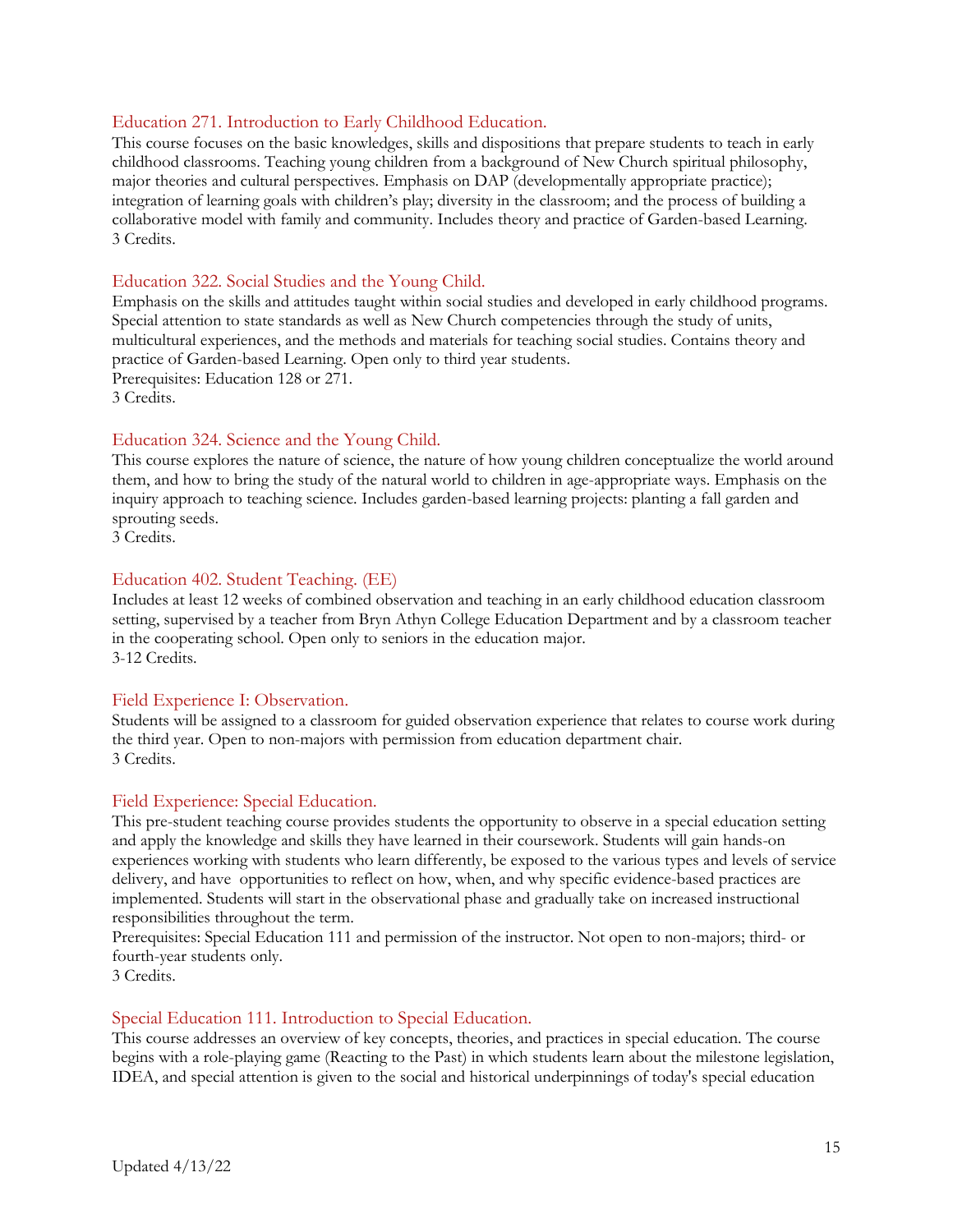programming. Students learn to view "disability" and related concepts from varying perspectives and gain an appreciation for the range of needs expressed in the human condition. 3 Credits.

#### Special Education 331. Classroom Management and Behavioral Support.

Examination of what it means to lead and manage a differentiated classroom. Addresses classroom management skills of fostering a positive learning environment; planning and delivering assessment-driven instruction. Implementing Positive Behavior Intervention and Support (PBIS) and conducting a Functional Behavioral Analysis (FBA) will be highlighted. 3 Credits.

#### Special Education 334. Assistive Technology in the Classroom.

This course explores a variety of technologies used to assist persons with a wide range of exceptionalities. Universal Design for Learning is at the core of this course with a goal of adapting technology, instruction, and assessment to meet a range of student needs.

Prerequisites: Special Education 111 and permission of the education department chair. 1 Credit.

### <span id="page-15-0"></span>**English**

Literature courses in this discipline fill the aesthetic requirement of the Core Program. 200-level English courses require Writing 101 as prerequisite. 300+-level English courses require a 200-level English as prerequisite.

#### English 218. American Literature I.

Chronological survey of American writers from colonial times to the mid-19th century. Particular attention to themes such as nature, religion, freedom, slavery, and the shaping of "American" values and identities. Prerequisite: Writing 101.

3 Credits.

#### English 370. Literature of the Past 4 Decades. (W)

Focus on American novels, with selected shorts stories and poems. Overarching theme of memory, consciousness, and the literary aftermath of social trauma (Slavery, WWII, Vietnam, 911). Prerequisite: Any 200-level English course.

3 Credits.

#### English 495. Senior Seminar: Career Preparation.

Focus on professional transition to workplace or graduate school. Guest speakers present recent trends in English studies and in employment for English and Communications majors. Students propose (or present if completed) their capstone work as well as give evidence of facility in the software and technology skills required of BAC English graduates. Students network with alumni at a distance or in town to support an outreach effort requiring communication skills and fostering any aspect of the mission's focus on intellectual, moral, civil, and spiritual development.

1 Credit.

### <span id="page-15-1"></span>**Experiential Education**

#### Experiential Education 198/298. Internship. (EE)

The internship course is open to students with a 2.5 GPA or above. It is a supervised, pre-professional experience with clear links to a student's academic program. It is conducted primarily or totally outside a regular course classroom, and for which a student earns academic credit. It is organized primarily around an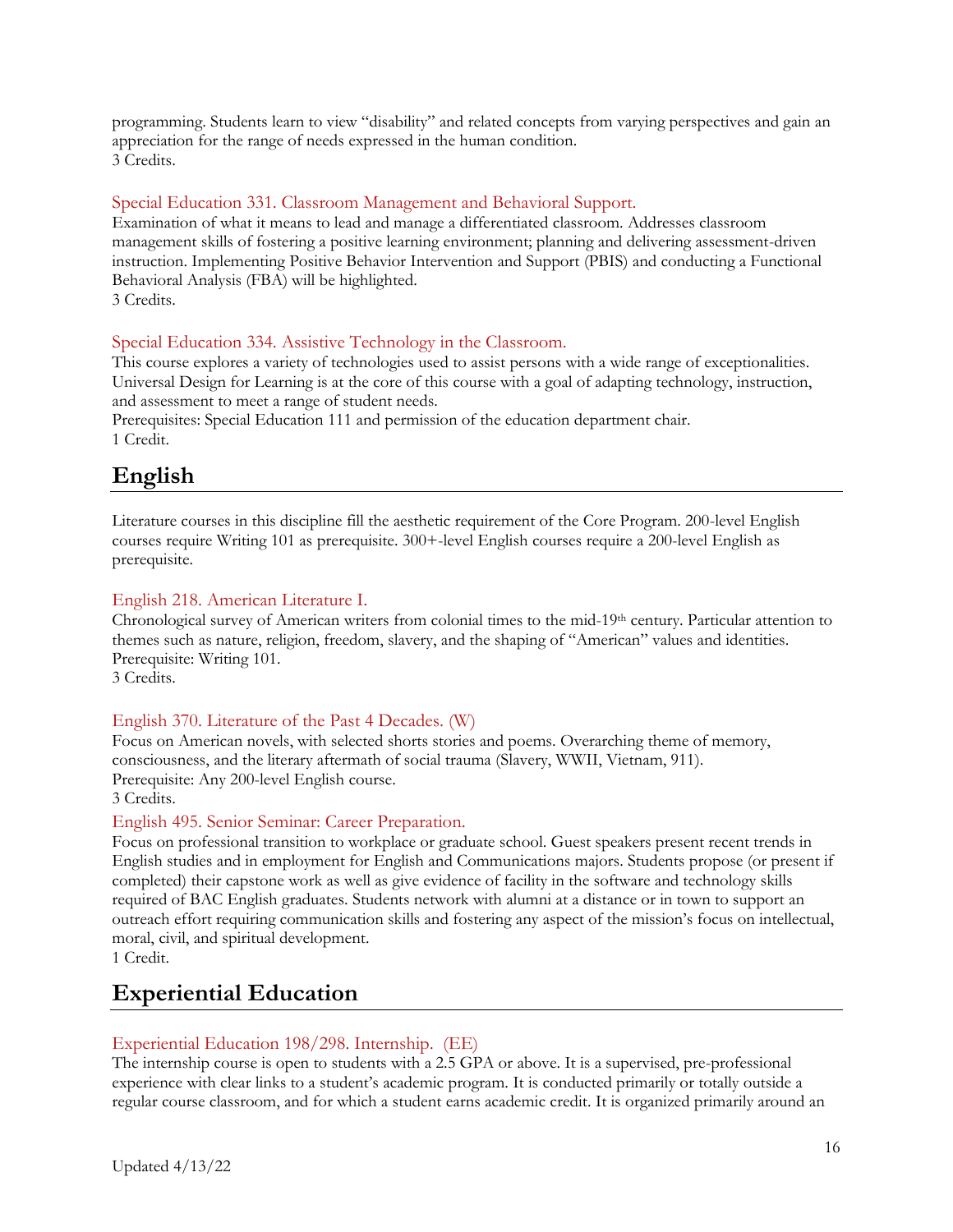assignment in a work-place situation in which students working under the direction of a supervisor learn hands-on professional skills.

The internship course requires a syllabus, reflective component, and an analytical component (e.g., essay, paper, or presentation). Individual syllabi are retained on the college drive. This course satisfies the EE requirement.

Course may be repeated for academic credit by arrangement. Credit variable.

### <span id="page-16-0"></span>**Fine Arts**

#### Fine Arts 102. Art History: Renaissance to Now (IL).

Introductory survey of art and architecture from the Renaissance era to the Present, including Renaissance and Baroque Art, Modern movements such as Impressionism and Post-Impressionism, Cubism, Dada, Abstract Expressionism and Pop-Art, and current examples in an ever-expanding canon. 3 Credits.

#### Fine Arts 122. Metal Forging.

Introduction to artistic ironwork concentrating on hand-forged, wrought iron using traditional techniques. Inspired by the magnificent examples in Glencairn and Bryn Athyn Cathedral. This course requires a lab fee. 3 Credits.

#### Fine Arts 128. Stained Glass I.

Introduction to stained glass techniques, including cutting and cold-shaping of glass, panel design, painting on glass, copper foil and leading techniques. Projects include study of and response to examples in the Glencairn Museum and Bryn Athyn Cathedral. 3 Credits.

#### Fine Arts 130. Ceramics.

Introduction to clay work including hand building, wheel throwing, slip casting, glazing, and firing processes. Also form function and representation.

This course requires a lab fee. 3 Credits.

#### Fine Arts 278. Stained Glass Design

This course introduces students to the principles of stained glass design, using simple panels as examples. Topics covered include sizing, color selection, structural stability and pricing. Students design a series of stained glass panels based on hypothetical locations and client needs. Students present their designs for evaluation to a panel of reviewers.

Prerequisite: Fine Arts 128 3 Credits.

#### Fine Arts 312. Introduction to Metal Design.

This course introduces students to the processes employed in the design and presentation of projects in architectural / ferrous metals – iron and steel. Responding to various scenarios, including both replication and the opportunity for original work, students plan and design projects in metal. Student work includes conceptual drawings and initial cost estimates. Students produce a detailed proposal for a project including finished drawings, material and labor estimates, and timetables for completion. Emphasis is placed on design and presentation, rather than execution of actual projects in metal. Prerequisite: Fine Arts 122.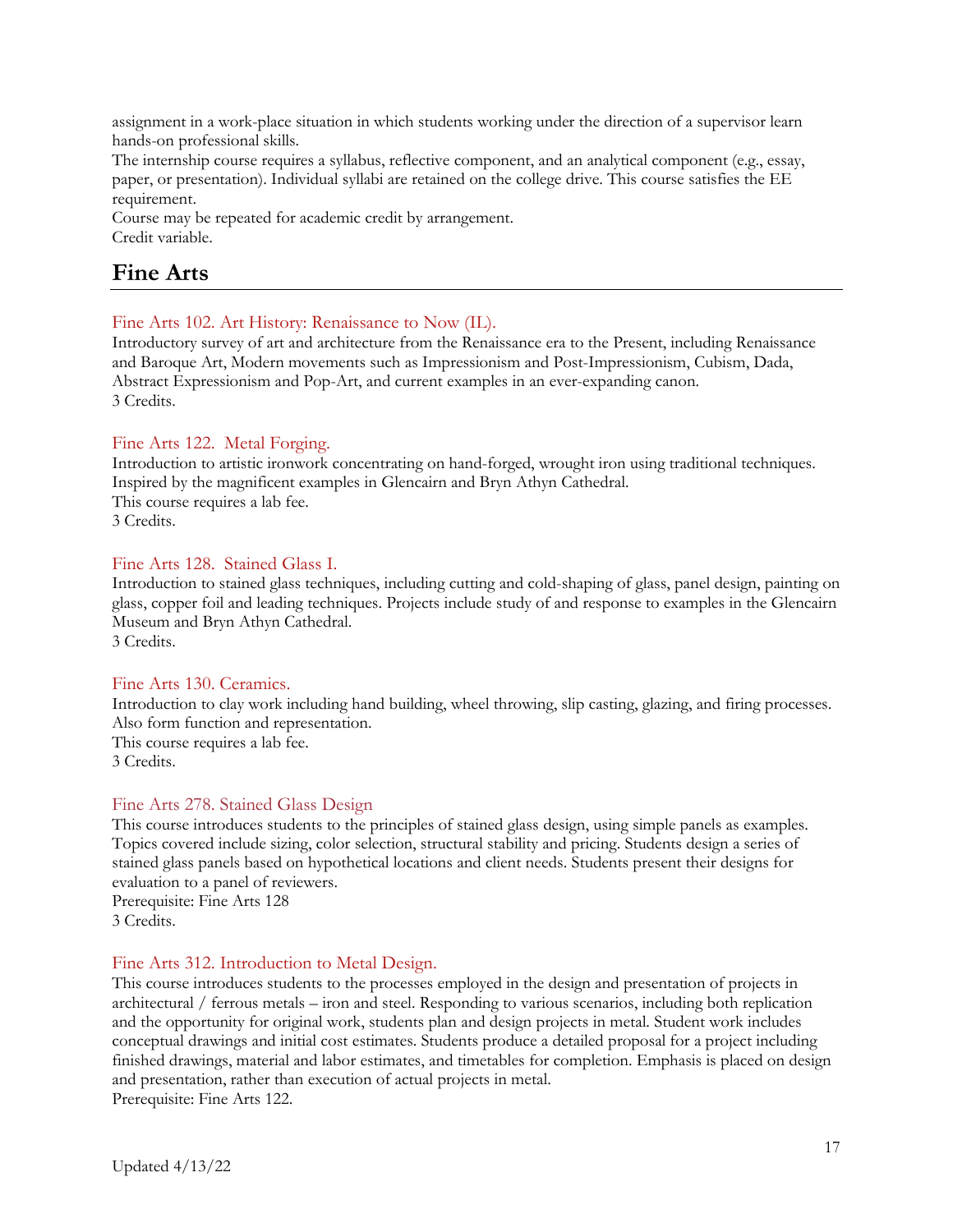3 Credits.

### <span id="page-17-0"></span>**Geography**

#### Geography 110. World Regional Geography.

Study of world regions with emphasis on the geographic relationships—physical and cultural—that give them their character. Emphasizes the political and cultural formations of human societies. Focus on familiarity with map locations.

3 Credits.

### <span id="page-17-1"></span>**History**

#### History 112. The Viking World.

Study of the Viking Age, c. 750-1050 CE. This course examines the impact of Viking expansion in Europe as raiders, traders, conquerors, and settlers. Using written as well as archaeological sources, attention is paid not only to the chronology of events but also to the consideration of Norse values and beliefs, cultural practices and societal structures. Students participate in Glencairn Museum's Medieval Festival. 3 Credits.

#### History 286. The Witch-Hunt in Early Modern Europe.

Examines the witch-hunting phenomenon – that is, the prosecution and execution of persons accused of witchcraft – which occurred in Europe and by extension its colonies (e.g. New England) during the period 1450-1750 resulting in thousands of deaths. A consideration of the witch-hunt's intellectual underpinnings, its religious, social, political, legal dimensions, as well as its after-life in contemporary culture. Extensive use of primary sources.

3 Credits.

#### History 305. Topics in History: The Founding Era

Students take part in two historical role-playing games informed by classic texts: the American Revolution as it unfolded in New York City, 1775-1776 and the constitutional convention of 1787. Focus on developing skills—speaking, writing, critical thinking, problem solving, leadership, and teamwork— in order to prevail in elaborate and complicated simulations.

3 Credits.

#### History 298, 398, 498. History Internship II. (EE)

Proposals must be approved by the appropriate department chair. History internships are open to students in second year or above who have completed at least two history courses. Credit variable.

### <span id="page-17-2"></span>**Human Society**

#### Human Society 401. Capstone Seminar. (IL)

Students in the Human Society major engage in focused research for their capstone projects. The seminar setting provides instruction in related skills and offers a forum for support and the exchange of ideas. As part of the seminar, each student will generate a written research proposal, which will also be presented publicly. Each student also examines in depth a specific New Church concept related to the student's capstone project. Only open to Human Society majors.

3 Credits.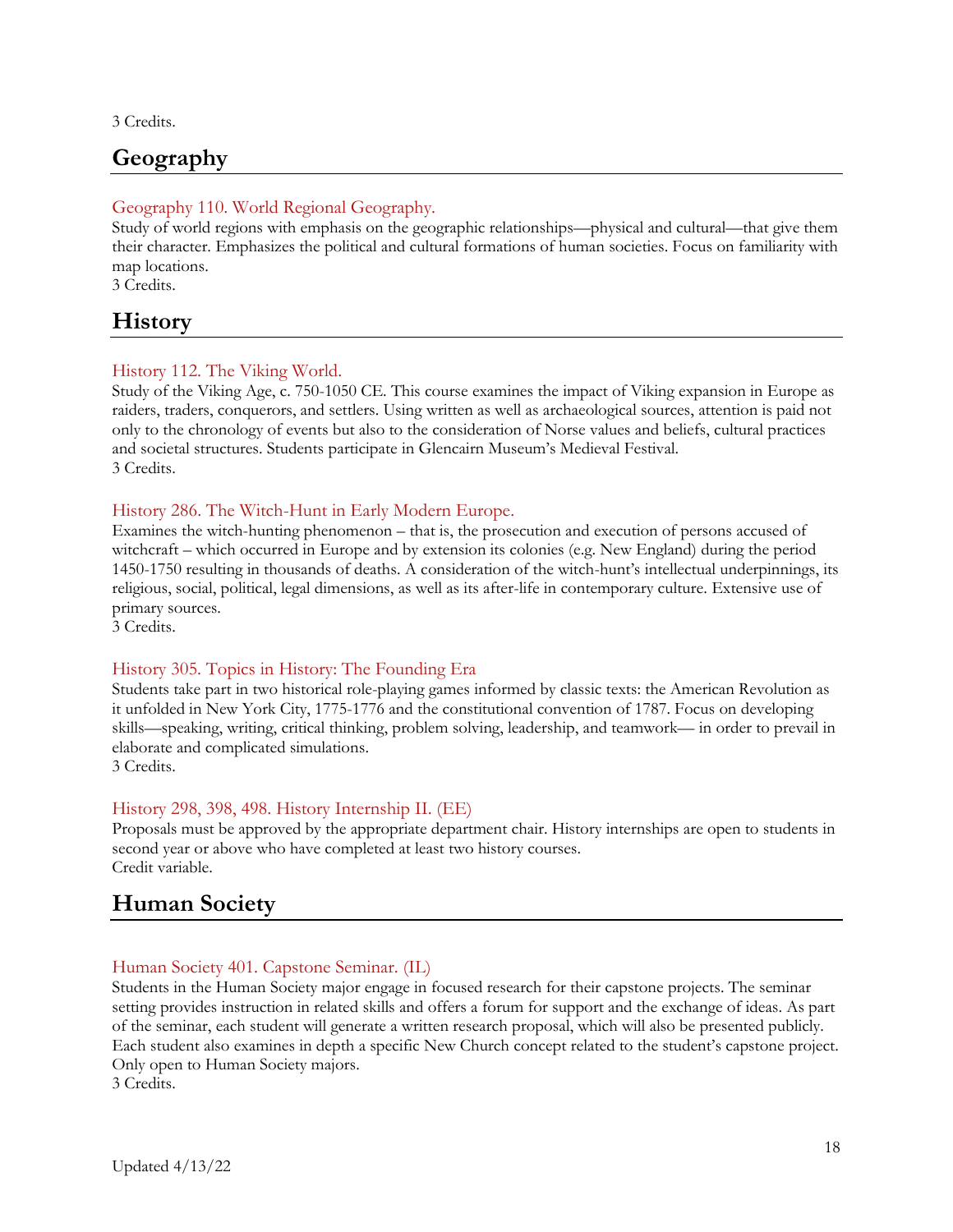### <span id="page-18-0"></span>**Independent Studies and Honors Contracts**

In addition to the listed courses, departments may offer independent studies and honors contracts at the 200 level or above in a variety of fields. The purpose of these is to allow well-qualified students to study beyond the regularly offered courses. Independent studies are numbered 299 or 399, depending on the appropriate level, and honors contract courses are designated with a trailing H, such as Math205H. Academic departments are under no obligation to meet requests for independent studies and honors contracts. Students who undertake independent studies must be able to work independently between meetings with the instructor. In order to qualify to take an independent study or honors contract, a student must:

- Have completed at least 31 credits with a GPA of 2.7 or better
- Submit a proposal to the department chair during the week prior to registration for the term in which the independent study or honors contract is to occur.
- Submit an independent study card or honors contract card (signed by the department chair and instructor) to the College Office to be reviewed by the Dean of Academics.
- Create a syllabus together with the instructor and submit it to the College Office before or during registration.

### <span id="page-18-1"></span>**Interdisciplinary Studies**

#### Interdisciplinary Studies 494. Senior Seminar I.

For seniors in the Interdisciplinary Major. Focus on developing a spiritual perspective on the student's capstone project using Swedenborgian and other principles. Prerequisite: C– or better in Interdisciplinary Studies 390. 1 Credit.

### <span id="page-18-2"></span>**Internships**

#### 298/398/498 Internships (in their academic areas) (EE)

Individually arranged career related internships. See the Major Department Head or Director of Internships for details.

3 Credits.

### <span id="page-18-3"></span>**Mathematics**

#### Mathematics 095. Preparation for Quantitative Reasoning.

This course provides additional support for students enrolled in Math101. Topics include translating expressions, building equations, order of operations, and recognizing context. Credit from this course may not be used to satisfy degree requirements. 1 Credit.

#### Mathematics 101. Introduction to Quantitative Reasoning. (QR)

Introduction to mathematical concepts to improve basic skills in computation, algebra, graphing, and quantitative applications. This course prepares students for other mathematics courses and courses involving quantitative reasoning. Topics include linear modeling, units of measure and currency, and statistical reasoning, and financial topics.

3 Credits.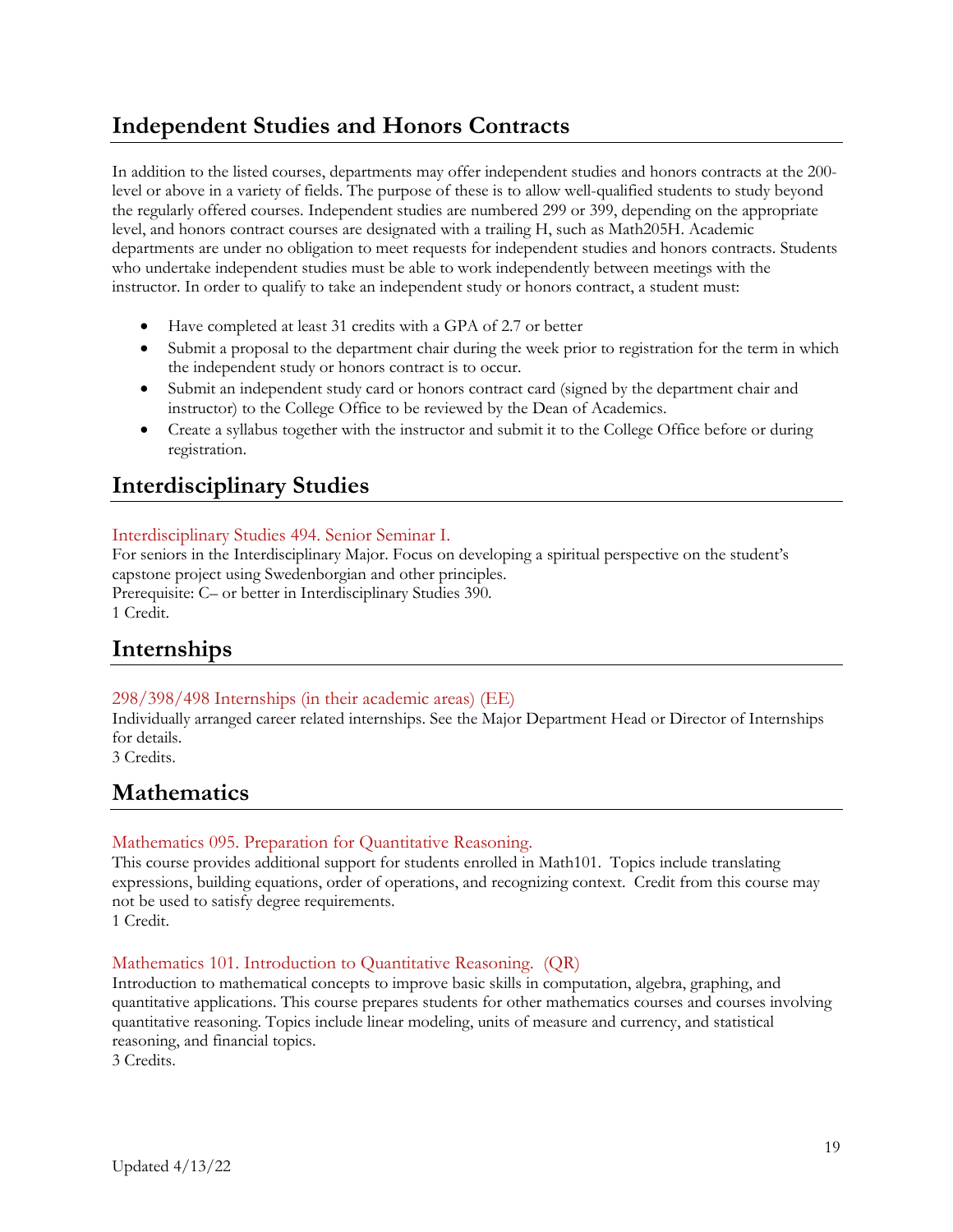#### Mathematics 150. Calculus I.

Limits, differentiation, maxima-minima, related rates, Riemann sums, integration with applications, fundamental theorem of calculus, transcendental functions. Because of duplication of subject matter, students may not receive credit for both Mathematics 140 and Mathematics 150.

Prerequisite: B– or better in Mathematics 120 or Mathematics 124 or appropriate score on SAT or placement test.

4 Credits.

#### Mathematics 240. Linear Algebra. (QR)

Vector spaces, matrices, linear transformations, systems of linear equations, determinants, and eigenvalue problems. Introduction to mathematical proofs.

Prerequisite: Mathematics 140, Mathematics 150, or Computer Science/Mathematics 230. 3 Credits.

#### Mathematics 493. Senior Literature Review.

General guidance in continuing research and review literature related to the chosen topic for the senior essay. Support for crafting a sound and interesting argument, resulting in an outline of main points for the senior essay.

Prerequisite: Mathematics 390 or Interdisciplinary Studies 390. 2 Credits.

### <span id="page-19-0"></span>**Music**

#### Music 100. College Chorale.

Development and performance of choral repertoire from Renaissance to Modern. Instruction in the development of vocal techniques. Course may be repeated for credit. 1 Credit.

### <span id="page-19-1"></span>**Philosophy**

#### Philosophy 102. Introduction to Philosophy. (Worldviews)

Survey of some major philosophers and theories in metaphysics, epistemology, and the philosophy of religion.

3 Credits.

#### Philosophy/Political Science 220. Political Thought. (Civil)

A consideration of political thinkers and theories, both ancient and modern, along with perennial issues in politics, such as justice, authority, liberty, order, equality, power, law, and forms of government. Strongly recommended: Philosophy 101. Prerequisite: Philosophy 102.

3 Credits.

#### Philosophy 493. Senior Literature Review.

General guidance in continuing research and review literature related to the chosen topic for the senior essay. Support for crafting a sound and interesting argument, resulting in an outline of main points for the senior essay.

Prerequisite: Interdisciplinary Studies 390. 3 Credits.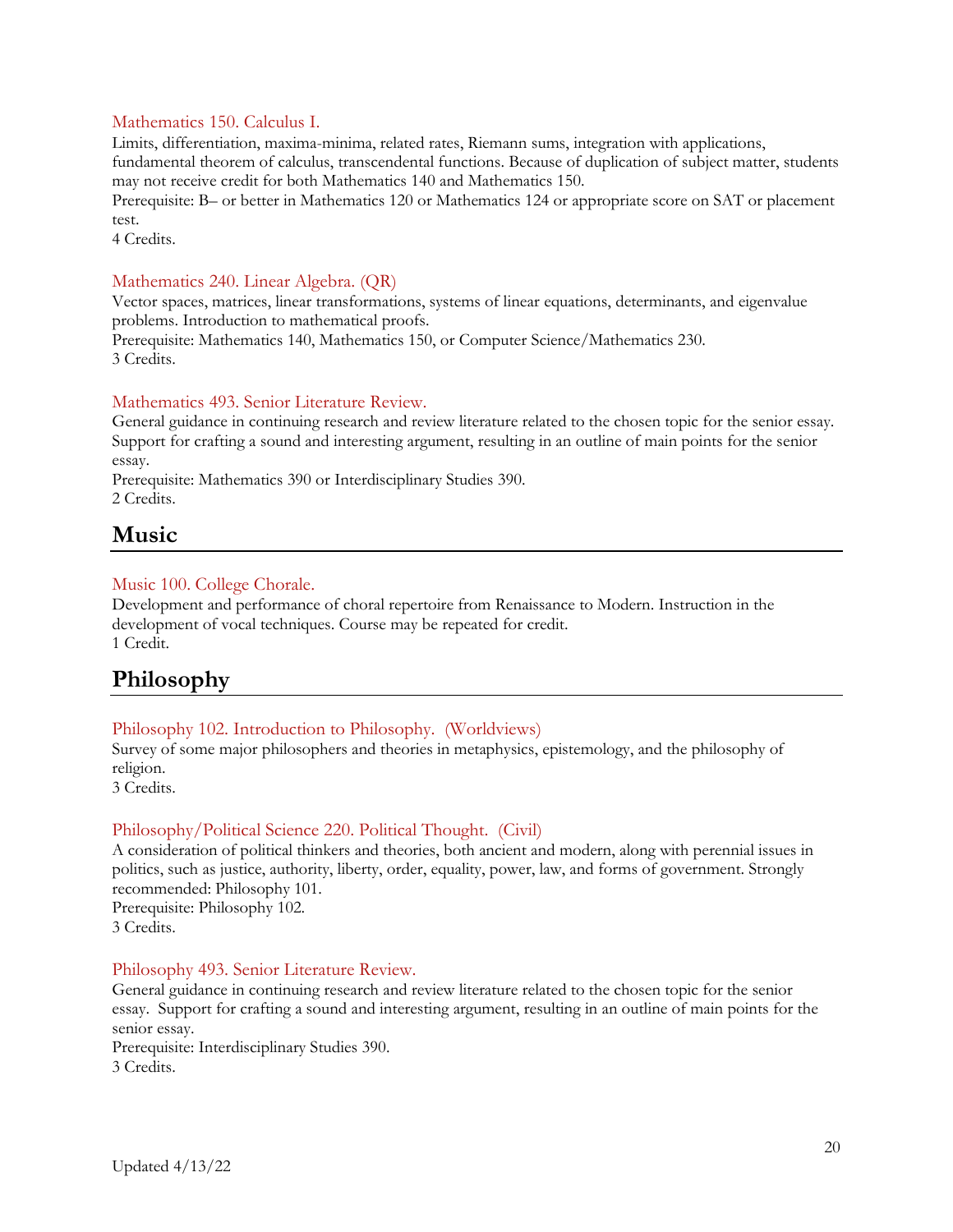### <span id="page-20-0"></span>**Physical Education**

#### Physical Education 180. Foundations of Physical Education.

This course gives the prospective teacher of Health and Physical Education (HPE) insight into this area, including the historical, philosophical, and sociological principles with a survey of the latest research and literature in the field. Lifetime health benefits related to proper nutrition and exercise physiology examined. The course is designed for students who are planning a career in education, health, or physical education. Non-repeatable.

1 Credit.

### <span id="page-20-1"></span>**Political Science**

#### Political Science 210. American Government and Politics. (PP)

Examination of the American political system focusing on founding principles, national governmental institutions, and contemporary issues. Readings from original documents and historical and contemporary authors.

Prerequisite: Political Science 101, History 230, or instructor permission. 3 Credits.

#### Philosophy/Political Science 220. Political Thought. (Civil)

A consideration of political thinkers and theories, both ancient and modern, along with perennial issues in politics, such as justice, authority, liberty, order, equality, power, law, and forms of government. Strongly recommended: Philosophy 101.

Prerequisite: Philosophy 102. 3 Credits.

### <span id="page-20-2"></span>**Psychology**

#### Psychology 101. Introductory Psychology.

Introduction to basic constructs of psychology including scientific methodology, the brain, consciousness, memory, identity, learning, motivation, intelligence, and the nature of mental illness. Relevant New Church doctrines analyzed and compared to secular theories of psychology. 3 Credits.

#### Psychology 205. Social Psychology. (PP)

This course examines how people think about, influence, and relate with one another. It investigates such topics as the social self, person perception, attitudes, persuasion, conformity, group processes, gender, culture, prejudice, aggression, altruism, interpersonal attraction, and love. Public Presentation skills emphasized.

3 Credits.

#### Psychology 285. Positive Psychology: The Science of Living Happily. (EE)

Positive Psychology is the scientific study of human happiness, well-being, and strength of character. This course takes an empirical and experiential approach to help students use the science of thriving and resilience to enhance their lives and others. Topics covered include positive thinking, character strengths, values, goal setting, wellness, the mind-body connection, self-esteem, and serving others in their relationships. No prerequisite required. Three credits and fulfills CORE requirement in Social Sciences. May not be repeated for credit. No prerequisite required. 3 Credits.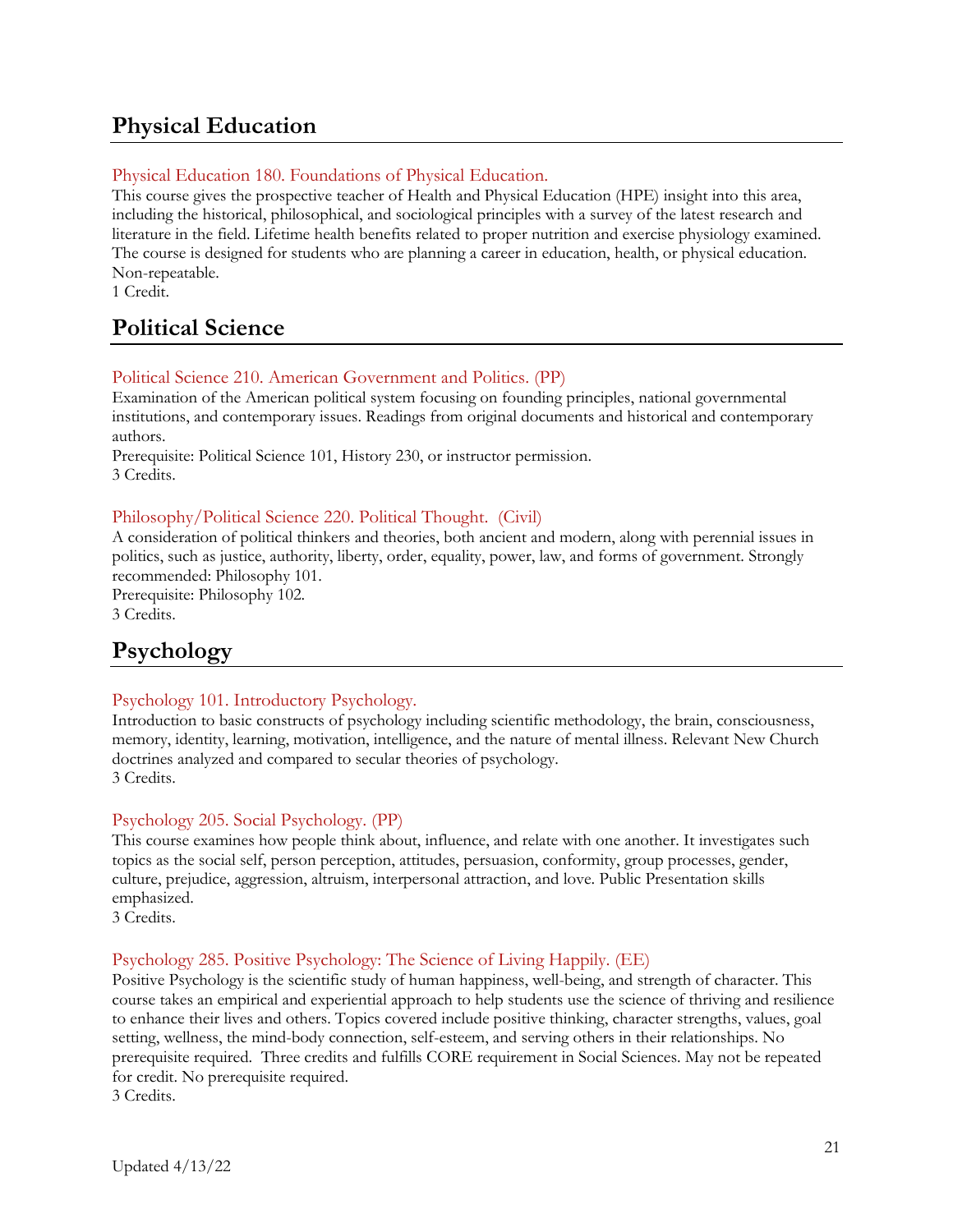#### Psychology 490. Research Methods in Psychology. (IL)

First capstone course for the psychology major. The investigation of psychology as a science with a focus on the qualitative and quantitative approaches to research in the area of psychology. It examines strategies for establishing validity in descriptive, relational, and experimental design in the framework of ethical research. Emphasis will be placed on critical reading and analysis of previously published scientific research. Students receive practice in designing, conducting, analyzing, interpreting the results of research studies, and writing reports in APA style. Students prepare proposal for Senior Essay.

Prerequisites: Psychology 101 and Mathematics 130. Students must be accepted psychology majors. 3 Credits.

#### Psychology 298, 398. Psychology Internship. (EE)

Proposals must be approved by the head of the Psychology area. Psychology internships are open to students in sophomore year or above who have completed two psychology courses. Requirements are available from director of internships.

Credit variable.

### <span id="page-21-0"></span>**Religion**

#### Religion 101. Introduction to New Church Doctrines. (Doctrinal)

Foundation course. Basic survey of the doctrines of the New Church. Presupposes little or no formal background in the study of the doctrines.

3 Credits.

#### Religion 110. Introduction to Systematic Theology. (Doctrinal)

A comprehensive overview of New Church doctrine. Emphasis on core doctrines of the Lord, faith and charity, the Word, the afterlife, the mind, Divine providence, judgment, marriage, and repentance. Presupposes a moderate familiarity with New Church teachings. 3 Credits.

#### Religion 210. Divine Providence and Human Prudence. (IL, Doctrinal)

The laws and fundamental principles by which the Lord governs creation. How the Lord removes evil from people while preserving their freedom. How the Lord brings good out of evil. Eternal life as the goal of providence. How providence uses natural conditions to serve this end. Why providence operates in secret. Text: *Divine Providence*.

3 Credits.

#### Religion 221. The Histories and Prophets of the Old Testament. (Scriptural)

Detailed study of Joshua to 2 Kings, Psalms, and Prophets viewed in their historical and cultural context. Discussion of the difference between prophesy and history, relevance to modern life, and the significance of the literal meaning.

3 Credits.

#### Religion 335. The Human Mind. (Rel335 W is W, Applied)

Study of what the doctrines of the New Church teach about the structure and function of the human mind and how it relates to the brain. The discrete degrees of the mind. The faculties of will and understanding, their relationship and interplay.

3 Credits.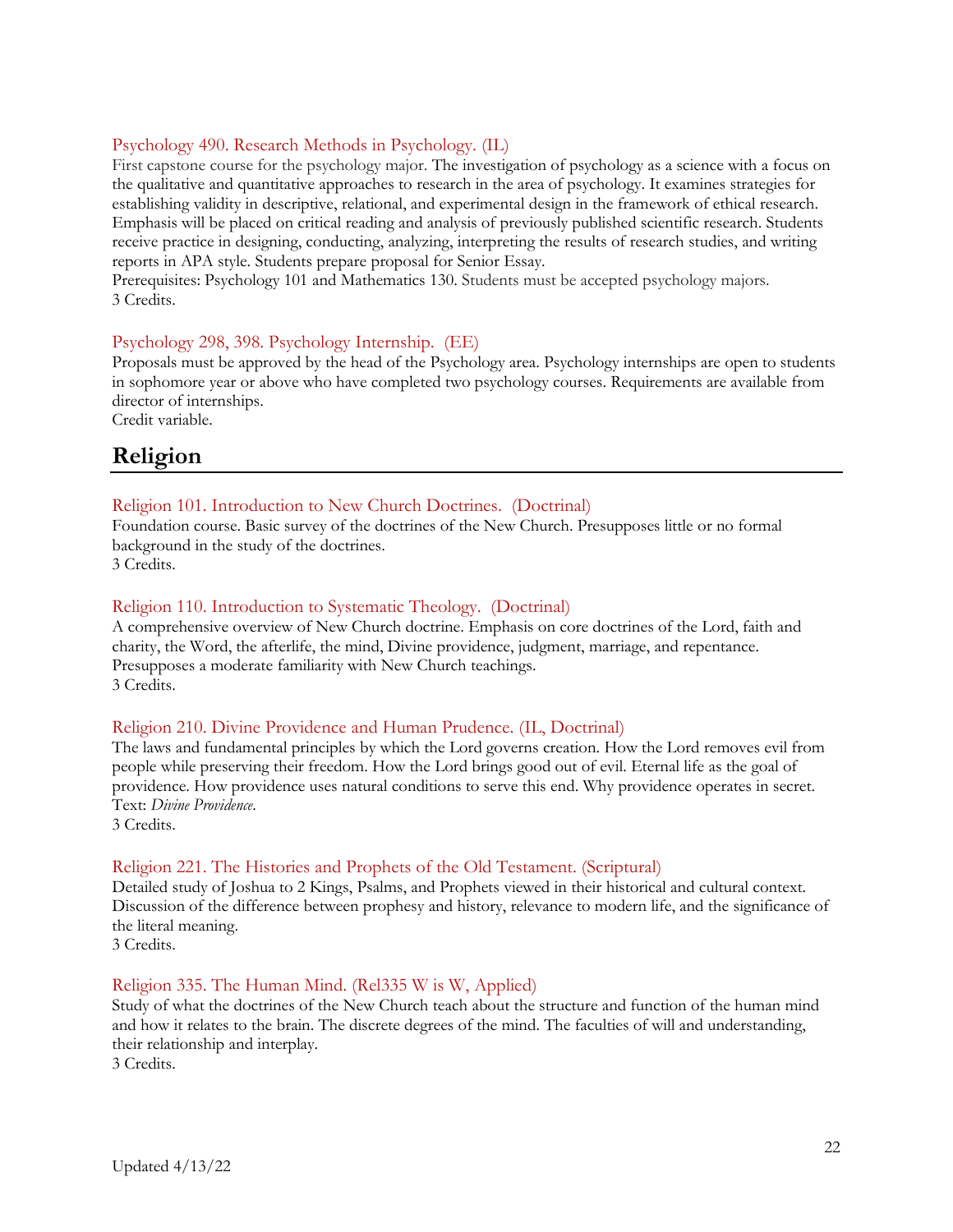#### Religion 372. Spiritual Development for Educators (W, Applied)

This course is primarily designed for educators who are currently (1) working in an elementary or secondary school setting, or (2) planning to work in an educational setting. Each week, students will have the opportunity to reflect on the many challenges that come up within educational settings that prevent them from being the loving, wise, and useful educators they hope to be. Each week, students will have the opportunity to reflect on their feelings, thoughts, and actions in the light of one of the Ten Commandments and, when appropriate, share their experiences with classmates.

Prerequisite: Students must be juniors or seniors majoring in education 3 Credits.

### <span id="page-22-0"></span>**Spanish**

#### Spanish 101. Introductory Spanish I.

Introduction to the Spanish language for students without previous experience. Emphasis is placed on communication and the foundations of Spanish grammar. Spanish is the language of instruction. 3 Credits.

### <span id="page-22-1"></span>**Theater**

#### Theater 120. Set Design and Production. (EE)

Hands-on introduction to scene design and production. Overview of the elements of scene design with emphasis on the process of designing a set. Research, sketching, drafting, model building, color application, and actual set construction within a budget. Students required to understand and use all of the equipment in the theater as it pertains to the design and will work with the play's director using the Mitchell Performing Arts Center as the classroom and will participate as a member of the run-crew for the winter Bryn Athyn College production. Final project involves the construction of the actual set. Course may be repeated once for credit.

Credit variable.

### <span id="page-22-2"></span>**Writing**

#### Writing 100. Academic Writing.

Development of academic writing skills in preparation for Writing 101. Intensive grammar and punctuation instruction and practice, in conjunction with an introduction to the structure and process of academic writing. Required for provisionally-admitted first-year students before advancement to Writing 101. 3 Credits.

#### Writing 101. Expository Writing. (W)

Development of informative, analytic, and persuasive writing. Emphases on grammatical control, precision of language, consideration of audience, rhetorical strategies, revision, information literacy, and articulation, development, and support of thesis. Three to four formal essays, including substantial revision work. Individual conferences with instructor to discuss students' writing. Required of first year students. Non-native speakers who want to take Writing 101 in their first year need permission of the Language and Literature department chair.

3 Credits.

#### Writing 202. Writing About Literature. (W, IL)

Second-year requirements of all students. Dean's permission required for deferral to third year. Analytic study of 3 or more literary genres, with emphases on writing and research. Assumes basic skills in writing and information literacy covered in Writing 101. Three formal essays, including substantial revision. One longer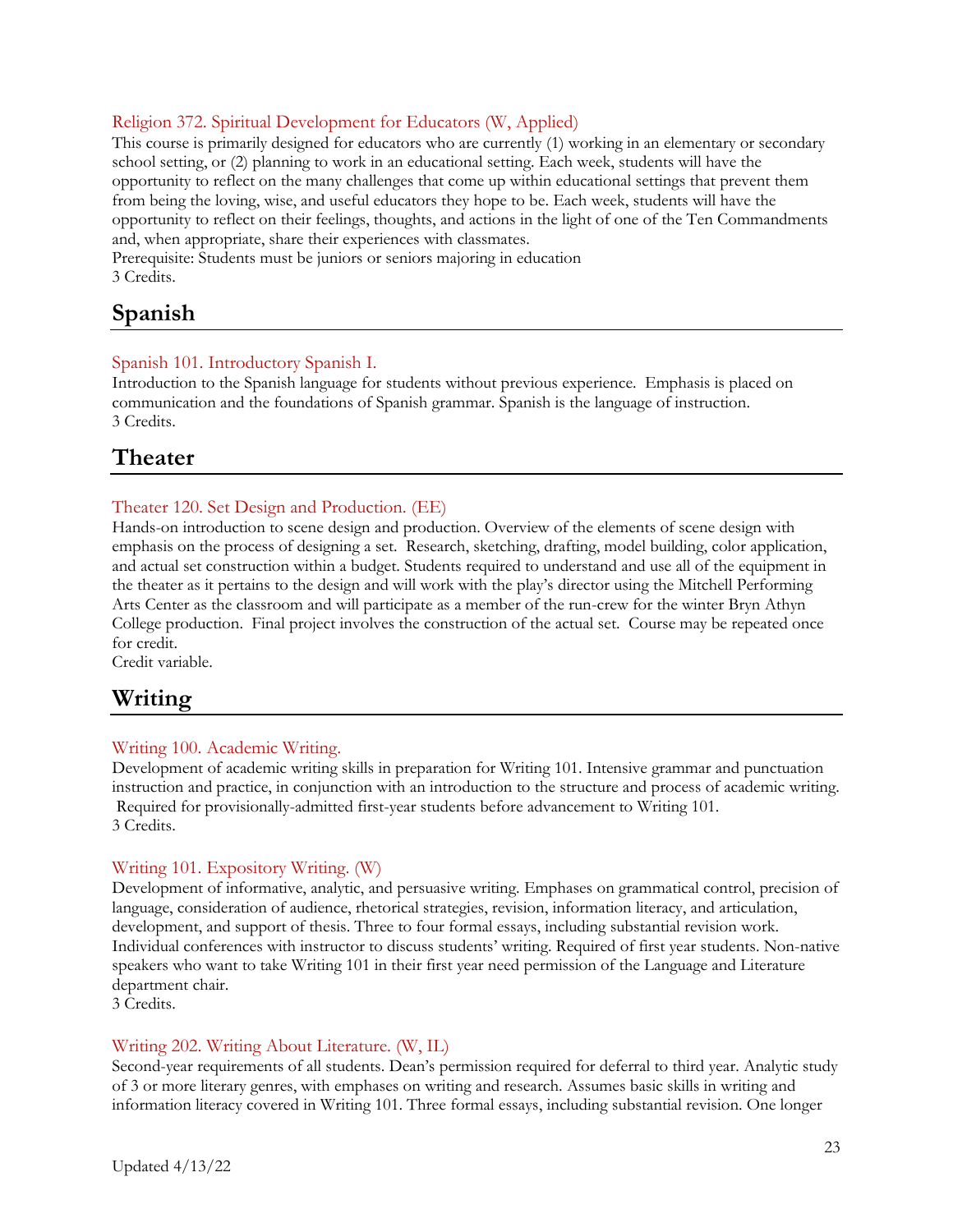essay and its accompanying research process require locating, evaluating, and incorporating multiple secondary sources. Individual conferences with instructor to discuss students' writing. Required of secondyear students.

Prerequisite: Writing 101. 3 Credits.

#### Business/Writing 220. Business Communications. (W)

Business Communications is a workplace-oriented course designed to help students develop and refine the written and oral skills necessary to communicate effectively in professional settings. Students will review the purpose and style of business writing and complete a variety of focused writing exercises based on work settings and scenarios. Students will plan, compose, and analyze letters, memoranda, and electronic messages. They will also prepare and deliver brief oral presentations, collaborate with others, and revise business communication.

Prerequisite: Writing 101. 3 Credits.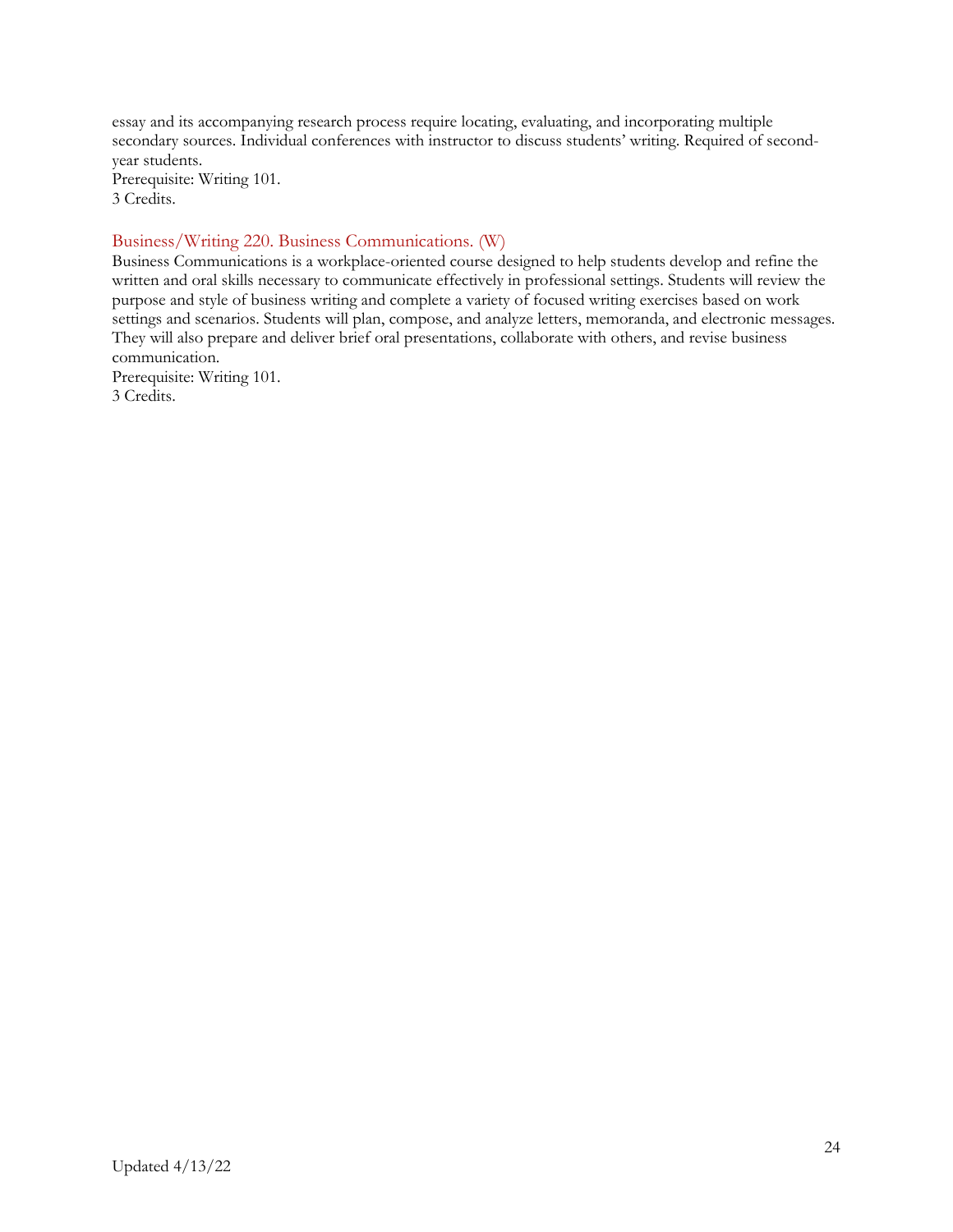### <span id="page-24-0"></span>Winter Term 2022-23 Undergraduate Course List

As of 4/11/22. (Independent Study and Internship courses not listed).

| Course              | <b>Title</b>                                    | <b>Credits</b> | <b>Instructor</b>      |
|---------------------|-------------------------------------------------|----------------|------------------------|
| Anth <sub>240</sub> | Anthropology of Religion                        | 3              | Yardumian, Aram        |
| Anth <sub>260</sub> | <b>Human Evolution</b>                          | 3              | Yardumian, Aram        |
| <b>Bio123</b>       | Introduction to Biology: Molecular Biology      | 3              | Bryntesson, A. Fredrik |
| Bio123L*            | Introduction to Biology: Molecular Biology Lab  | 1              | McMackin, Grace Rose   |
| Bio123L*            | Introduction to Biology: Molecular Biology Lab  | 1              | McMackin, Grace Rose   |
| <b>Bio220</b>       | Human Anatomy and Physiology II                 | 3              | Higgins, Ed            |
| Bio220L*            | Human Anatomy and Physiology II Lab             | 1              | Higgins, Ed            |
| <b>Bio235</b>       | Ecology                                         | 3              | Potapov, Eugene R.     |
| Bio235L*            | Ecology Lab                                     | 1              | Potapov, Eugene R.     |
| <b>Bio492</b>       | <b>Biology Seminar III</b>                      | 1              | Bryntesson, A. Fredrik |
| <b>Bio495</b>       | Senior Project (WC)                             | 3              | Evans, Stella R.       |
| Bus/CSc215          | <b>Management Information Systems</b>           | 3              | Marselis, Cindy Joy    |
| Bus/Mth380          | Linear Models and Methods for Optimization (QR) | 3              | Simonetti, Neil        |
| <b>Bus142</b>       | Accounting II                                   | 3              | Waltrich, Christopher  |
| <b>Bus264</b>       | <b>Sports Marketing</b>                         | 3              | Shute, Dick            |
| <b>Bus301</b>       | <b>Business Ethics (Moral)(PP)</b>              | 3              | King, Ethan            |
| <b>Bus301</b>       | Business Ethics (Moral)(PP)                     | 3              | King, Ethan            |
| <b>Bus305</b>       | <b>Business Seminar</b>                         | 1.5            | King, Ethan            |
| <b>Bus320</b>       | Financial Management (QR)                       | 3              | Waltrich, Christopher  |
| <b>Bus354</b>       | Marketing Research                              | 3              | Swiski, Mark D.        |
| <b>Bus495</b>       | Senior Capstone Project (WC)                    | $\overline{c}$ | Rogers, Elizabeth      |
| Bus/ID496           | Senior Seminar II                               | 1              | Rogers, Elizabeth      |
| Chem110             | <b>General Chemistry I</b>                      | 3              | Higgins, Ed            |
| Chem110L*           | General Chemistry I -Lab                        | 1              | McMackin, Grace Rose   |
| Chem110L*           | General Chemistry I -Lab                        | 1              | Evans, Stella R.       |
| Comm105             | Public Speaking (PP)                            | 3              | Pine, Ryan E.          |
| Comm <sub>130</sub> | Foundations of Graphic Design                   | 3              | Mill, Carl             |
| CSci180             | <b>Structured Programming</b>                   | 3              | Simonetti, Neil        |
| Dan120              | Dance Technique                                 | 3              | Bostock, Jessica       |
| Econ131             | Macroeconomics (QR)                             | 3              | Staff,                 |
| Ed218               | Literacy Instruction for Young Learners I       | 3              | Morey, Robin           |
| Ed272               | Child Development: Birth to Age Nine            | 3              | Rose, Angela N.        |
| Ed323               | Math and the Young Child                        | 3              | Morey, Robin           |
| Ed402               | Student Teaching (EE)                           | 12             | Phillips, Nina Gunther |
| Eng235              | Shakespeare (W)                                 | 3              | Cooper, Robin          |
| Eng491              | English Major Writing Project                   | 3              | King, Kristin          |
| FA140*              | Drawing and Painting                            | 3              | Gyllenhaal, Martha     |
| FA222*              | Intermediate Forging                            | 3              | McDonah, Tedd          |
| FA232               | <b>Computer Assisted Design</b>                 | 3              | Staff,                 |
| FA258               | <b>Stained Glass Survey</b>                     | 3              | Kline, Jonathan D.     |
| FA342               | Tool and Hardware Production and Design         | 3              | Holzman, Warren        |
| FA348               | Advanced Glass Design and Production            | 3              | DaCrema, Elizabeth T.  |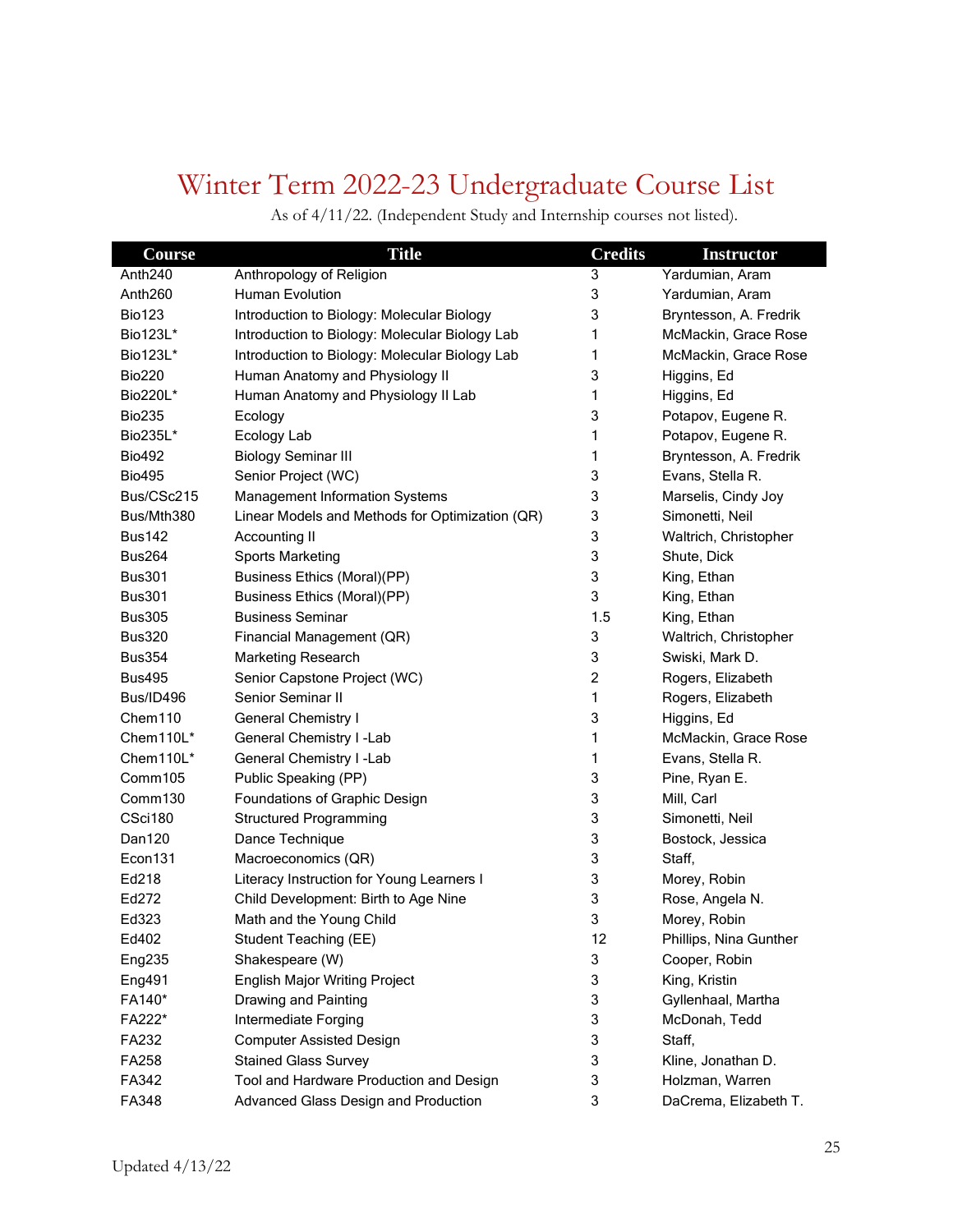| FE <sub>2</sub>     | Field Experience II: Exploration                      | 3              | Rose, Angela N.         |
|---------------------|-------------------------------------------------------|----------------|-------------------------|
| His/Ant312          | European Folk and Fairy Tales with History            | 3              | Lawing, Sean            |
| <b>Hist219</b>      | <b>Contemporary Russia</b>                            | 3              | Hodgell, Reid           |
| HSoc402             | Capstone Seminar II (WC)                              | 3              | Lawing, Sean            |
| Lat110              | Beginning Latin I                                     | 3              | Frazier, Scott Innes    |
| Lead130             | Introduction to Leadership (EE)                       | 3              | Nash, Laura             |
| Math115             | College Algebra (QR)                                  | 3              | Testani, Susan          |
| Math130             | Introduction to Statistics (QR)                       | 3              | Bongers, Caira          |
| Math130L            | Introduction to Statistics Lab                        | 1              | Bongers, Caira          |
| Math130L            | Introduction to Statistics Lab                        | 1              | Bongers, Caira          |
| Math <sub>151</sub> | Calculus II                                           | 4              | Simonetti, Neil         |
| Math330             | Introduction to Probability Theory                    | 3              | Bongers, Caira          |
| Math495             | Senior Essay (WC)                                     | $\overline{c}$ | Bongers, Caira          |
| PE103               | Life and Health                                       | $\mathbf{1}$   | Bryntesson, Hilary J.   |
| PE133               | Yoga                                                  | 1              | Ritter, Kristin Suzanne |
| <b>Phil101</b>      | <b>Critical Thinking</b>                              | 3              | Synnestvedt, Dan        |
| <b>Phil102</b>      | Introduction to Philosophy (Worldview)                | 3              | Cole, Stephen           |
| <b>Phil111</b>      | Introduction to Moral Philosophy (Moral)              | 3              | Latta, Marcy            |
| <b>Phil495</b>      | Senior Essay                                          | 3              | Synnestvedt, Dan        |
| Phys210             | Principles of Physics I (QR)                          | 3              | Blair, Max              |
| Phys210L*           | Principles of Physics I - Lab                         | 1              | Blair, Max              |
| Phys210L*           | Principles of Physics I - Lab                         | 1              | Blair, Max              |
| <b>PSci101</b>      | Introduction to Politics and Governance (Civil)       | 3              | Rose, D. Greg           |
| PSci101             | Introduction to Politics and Governance (Civil)       | 3              | Rose, D. Greg           |
| <b>PSci101</b>      | Introduction to Politics and Governance (Civil)       | 3              | Rose, D. Greg           |
| Psyc101             | Introductory Psychology                               | 3              | Staff,                  |
| Psyc201             | Abnormal Psychology                                   | 3              | Staff,                  |
| Psyc204             | Human Development: Lifespan                           | 3              | Staff,                  |
| Psyc301             | Counseling and Clinical Psychology                    | 3              | Staff,                  |
| Psyc380             | Seminar in Forensic Psychology                        | 3              | Rogers, Kiri K.         |
| Psyc491             | Senior Research Seminar (WC)                          | 3              | Nash, Laura             |
| Psyc492             | Senior Seminar                                        | 1              | Nash, Laura             |
| <b>Rel101</b>       | Introduction to New Church Doctrines (SpDoc)          | 3              | Schnarr, Grant          |
| <b>Rel101</b>       | Introduction to New Church Doctrines (SpDoc)          | 3              | Silverman, Ray          |
| <b>Rel123</b>       | Introduction to the Old and New Testaments (SpScript) | 3              | Glenn, Coleman          |
| <b>Rel125</b>       | The Holy Scripture (SpDoc)                            | 3              | Genzlinger, Matthew     |
| <b>Rel205</b>       | God, Man, and Creation (IL)(SpDoc)                    | 3              | Frazier, Scott Innes    |
| <b>Rel273</b>       | Religion and Marriage (SpDoc)(W)                      | 3              | Silverman, Ray          |
| <b>Rel310</b>       | Studies in Arcana Coelestia (W)(SpDoc)                | 3              | Glenn, Thane            |
| <b>Rel490</b>       | Religion Senior Project I (WC)                        | 3              | Frazier, Scott Innes    |
| Soc110              | Introduction to Sociology                             | 4              | Ballard, Kelly M.       |
| Span102             | Introductory Spanish II                               | 3              | Diaz, Elena             |
| SpEd212             | Supporting Students with Disabilities                 | 3              | Larcher, Elizabeth Ann  |
| SpEd312             | <b>Classroom Assessments</b>                          | 3              | Phillips, Nina Gunther  |
| Thea130             | Scenic Production (EE)                                | 3              | Haus-Roth, Naomi        |
| Thea150             | Dramatic Performance (EE)                             | 3              | Bostock, Jessica        |
| Writ101             | Expository Writing (W)                                | 3              | Pine, Ryan E.           |
| Writ101             | Expository Writing (W)                                | 3              | Henderson, Pamela D.    |
| Writ101             | Expository Writing (W)                                | 3              | Glenn, Thane            |
| Writ202             | Writing About Literature (W) (IL)                     | 3              | Cooper, Robin           |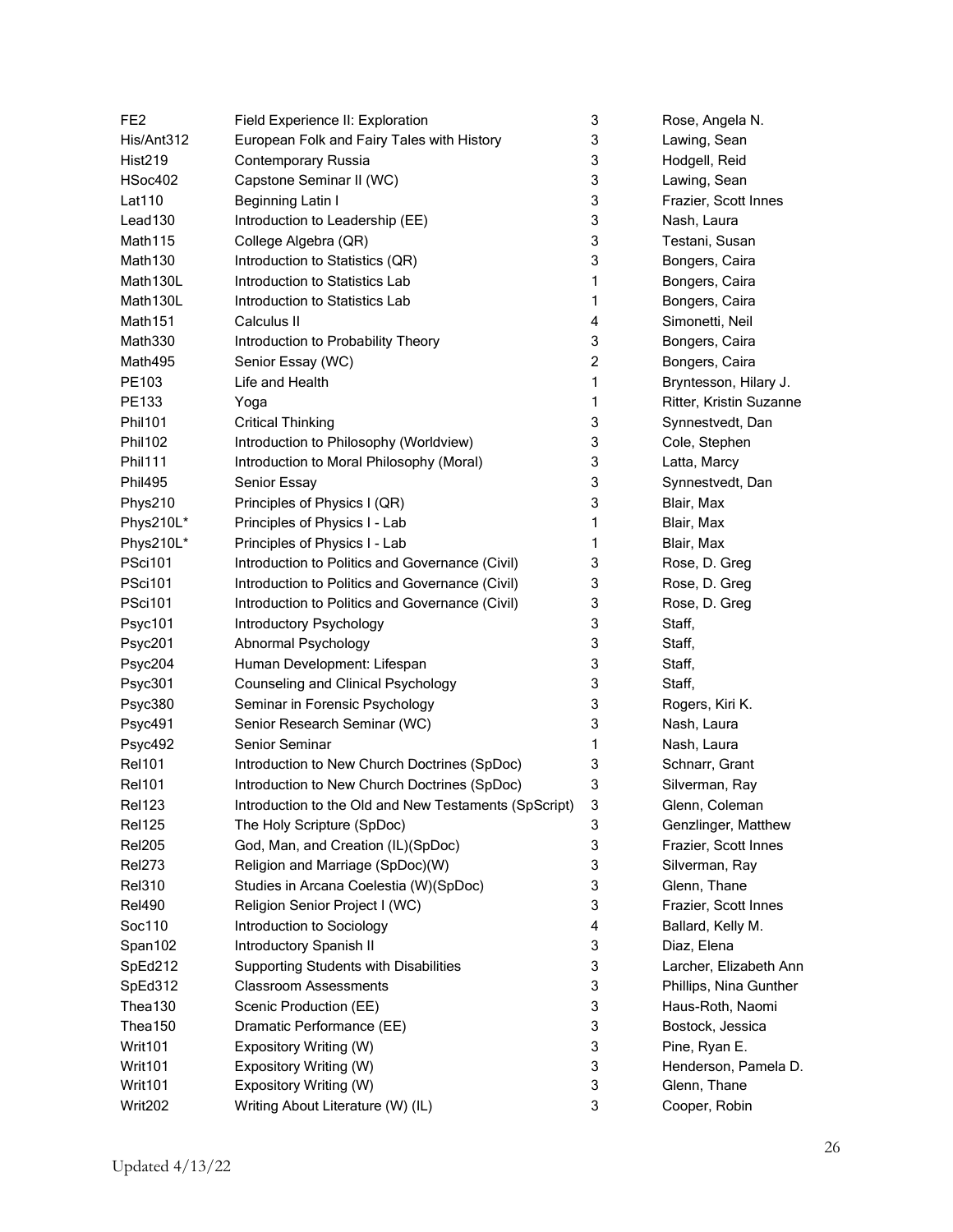| Writ <sub>212</sub> | Online Writing (W) | Hoffman, Chandra |
|---------------------|--------------------|------------------|
|                     |                    |                  |

+This course is offered on multiple levels. All students must register on the 100 level. \*This course requires a lab fee.

*The College administration will make every effort to offer the courses listed, but reserves the right to cancel courses if necessary.*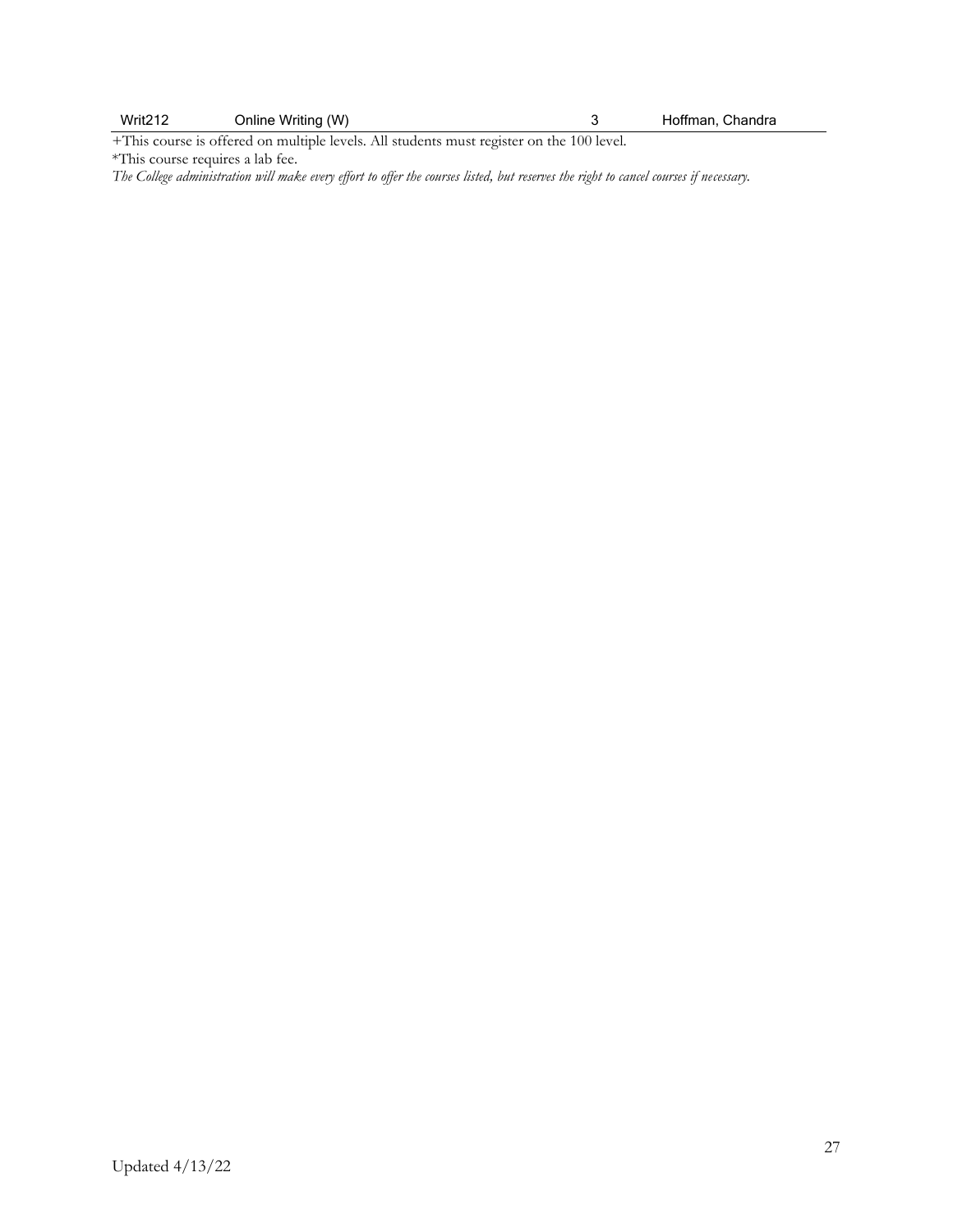### Winter Term 2022-23 Undergraduate Courses

### <span id="page-27-1"></span><span id="page-27-0"></span>**Anthropology**

#### Anthropology 240. Anthropology of Religion.

This course presents a theoretical perspective on religion as a cultural phenomenon. Explores the functional relationships within a variety of belief systems. It compares them across cultures and time, and, in particular, considers their intersections with subsistence strategies and political systems. Topics include: the roles of symbols and practitioners, myth and ritual, magic and cultic practice, & secularism and fundamentalism in traditional and world religions.

3 Credits.

#### Anthropology 260. Human Evolution.

Introduction to human evolution and physical anthropology. Areas include paleoanthropology, primatology, molecular anthropology (population genetics), and to some extent evolutionary biology. Specific issues covered include the primate roots of human behavior, brain and language evolution, new and classic fossil hominids, the origin of anatomically modern humans, and human biogenetic variations. Prerequisite: Biology 122 or instructor permission. 3 Credits.

#### Anthropology/History 312. European Folk and Fairy Tales.

An investigation of European folk and fairy tales and their relevance for understanding the societies that produced them. Provides a survey of major collections and introduces students to critical approaches to folk literature. Considerations of Hollywood adaptations and the continuing impact of folk and fairy tales on modern popular culture.

3 Credits.

### <span id="page-27-2"></span>**Biology**

#### Biology 123. Introduction to Biology: Molecular Biology.

The second of a two-course gateway series that is required for prospective biology majors. Biological concepts are illustrated by means of molecular biology, from storage and maintenance of biological information necessary for life to its expression in the organism to diverse applications in health, medicine and food production. Topics include a general introduction to the cell and its components, DNA and RNA structure, DNA replication, chromosome structure and organization, the genetic code, transcription, translation and proteins, gene mutations and DNA repair, regulation of gene expression in prokaryotes and eukaryotes, epigenetics, cancer and the regulation of the cell cycle, recombinant DNA technology, CRISPR-Cas, applications of genetic engineering and biotechnology, genetically modified foods, DNA forensics, and gene therapy. This course and the related laboratory must be taken together. Prerequisite: Chemistry 101L or High School Chemistry. 3 Credits.

#### Biology 123 Lab. Introduction to Biology: Molecular Biology Lab.

This course requires a lab fee. This course and the related lecture course must be taken together. 1 Credit.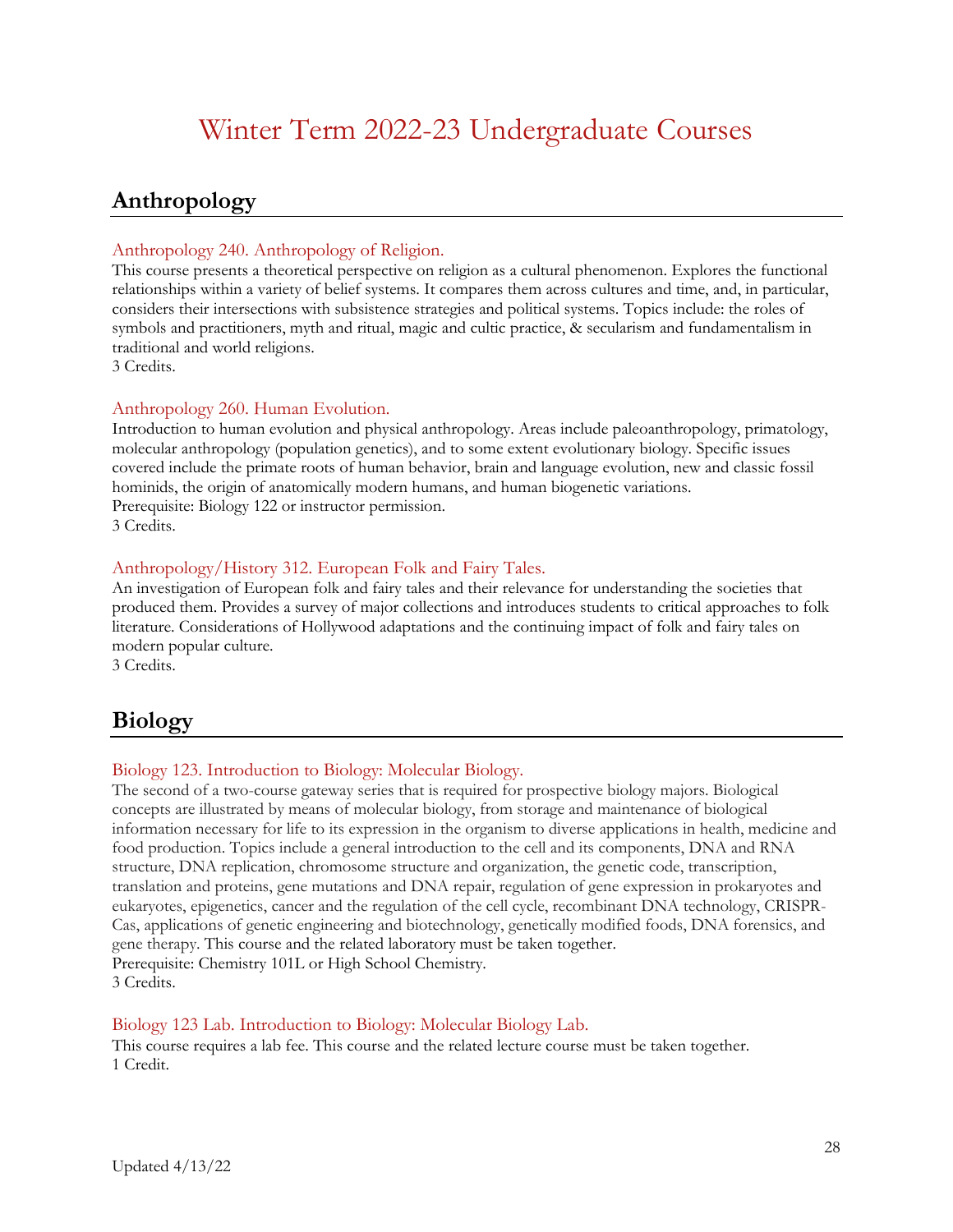#### Biology 220. Human Anatomy and Physiology II.

Continuation of the study of the structure and function of the human body and the mechanisms for maintaining homeostasis within it. Includes the study of the endocrine, cardiovascular, lymphatic, respiratory, digestive, urinary and reproductive systems, as well as the concepts of development and metabolism. Identification of anatomical structures using a "virtual" cadaver and preserved animal specimens will be required in the laboratory. Some hands-on dissection. This course and the related laboratory must be taken together.

Prerequisite: Biology 210 and 210L. 3 Credits.

#### Biology 220 Lab. Human Anatomy and Physiology II Lab.

This course requires a lab fee. This course and the related lecture course must be taken together. 1 Credit.

#### Biology 235. Ecology.

Study of the physical, chemical, and biological processes that determine the distribution and abundance of plants, animals, and microbial life. Energy flow, food webs, adaptation of species, population dynamics, species interactions, nutrient cycling, and ecological succession. This course and the related laboratory must be taken together.

Prerequisites: Biology 122, 122L, 123, and 123L. 3 Credits.

#### Biology 235 Lab. Ecology Lab.

This course requires a lab fee. This course and the related lecture course must be taken together. 1 Credit.

#### Biology 492. Biology Seminar III.

Public presentation of undergraduate biological research. Required of seniors in the biology major and open to seniors in the ID major who are studying biology. Prerequisites: Biology 380, 490, and Biology 495. 1 Credit.

#### Biology 495. Senior Project. (WC)

Independent research project or scholarly study under the supervision of faculty members. Topic chosen by mutual agreement between student and supervisor. Limited to and required of biology majors. Senior project proposals are required in the spring of junior year. Prerequisites: Biology 380 and Biology 490. 3 Credits.

### <span id="page-28-0"></span>**Business**

#### Business 142. Accounting II.

Interpretation of financial statements and the use of accounting information as a tool for making business management decisions. Use of computer spreadsheets emphasized. Prerequisite: Business 141. 3 Credits.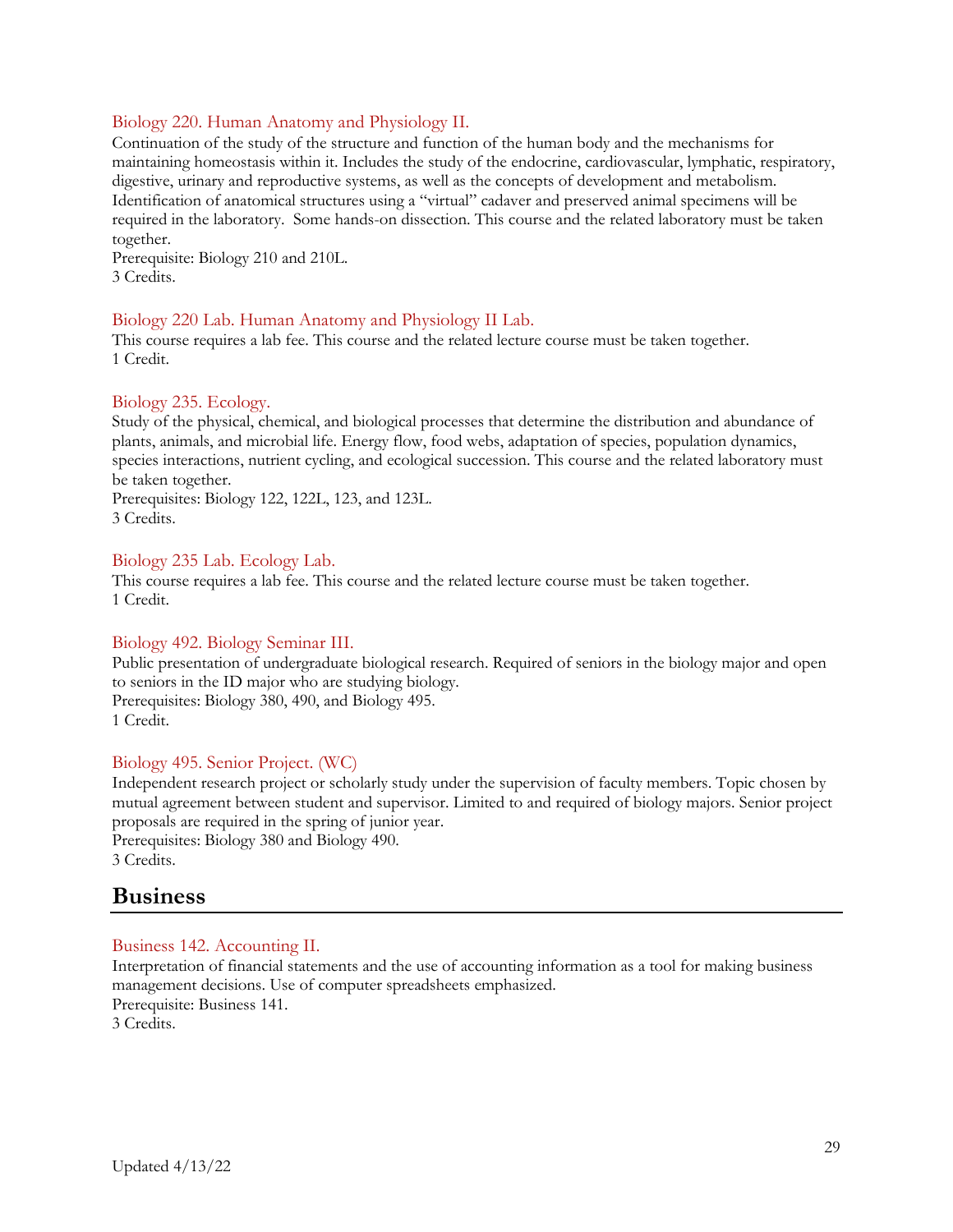#### Business/Computer Science 215. Management Information Systems.

This course examines how digital information can be stored and organized to benefit organizations. Topics include strategic use of information, ethical issues in handling information, software options, and concept maps for design. Tools used include spreadsheets, databases, SQL, and report writing software. Prerequisite: Computer Science 105 or permission of instructor. 3 Credits.

#### Business 264. Sports Marketing.

This course will study the marketing efforts within the sports industry, including the understanding of the sports customer, and promotional and marketing strategies. Topics include fan behavior, ticketing, advertising, sponsorship, licensing, endorsements, public relations, hospitality, social media, and event management.

Prerequisite: any economics course. Bus254 and Bus267 recommended. 3 Credits.

#### Business 301. Business Ethics. (Moral, PP)

The analysis of moral principles and their application to decision making in business. Includes an overview of philosophical and theological ethical theories, including New Church ethics. Major focus on the analysis of ethical concerns in actual case studies from business, involving issues such as downsizing, whistle-blowing, competition vs. cooperation, and social responsibility. Communication 105 or any other public presentation course is recommended before taking this course. 3 Credits.

#### Business 305. Business Seminar.

A seminar course featuring speakers from a variety of professional backgrounds. Students will be expected to interview and introduce these speakers and lead follow-up discussions on the material they present. May be repeated for credit.

1.5 Credits.

#### Business 320. Financial Management. (QR)

Introduction to business finance, the role of the chief financial officer, and financial tools used by management. Emphasis on management of revenue and expenses, application of basic financial concepts to the solution of organizational problems, analysis of the short and long-term financial needs of an organization, and selection of most feasible course of action to secure best possible financial outcome and allocation of resources. Topics of present value, stock and bond valuation, capital budgeting, financial forecasting, and capital structures also examined. Prerequisite: Business 141.

3 Credits.

#### Business 354. Marketing Research.

Review of methodologies for gathering and analyzing information to guide management in marketing decisions. Formulation of problem statements, identification of data sources, data collection, demining and applying the appropriate analysis technique, creation of actionable management reports understanding of how reports are used to make decisions and influence strategy. Prerequisite: Business 254 and Mathematics 130.

3 Credits.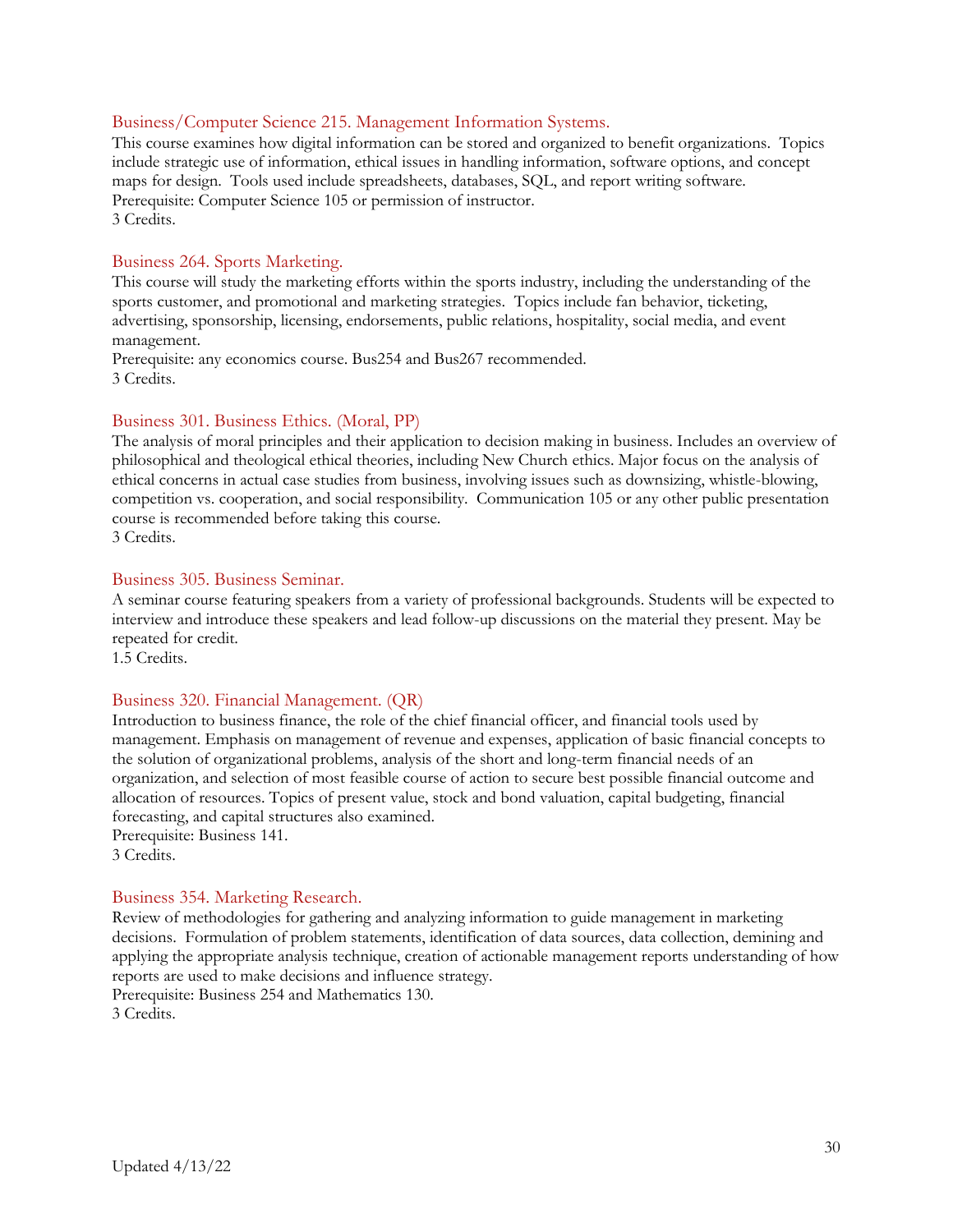#### Business/Mathematics 380. Linear Models and Methods for Optimization. (QR)

Introduction to basic methods of operations research. Review of linear systems; linear programming, including the simplex algorithm, duality, and sensitivity analysis; formulation of integer programs; transportation and scheduling problems.

Prerequisite: Mathematics 240 and competence in programming. 3 Credits.

#### Business 495. Senior Capstone Project. (WC)

Capstone experience for the Interdisciplinary Major. Writing of the senior project based on the research and outline produced in Business 493. Prerequisites: Business 493 and Business 494. 2 Credits.

#### Business 496. Senior Seminar II.

For seniors in the Business Major. Public presentation of senior project. Career planning and portfolio development. Pass/Fail. Prerequisite: C– or better in Business 495. 1 Credit.

#### Business 298, 398, 498. Business Internship. (EE)

Proposals must be approved by Internship Director. Students may apply for this internship after being accepted into a business program. Students doing internships in the summer or fall are encouraged to take the internship preparation seminar, Bus290.

<span id="page-30-0"></span>Credits and requirements variable.

### **Chemistry**

#### Chemistry 110. General Chemistry I.

First year chemistry course for science majors. Topics include atomic structure, quantum mechanics, electron configuration, chemical bonding, molecular geometry, and the periodic table, classifications of matter, stoichiometry, and reactions in solution, gases, and thermochemistry. First half of sequence with Chemistry 111. This course and the related laboratory must be taken together.

Prerequisite: One year of high school chemistry with a grade of C or better or Chemistry 101 or Earth Science 110. Any student who registers for this course and has a math SAT of 450 or lower (or the equivalent ACT score) must take Chemistry 101 prior to taking Chemistry 110. 3 Credits.

#### Chemistry 110 Lab. General Chemistry I Lab.

This course requires a lab fee. This course and the related lecture course must be taken together. 1 Credit.

#### <span id="page-30-1"></span>**Communication**

#### Communication 105. Public Speaking. (PP)

Exposure to a variety of speaking situations designed to develop self-confidence. Class work features impromptu and prepared speeches. Work on voice and speech improvement as well as command of body language. Attention to effective strategies for professional presentations and public speaking, both face-toface and online.

3 Credits.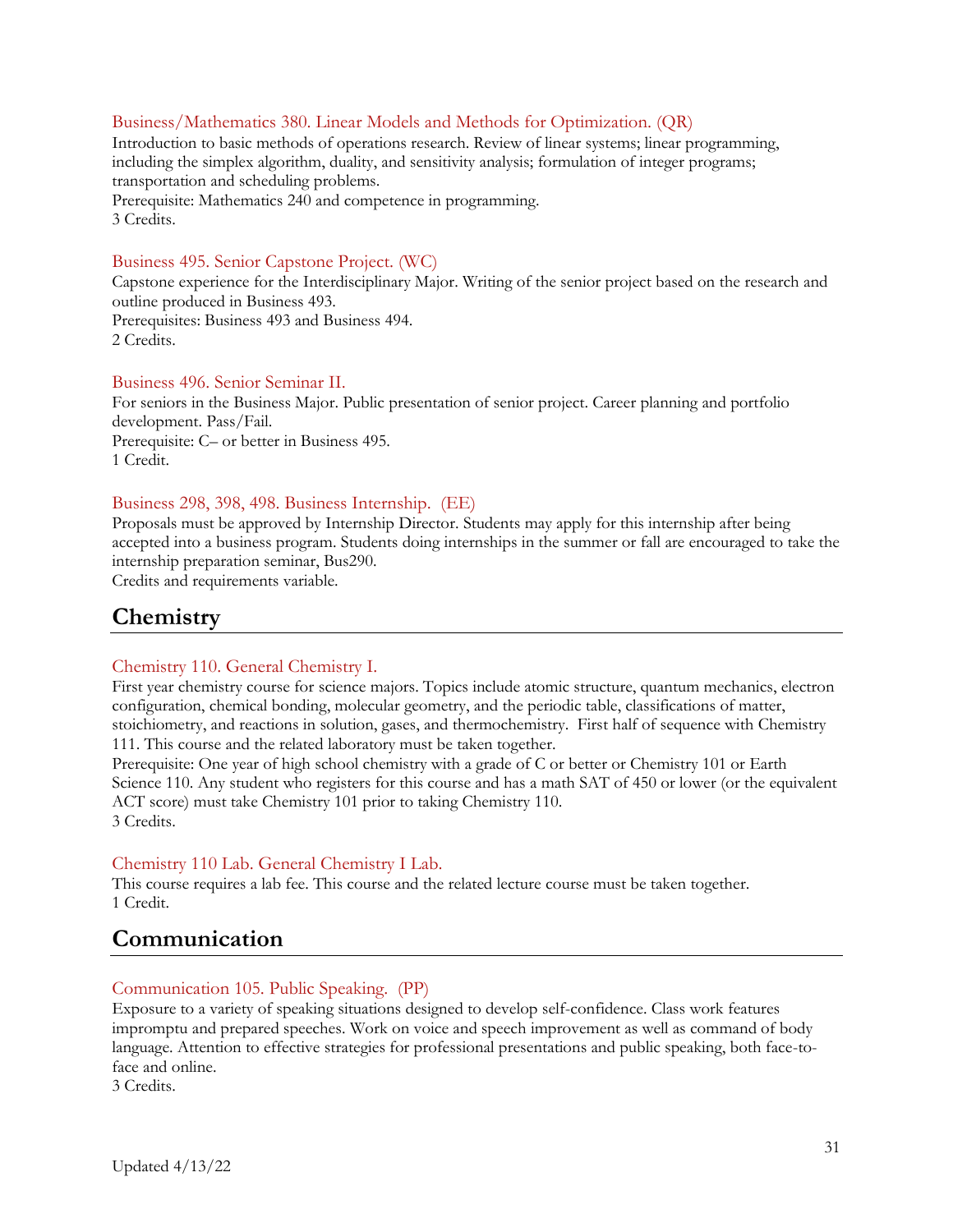#### Communication 130. Foundations of Graphic Design.

Introductory study of how to create and communicate graphic ideas effectively. Covers elements of design, spatial relationships, typography, and imagery as they apply to graphic communication for print and web. Students will develop graphic design skills (the ability to solve visual communication problems) by integrating Adobe Creative Suite software skills and foundational design concepts. Software instruction in basics of such programs as InDesign, Illustrator, and possibly Photoshop. 3 Credits.

### <span id="page-31-0"></span>**Computer Science**

#### Computer Science 180. Structured Programming.

Language elements and applications. Algorithm development. Introduction to object-oriented programming. Prerequisite: Computer Science 105 or other programming experience with permission of instructor. 3 Credits.

#### Business/Computer Science 215. Management Information Systems.

This course examines how digital information can be stored and organized to benefit organizations. Topics include strategic use of information, ethical issues in handling information, software options, and concept maps for design. Tools used include spreadsheets, databases, and report writing software. Prerequisite: Computer Science 105 or permission of instructor. 3 Credits.

### <span id="page-31-1"></span>**Dance**

#### Dance 120. Dance Technique.

A studio course in fundamental dance technique, including jazz dance, modern/contemporary dance, and ballet. The course focuses on proper alignment, execution, and the overall strength and flexibility specific to the dancer. The artistry and musicality of the dancer is explored through dance combinations, improvisation exercises, and analysis of famous pieces of choreography. Also serves as a PE course. 3 Credits.

### <span id="page-31-2"></span>**Economics**

#### Economics 131. Macroeconomics. (QR)

Study of the fundamentals of economic analysis with emphasis upon national output, employment, and price levels. Exploration of the monetary and financial system together with problems of economic stability. Special attention given to the role of government fiscal and monetary policy in managing the economy. Consideration of current issues such as economic growth, federal budget deficits, and the role of the Federal Reserve Bank. Course includes student-led seminars. 3 Credits.

### <span id="page-31-3"></span>**Education**

#### Education 218. Literacy Instruction for Young Learners I.

This course exposes students to theory and practice in literacy instruction, pre-kindergarten through grade 4. Emphasis on emergent literacy, techniques and skills of teaching reading and language arts, evaluation and assessment. Includes 1 credit hour of ELL. 3 Credits.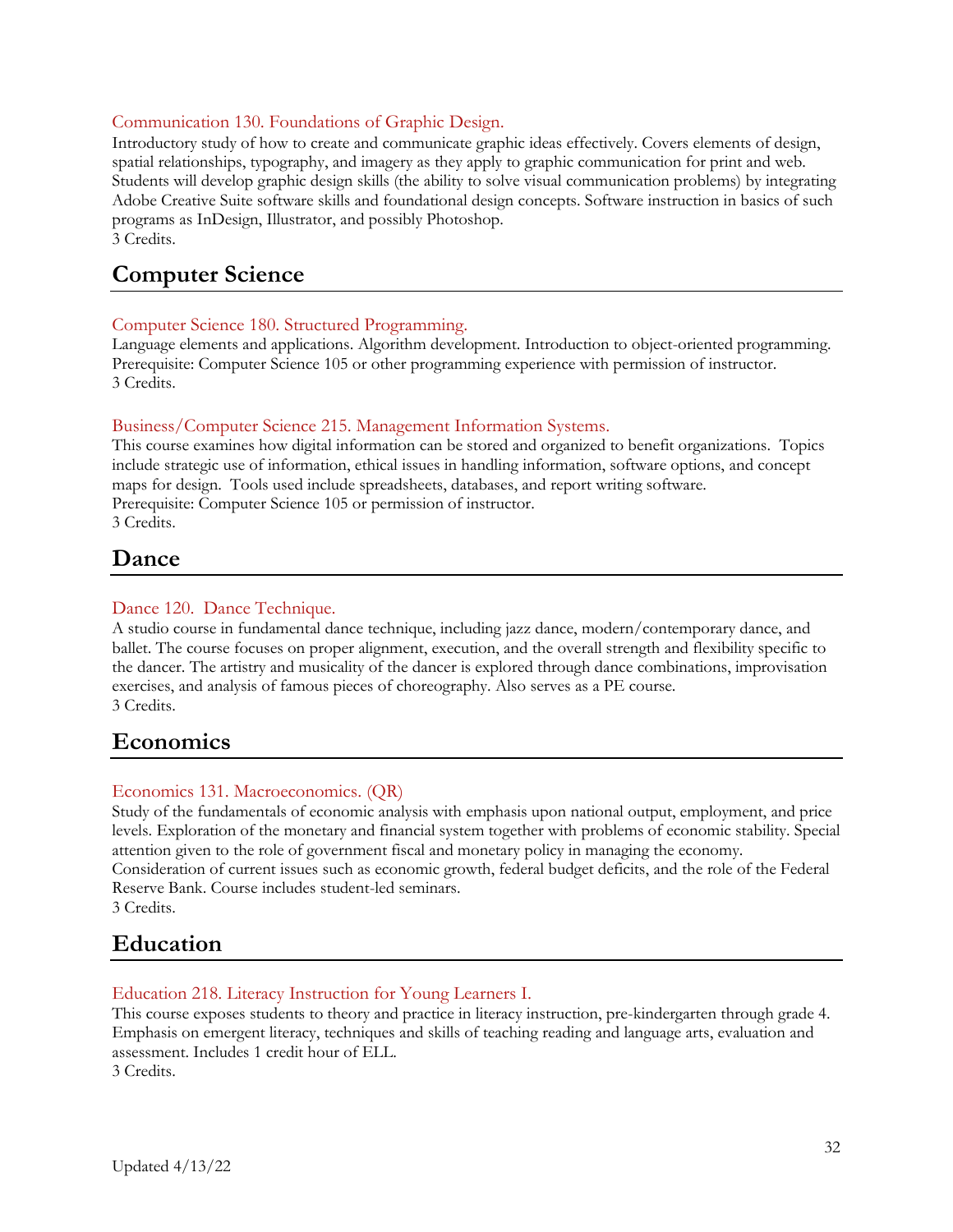#### Education 272. Child Development: Birth - Nine Year Olds.

This course looks at how theories of child development and research can inform best practices for childcare and education. Major theories of human development are compared within the context of New Church education. Emphasis on attachment theory, the sensory needs of early childhood, and how to create an environment that helps children develop resilience in an increasingly technological world. 3 Credits.

#### Education 323. Math and the Young Child.

Exploration of the content and methods of teaching mathematics Pre-K to 4th grade. Emphasis on a problem-solving approach to the teaching of math within the context of a developmentally appropriate curriculum. Students learn how to engage children in the subject through imaginative, musical, rhythmic, athletic, and artistic activities. This course is about how to teach math so it makes sense. 3 Credits.

#### Education 402. Student Teaching. (EE)

Includes at least 12 weeks of combined observation and teaching in an early childhood education classroom setting, supervised by a teacher from Bryn Athyn College Education Department and by a classroom teacher in the cooperating school. Open only to seniors in the education major. 3-12 Credits.

#### Field Experience II: Exploration.

Students work under a classroom teacher's supervision tutoring children, facilitating small group conversations, supervising outdoor play, and monitoring classroom routines and procedures. FE II is taken in conjunction with all winter term courses of the third year and provides students with 120 hours of observation and practice teaching. FE II occurs every Tuesday and Thursday of the term. Not open to nonmajors; third-year students only.

3 Credits.

#### Special Education 212. Supporting Students with Disabilities.

This course examines the characteristics and needs of students who are identified under the 13 federallydefined categories of disability. Students examine the complexity of these needs and the specially designed instruction that meet those needs, especially through an asset-based lens. Evidence-based frameworks such as UDL and other strategies that support inclusionary practices within the life of the classroom is addressed throughout the term.

Prerequisite: Special Education 111. 3 Credits.

#### Special Education 312. Classroom Assessments.

This course addresses the effective use of assessment as part of classroom instruction, and as part of the eligibility determination process for special education services. Students will gain hands-on experience with administering and interpreting a variety of assessment tools and will learn how to appropriately adapt instruction based on assessment findings.

Prerequisite: Special Education 111 and permission of the education department chair. 3 Credits.

### <span id="page-32-0"></span>**English**

Literature courses in this discipline fill the aesthetic requirement of the Core Program. 200-level English courses require Writing 101 as prerequisite. 300+-level English courses require a 200-level English as prerequisite.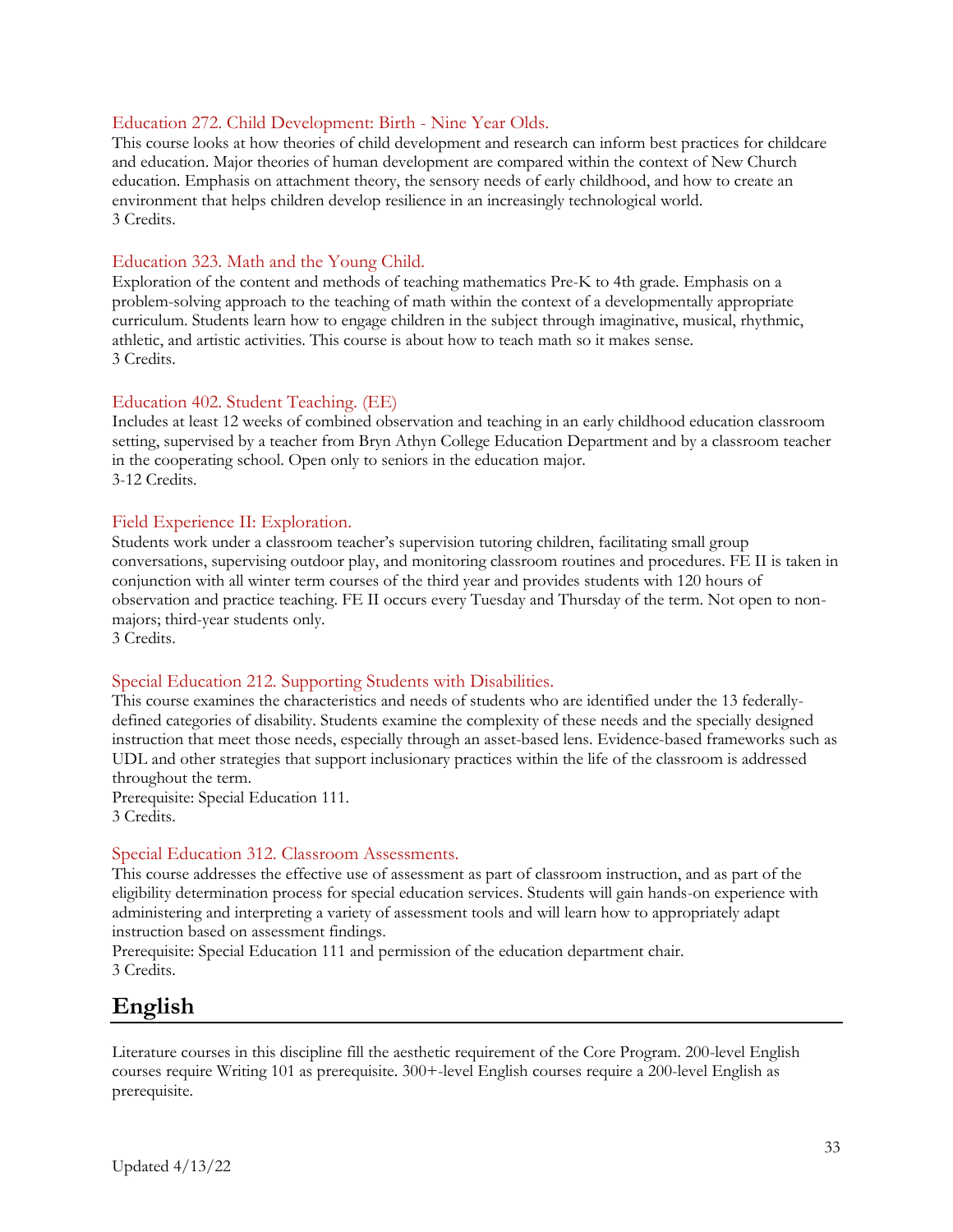#### English 235. Shakespeare. (W)

In-depth study of selected Shakespearean tragedies, comedies, histories, and sonnets. Lectures and collateral readings with background of the Elizabethan world. Prerequisite: Writing 101. 3 Credits.

#### English 491. English Major Writing Project. (WC)

Completion of the senior writing project. Capstone. 3 Credits.

### <span id="page-33-0"></span>**Experiential Education**

#### Experiential Education 198/298. Internship. (EE)

The internship course is open to students with a 2.5 GPA or above. It is a supervised, pre-professional experience with clear links to a student's academic program. It is conducted primarily or totally outside a regular course classroom, and for which a student earns academic credit. It is organized primarily around an assignment in a work-place situation in which students working under the direction of a supervisor learn hands-on professional skills.

The internship course requires a syllabus, reflective component, and an analytical component (e.g., essay, paper, or presentation). Individual syllabi are retained on the college drive. This course satisfies the EE requirement.

Course may be repeated for academic credit by arrangement. Credit variable.

#### Leadership 130. Introduction to Leadership. (EE)

This course engages students in the basic tools necessary to become a successful leader. Students design a leadership project and review leadership theories. Students analyze leadership characteristics and target an area for their own strengthening. Students set measurable goals that stretch their capabilities through leadership challenges and homework assignments. No prerequisite required. 3 Credits.

### <span id="page-33-1"></span>**Fine Arts**

#### Fine Arts 140. Drawing and Painting.

Introduction to basic techniques in drawing and painting. Oil painting project. Discussion of the development of the history of painting. This course requires a lab fee. 3 Credits.

#### Fine Arts 222. Intermediate Metal Forging.

Focusing on architectural ironwork design and construction, this course refines the skills learned in FA 122. Includes opportunities for self-expression and creative thinking. Inspired by the magnificent examples in Glencairn and Bryn Athyn Cathedral.

This course requires a lab fee. Prerequisite: FA 122. 3 Credits.

#### Fine Arts 232. Computer Assisted Design.

An introduction to two-dimensional computer aided drawing using AutoCAD and three-dimensional drawing using SketchUp. The course covers basic commands, file maintenance, creation of 2D drawings, isometric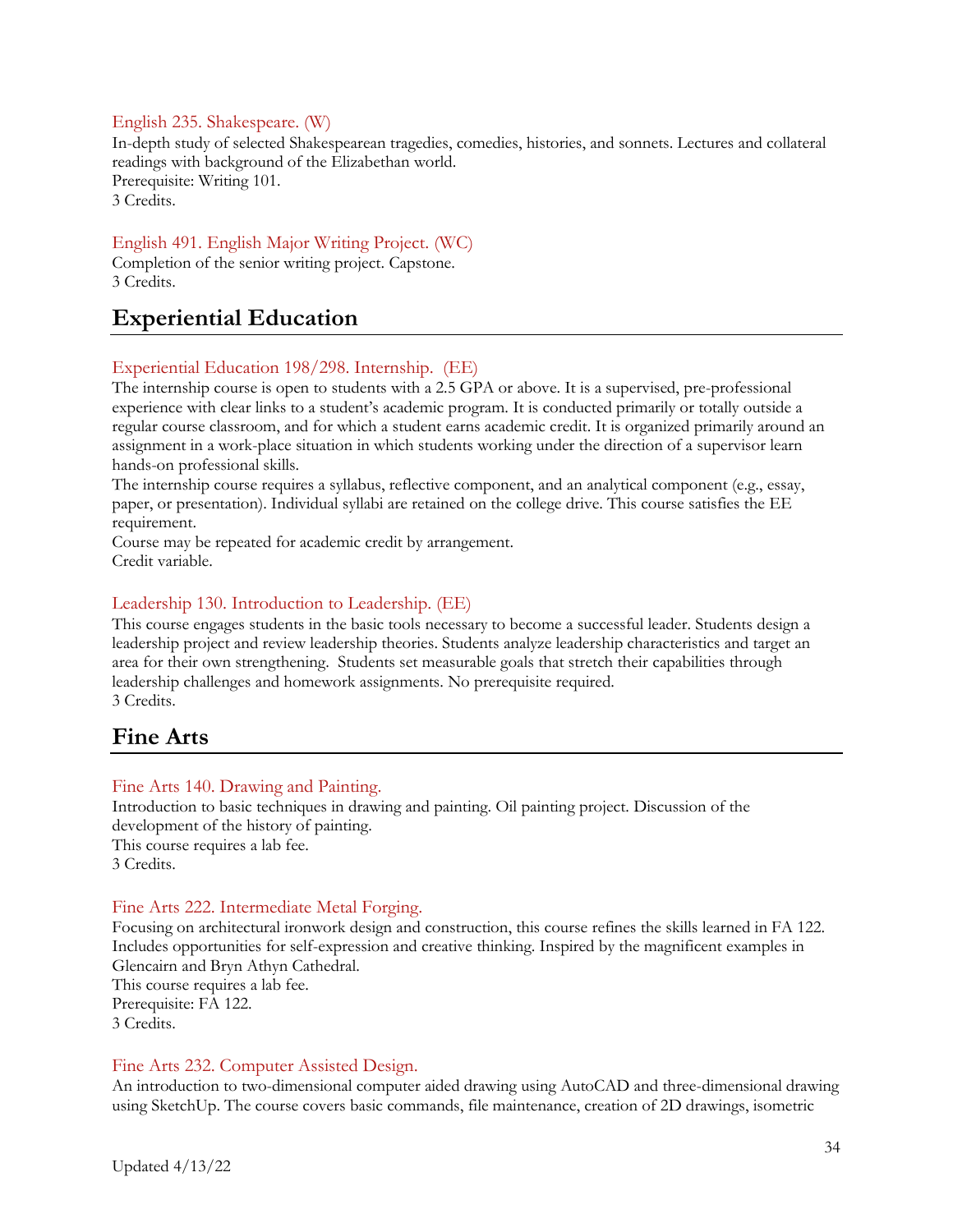views and plotting. Student acquire the skills necessary to draw basic mechanical parts and architectural diagrams.

3 Credits.

#### Fine Arts 258. Stained Glass Survey.

This course covers the historical development of stained glass as both an art and architectural form. It focuses on studio practices and techniques and examines the contributions of prominent designers in the field. Close examination of specific pieces from the Glencairn Museum, Bryn Athyn Cathedral and other local venues give students direct access to medieval and twentieth-century examples. Students do original research and give a presentation on a topic of their own choice. 3 Credits.

#### Fine Arts 342. Tool and Hardware Production and Design.\*

In this Building Arts course, students learn the techniques and processes involved in the production of tools and hardware. Students learn how to produce various tools commonly used in metal arts such as hammers, tongs, chisels, punches and drifts. Students also learn how to produce various forms of hardware such as locks, hinges, handles and pulls. In addition, students learn elements of jig design and construction and the technique of heat treating. Students demonstrate proficiency by designing and producing a series of tools and hardware pieces using the techniques learned in the class. Emphasis is placed on safety, design and craftmanship.

Prerequisite: Fine Arts 122 and Fine Arts 222. 3 Credits.

### <span id="page-34-0"></span>**History**

#### History 219. Contemporary Russia.

Examination of Russia from the 20th Century up to the present, beginning with the Bolshevik overthrow of Tsar Nicholas, the creation of the USSR, Stalin's reign, stagnation, Gorbachev, dissolution, and the Putin Years. Consideration of social, political, and economic issues with special attention paid to the Bolsheviks, the "Great Terror," authoritarianism, and the "Near Abroad". 3 Credits.

#### Anthropology/History 312. European Folk and Fairy Tales.

An investigation of European folk and fairy tales and their relevance for understanding the societies that produced them. Provides a survey of major collections and introduces students to critical approaches to folk literature. Considerations of Hollywood adaptations and the continuing impact of folk and fairy tales on modern popular culture.

3 Credits.

#### History 298, 398, 498. History Internship II. (EE)

Proposals must be approved by the appropriate department chair. History internships are open to students in second year or above who have completed at least two history courses. Credit variable.

### <span id="page-34-1"></span>**Human Society**

#### Human Society 402. Capstone Seminar II. (WC)

Students in the Human Society major write their capstone projects. The seminar setting provides instruction in related skills and offers a forum for support and the exchange of ideas. As part of the seminar, students present the results of their research publicly and design posters. Only open to Human Society majors.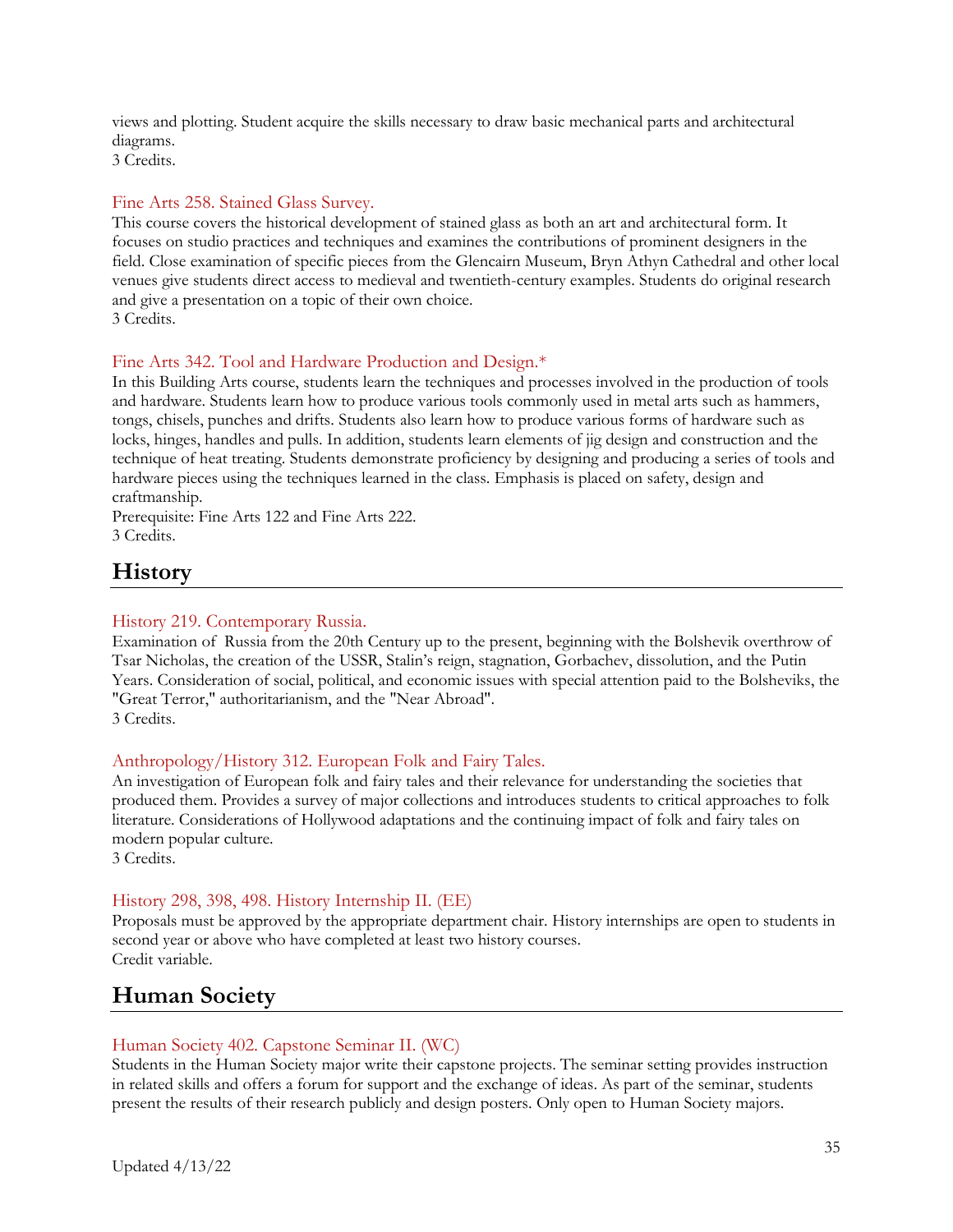Prerequisite: HSoc 401. 3 Credits.

### <span id="page-35-0"></span>**Independent Studies and Honors Contracts**

In addition to the listed courses, departments may offer independent studies and honors contracts at the 200 level or above in a variety of fields. The purpose of these is to allow well-qualified students to study beyond the regularly offered courses. Independent studies are numbered 299 or 399, depending on the appropriate level, and honors contract courses are designated with a trailing H, such as Math205H. Academic departments are under no obligation to meet requests for independent studies and honors contracts. Students who undertake independent studies must be able to work independently between meetings with the instructor. In order to qualify to take an independent study or honors contract, a student must:

- Have completed at least 31 credits with a GPA of 2.7 or better
- Submit a proposal to the department chair during the week prior to registration for the term in which the independent study or honors contract is to occur.
- Submit an independent study card or honors contract card (signed by the department chair and instructor) to the College Office to be reviewed by the Dean of Academics.
- Create a syllabus together with the instructor and submit it to the College Office before or during registration.

### <span id="page-35-1"></span>**Interdisciplinary Studies**

#### Interdisciplinary Studies 496. Senior Seminar II.

For seniors in the Interdisciplinary Major. Public presentation of senior essay. Career planning and portfolio development. Pass/Fail.

Prerequisite: A passing grade on an interdisciplinary senior essay. 1 Credit.

### <span id="page-35-2"></span>**Internships**

#### 298/398/498 Internships (in their academic areas) (EE)

Individually arranged career related internships. See the Major Department Head or Director of Internships for details.

3 Credits.

### <span id="page-35-3"></span>**Latin**

#### Latin 110. Beginning Latin I.

Introduction to the elements of Latin grammar and syntax to be used in translating classical authors and Swedenborg.

3 Credits.

### <span id="page-35-4"></span>**Mathematics**

#### Mathematics 115. College Algebra. (QR)

Algebraic topics designed to assist in the use of mathematics in science courses. Topics include exponents and radicals, rational expressions, inequalities, complex numbers, polynomial analysis and advanced factoring,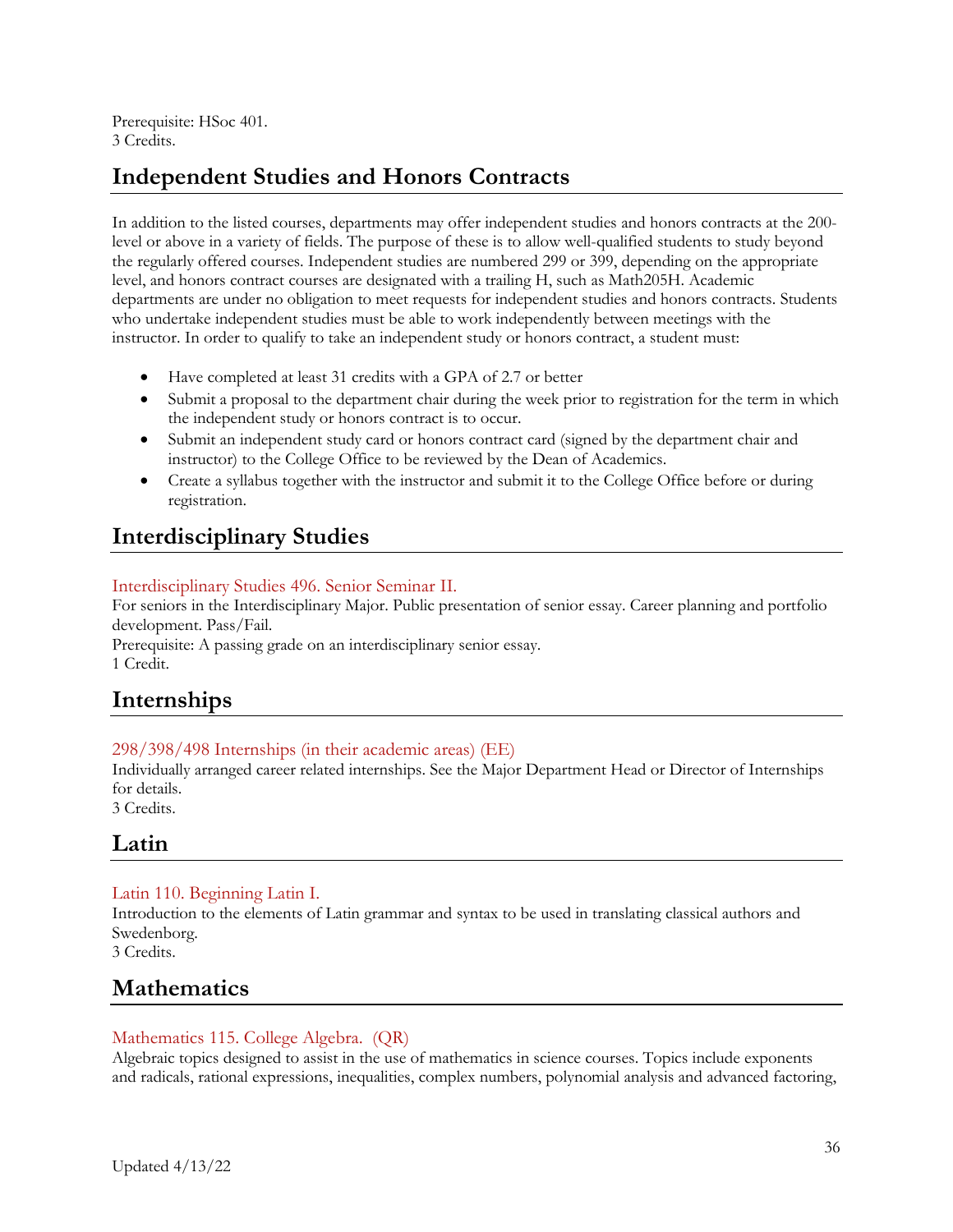rational functions and asymptotes, and quantitative reasoning applications. Because of duplication of subject matter, students may not receive credit for both Mathematics 115 and Mathematics 120. Prerequisite: Mathematics 101 or appropriate score on placement test. 3 Credits.

#### Mathematics 130. Introduction to Statistics. (QR)

Introduction to data analysis, random variables and their distributions, correlation, and statistical inference. Statistical software used for graphing and data analysis. Independent research project. Recommended for students of business or the social and natural sciences.

Prerequisite: Mathematics 101 or appropriate score on placement test. 4 Credits.

#### Mathematics 151. Calculus II.

Methods and applications of integration, improper integrals, infinite series, Taylor polynomials, and parametric equations. Prerequisite: Mathematics 150. 4 Credits.

#### Mathematics 330. Introduction to Probability Theory.

Topics include probability spaces, random variables, discrete and continuous distributions, joint distributions, correlation, and central limit theorems. Classical statistical inference will be introduced. This course has a computational component and can be used to fill a requirement in the Computer Science minor or ID area. Prerequisite: Mathematics 151. Mathematics 240 recommended. 3 Credits.

#### Business/Mathematics 380. Linear Models and Methods for Optimization. (QR)

Introduction to basic methods of operations research. Review of linear systems; linear programming, including the simplex algorithm, duality, and sensitivity analysis; formulation of integer programs; transportation and scheduling problems. This course has a computational component and can be used to fill a requirement in the Computer Science minor or ID area. Prerequisite: Mathematics 240 and competence in programming. 3 Credits.

#### Mathematics 495. Senior Essay. (WC)

Capstone experience for the Mathematics or Interdisciplinary Major. Writing of the senior essay based on the research and outline produced in Mathematics 493. Prerequisites: Mathematics 493 and either Interdisciplinary Studies 494 or Mathematics 494. 2 Credits.

### <span id="page-36-0"></span>**Philosophy**

#### Philosophy 101. Critical Thinking.

Development of students' reasoning skills through analysis and evaluation of arguments. Diagraming arguments, identifying mistakes in reasoning, and writing arguments. Emphasis on issues encountered in everyday experience and in courses across the curriculum, primarily through classical deductive logic. 3 Credits.

#### Philosophy 102. Introduction to Philosophy. (Worldviews)

Survey of some major philosophers and theories in metaphysics, epistemology, and the philosophy of religion.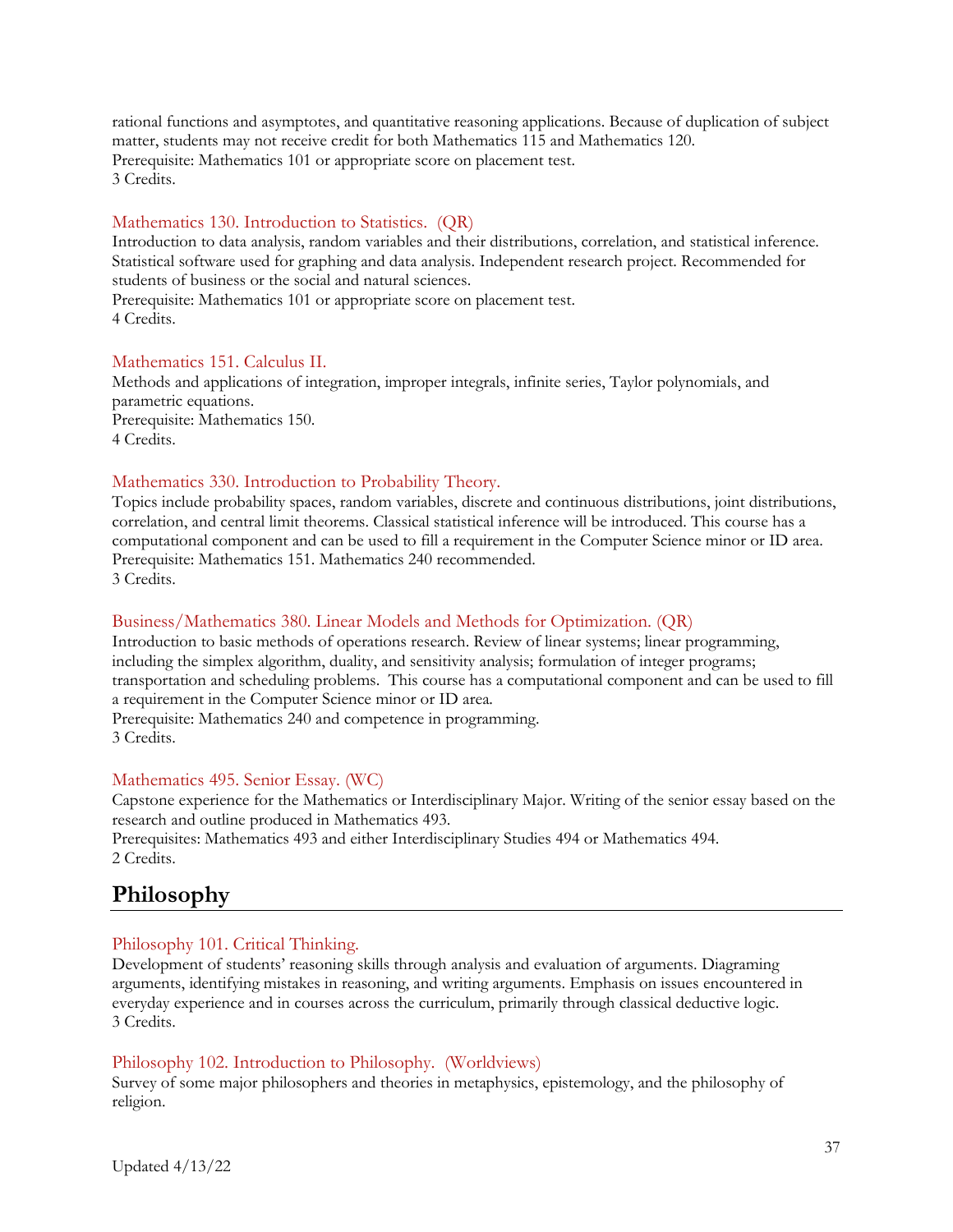3 Credits.

#### Philosophy 111. Introduction to Moral Philosophy. (Moral)

Survey of some major philosophers, problems (Euthyphro, relativism, egoism), and theories (aretaic, deontic, utilitarian) in moral philosophy. Strongly recommended: Philosophy 101 or Philosophy 102. 3 Credits.

#### Philosophy 495. Senior Essay. (WC)

Capstone experience for the Interdisciplinary Major. Writing of the senior essay based on the research and outline produced in Philosophy 493.

Prerequisites: Philosophy 493 and Interdisciplinary Studies 494. 3 Credits.

### <span id="page-37-0"></span>**Physical Education**

#### Physical Education 103. Life and Health.

Introduction to personal and social health problems we all face today. This course provides information that helps the student understand and investigate these health problems further. Scientific knowledge is presented from a variety of disciplines, such as, medicine, psychology, physiology, and sociology. Non-repeatable. 1 Credit.

#### Physical Education 133. Yoga.

Introduction to yoga course. Variety of yoga (poses) including standing poses, twists and forward bends, arm-balancing, back bending and inversions. Open to all abilities. Course may be repeated once for credit. 1 Credit.

### <span id="page-37-1"></span>**Physics**

#### Physics 210. Principles of Physics I. (QR)

Calculus-based course providing an introduction to rigid body mechanics, gravity, waves, and heat. Problem and laboratory assignments complement the lectures. This course and the related laboratory must be taken together.

Co-requisite or Prerequisite: Mathematics 150. 3 Credits.

#### Physics 210 Lab. Principles of Physics I Lab.

This course requires a lab fee. This course and the related lecture course must be taken together. 1 Credit.

### <span id="page-37-2"></span>**Political Science**

#### Political Science 101. Introduction to Politics and Governance. (Civil)

Examines the discipline of political science and the concepts involved in the study of politics and governance. Surveys regime types and the role and function of political institutions and organizations. Focus on the potential for thinking about civic and political issues from a religiously-informed perspective. 3 Credits.

### <span id="page-37-3"></span>**Psychology**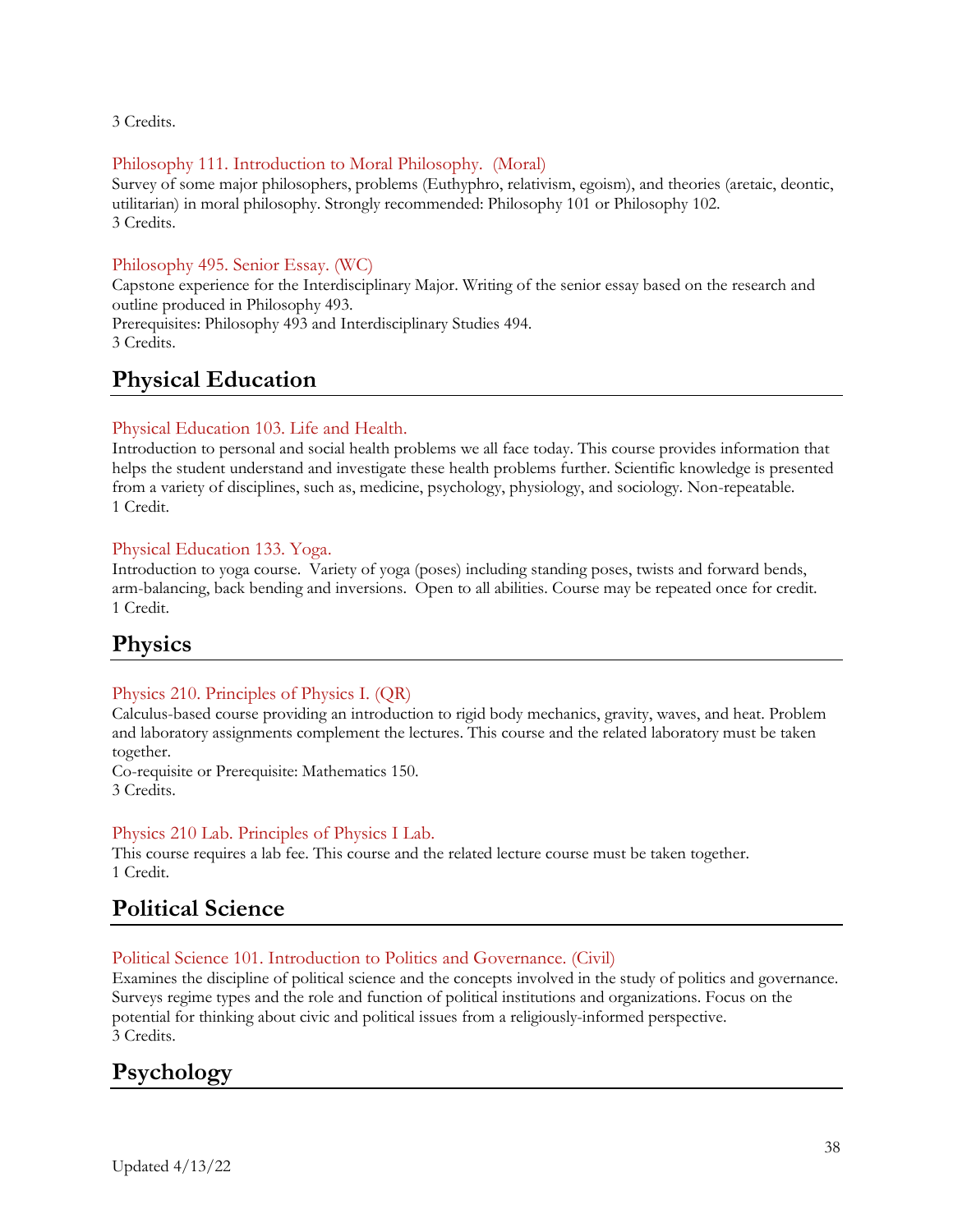#### Psychology 101. Introductory Psychology.

Introduction to basic constructs of psychology including scientific methodology, the brain, consciousness, memory, identity, learning, motivation, intelligence, and the nature of mental illness. Relevant New Church doctrines analyzed and compared to secular theories of psychology. 3 Credits.

#### Psychology 201. Abnormal Psychology.

Examination of mental disorders as classified by the medical model, including schizophrenia and other psychotic disorders, mood disorders, anxiety disorders, dissociative disorders, disorders of childhood, eating disorders, and personality disorders. Critical analysis of the principles and philosophy of the medical model, as well as the physiological underpinnings of certain disorders. Alternative views for the conceptualization of mental disorders explored.

Prerequisite: Psychology 101 or department chair permission. 3 Credits.

#### Psychology 204. Human Development: Lifespan.

Examination of biological, cognitive, and psychosocial development from conception through death. Review of theories and research pertaining to prenatal, infant, child, adolescent, and adult development, as well as aging and dying. Focus on both constancy and change as well as the interaction of biological and environmental factors.

Prerequisite: Psychology 101 or department chair permission. 3 Credits.

#### Psychology 301. Counseling and Clinical Psychology.

Examination of psychological theories that inform the skills of counselors and clinical psychologists in various professional settings. Topics include psychological theories, the roles of the counselor, listening skills, case conceptualization, treatment methods and intervention strategies. Consideration of what it means to incorporate individual values and spirituality into treatment.

Prerequisite: Two psychology courses or department chair permission. 3 Credits.

#### Psychology 380. Seminar in Forensic Psychology.

Covers topics related to the application of psychology to the legal system. Topics include criminal motivation, deception, violence, sociopathy, mental illness and crime, gang behavior, effects of substance abuse, and gender differences in criminals. Includes a Swedenborgian perspective on conscience and moral/spiritual motives. Applied.

3 Credits.

#### Psychology 491. Senior Research Seminar. (WC)

Capstone for seniors in the psychology major. Independent work on a Senior Research Essay guided by the professor. Essay includes an abstract, introduction, literature review, descriptive chapter, doctrinal study, conclusions, and references. Information literacy and writing skills emphasized. 3 Credits.

#### Psychology 492. Senior Seminar.

Capstone for seniors in the psychology major. Public presentation. Critical analysis of ethics in psychology. Career planning and portfolio development. 1 Credit.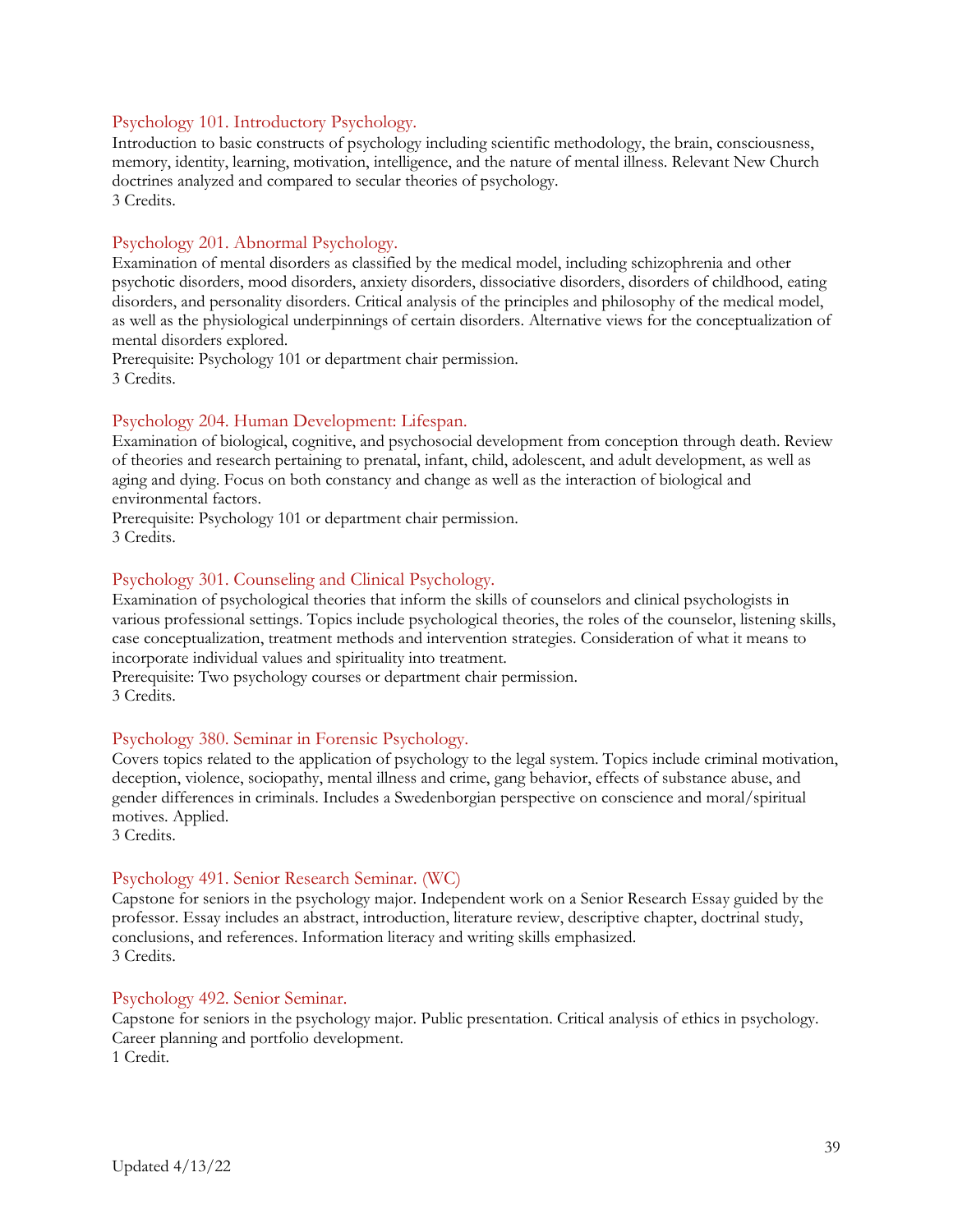#### Psychology 298, 398. Psychology Internship. (EE)

Proposals must be approved by the head of the Psychology area. Psychology internships are open to students in sophomore year or above who have completed two psychology courses. Requirements are available from director of internships.

Credit variable.

### <span id="page-39-0"></span>**Religion**

#### Religion 101. Introduction to New Church Doctrines. (Doctrinal)

Foundation course. Basic survey of the doctrines of the New Church. Presupposes little or no formal background in the study of the doctrines. 3 Credits.

#### Religion 123. Introduction to the Old and New Testaments. (Scriptural)

Introduction to the various parts of the Bible, the history of the Israelites and Jews, the geography of Palestine, with an emphasis on the different methods of biblical interpretation, with special emphasis on New Church interpretation.

3 Credits.

#### Religion 125. The Holy Scripture. (Doctrinal)

The symbolic nature of the Word and the spiritual meaning within. The importance of the literal meaning and its interpretation. The Word in heaven and the church. Dual expressions in the Word. Heresies. The Lord and the Word. The Word in very ancient times. The universal church. The necessity of revelation. Illustrations drawn throughout from the Old and New Testaments. Text: *The Doctrine of the Sacred Scripture*. 3 Credits.

#### Religion 205. God, Man, and Creation. (IL, Doctrinal)

Study of how the Lord created the spiritual and natural worlds, with emphasis on humans as the purpose of creation. Vital relationships between the Creator and His creation, with the special role played by humans. Focus on teaching about form, order, degrees, influx, and conjunction. Text: *Divine Love and Wisdom*. 3 Credits.

#### Religion 273. Religion and Marriage (W, Doctrinal)

New Church doctrine concerning marriage. Includes the Divine origin of marriage; the nature of masculinity and femininity; the state of married partners after death; betrothals and weddings; separation and divorce; the role of the Ten Commandments in marriage; states of discord and coldness; adultery and other sexual disorders. Text: Conjugial Love.

3 Credits.

#### Religion 310. Studies in Arcana Coelestia. (W, Doctrinal)

Study of Emanuel Swedenborg's first publication of theology for a New Church. The course provides an overview of the work's spiritual exegesis of Genesis and Exodus--from the first mythopoeic stories of creation to the Israelites' escape from slavery in Egypt. Special focus on the Abram story and how the narrative of Jehovah's call to humankind contains an ancient picture of our relationship with a Human God. 3 Credits.

#### Religion 490. Religion Senior Project I. (WC)

For religion majors. One term is required. May be repeated for a second term with the consent of the division head.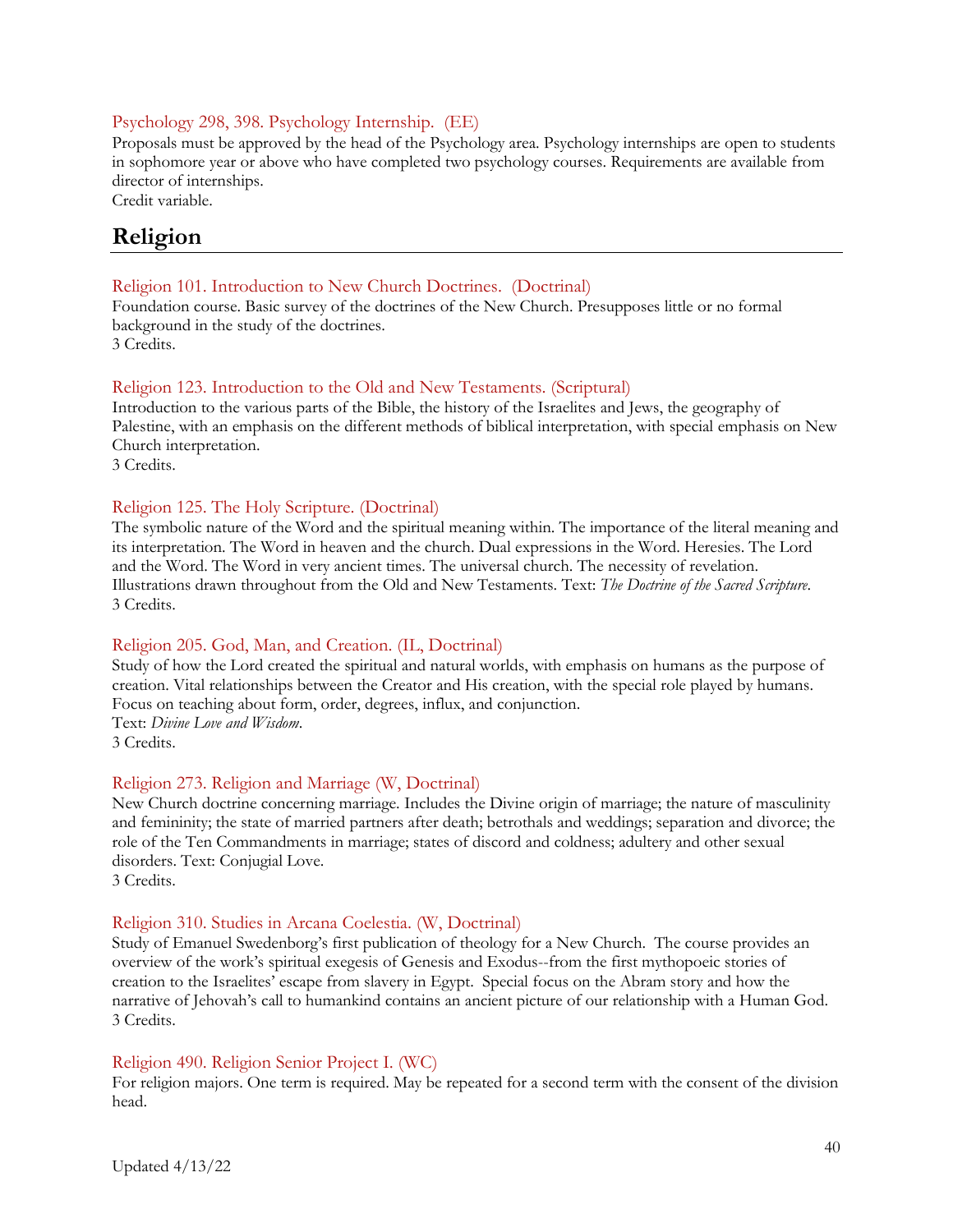3 Credits.

### <span id="page-40-0"></span>**Spanish**

#### Spanish 102. Introductory Spanish II.

Continuing introduction to the Spanish language. Spanish is the language of instruction. Prerequisite: Spanish 101 or equivalent as determined by placement test. 3 Credits.

### <span id="page-40-1"></span>**Theater**

#### Theater 130. Set Design and Production. (EE)

Continuation of Theater 120: building and dressing the set from the designer drawings and elevations created in the fall. Finalizing of the design, including color elevations and prop design. Students required to understand and use all of the equipment in the theater as it pertains to the completion of the design using the Mitchell Performing Arts Center as the classroom. Once the set is complete, the class shifts and will work with the play's director and will participate as a member of the run-crew for the winter Bryn Athyn College production. Final project involves the construction of the actual set and running of the show. Course may be repeated once for credit.

Credit variable.

#### Theater 150. Dramatic Performance. (EEC)

Students involved in the casts or technical aspects of certain dramatic productions may sign up for this course. Exposure to a variety of acting techniques, including the specialized work needed for productions that might range from Shakespeare's plays, to foreign plays in translation, to musicals. Script analysis, oral interpretation of character, performance movement, dance, and vocal techniques. Variable credit based on the student's involvement. 5-12 hours weekly in rehearsals/classes leading to a finished production. Course may be repeated once for credit.

1-3 Credits.

### <span id="page-40-2"></span>**Writing**

#### Writing 101. Expository Writing. (W)

Development of informative, analytic, and persuasive writing. Emphases on grammatical control, precision of language, consideration of audience, rhetorical strategies, revision, information literacy, and articulation, development, and support of thesis. Three to four formal essays, including substantial revision work. Individual conferences with instructor to discuss students' writing. Required of first year students. Non-native speakers who want to take Writing 101 in their first year need permission of the Language and Literature department chair.

3 Credits.

#### Writing 202. Writing About Literature. (W, IL)

Second-year requirements of all students. Dean's permission required for deferral to third year. Analytic study of 3 or more literary genres, with emphases on writing and research. Assumes basic skills in writing and information literacy covered in Writing 101. Three formal essays, including substantial revision. One longer essay and its accompanying research process require locating, evaluating, and incorporating multiple secondary sources. Individual conferences with instructor to discuss students' writing. Required of secondyear students.

Prerequisite: Writing 101. 3 Credits.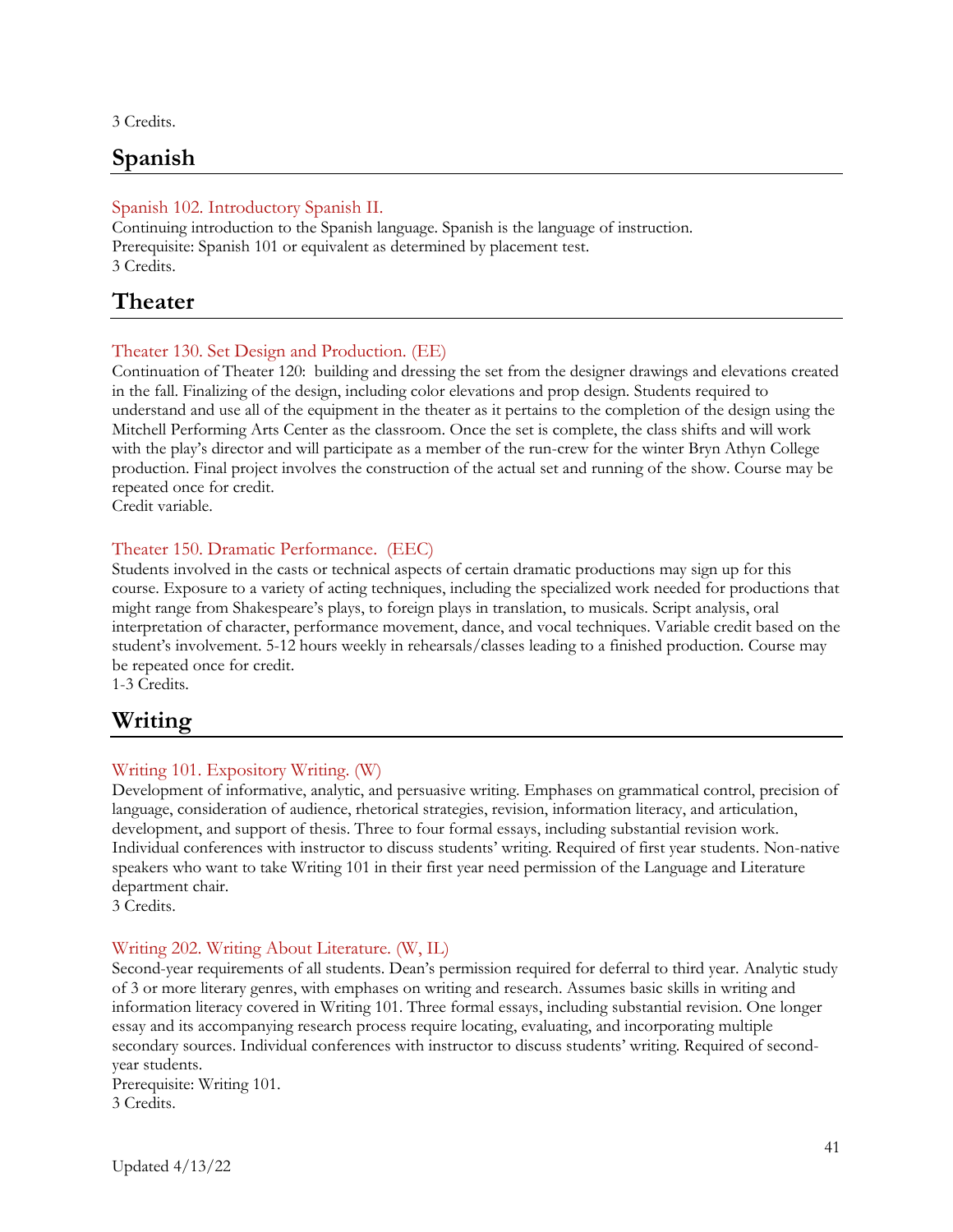#### Writing 212. Online Writing. (W)

Instruction in market research and establishing individual niche. Study of effective style and content in target markets and the general blogosphere. Focus on creating and maintaining a multimedia site, establishing consistent creative nonfiction voice, and populating platform with high quality digital, visual, and written content.

Prerequisite: Writing 101. 3 credits.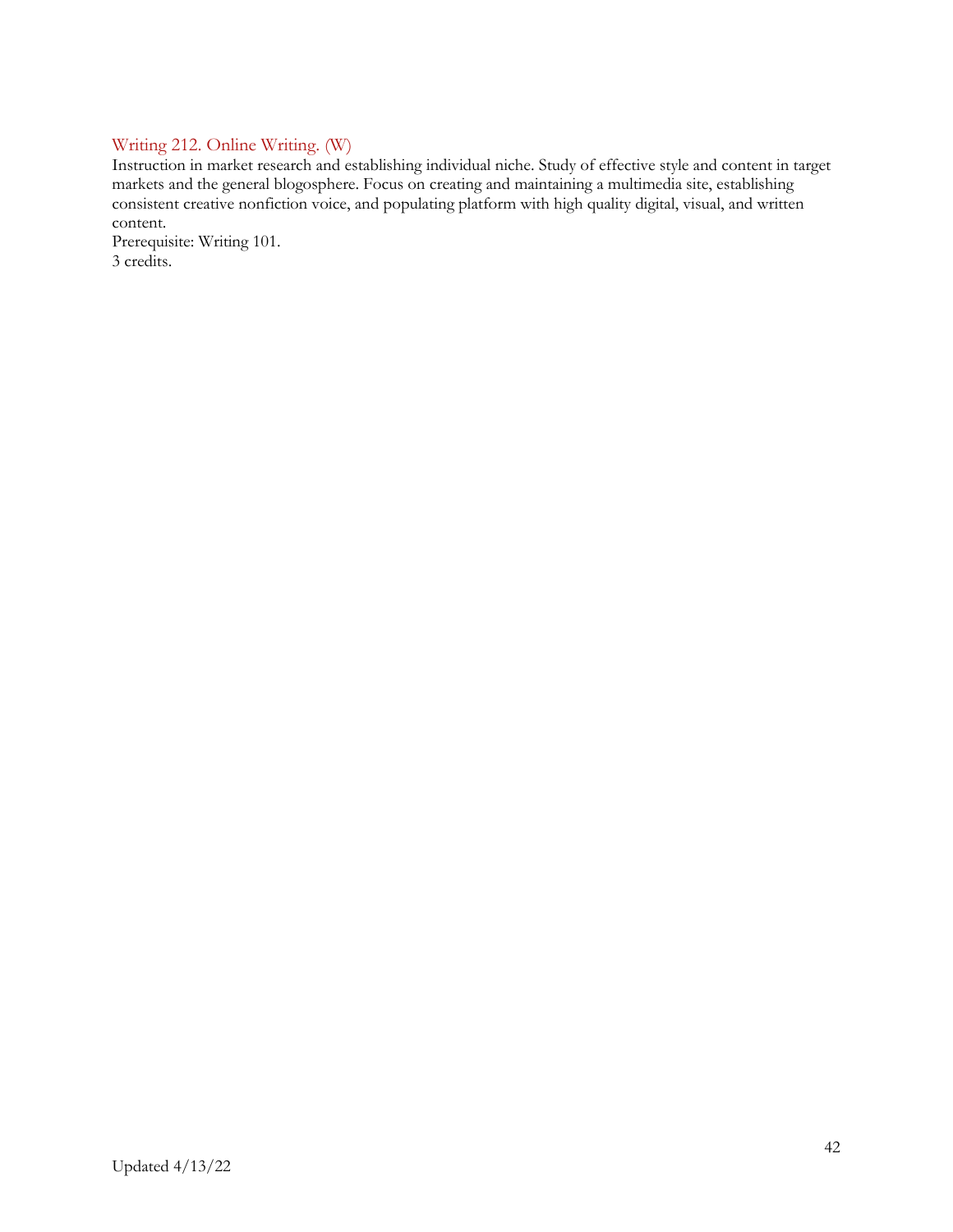## <span id="page-42-0"></span>Spring Term 2022-23 Undergraduate Course List

| <b>Course</b>       | <b>Title</b>                                           | <b>Credits</b> | <b>Instructor</b>      |
|---------------------|--------------------------------------------------------|----------------|------------------------|
| Anth <sub>110</sub> | An Introduction to Cultural Anthropology               | 3              | Yardumian, Aram        |
| <b>Bio225</b>       | Ornithology                                            | 3              | Potapov, Eugene R.     |
| Bio225L*            | Ornithology Lab                                        | 1              | Potapov, Eugene R.     |
| <b>Bio230</b>       | Genetics                                               | 3              | Bryntesson, A. Fredrik |
| <b>Bio232</b>       | Cell Structure and Function                            | 3              | Bryntesson, A. Fredrik |
| <b>Bio250</b>       | Microbiology                                           | 3              | Higgins, Ed            |
| Bio250L*            | Microbiology Lab                                       | 1              | Evans, Stella R.       |
| <b>Bio315</b>       | Principles of Biochemistry                             | 3              | Higgins, Ed            |
| <b>Bio380</b>       | Research Seminar (IL)(PP)                              | 1              | Evans, Stella R.       |
| <b>Bio492</b>       | <b>Biology Seminar III</b>                             | 1              | Potapov, Eugene R.     |
| Bus/Wrt220          | <b>Business Communications (W)</b>                     | 3              | Ludwig, Brett          |
| <b>Bus257</b>       | Principles of Management                               | 3              | Swiski, Mark D.        |
| <b>Bus302</b>       | <b>Corporate Social Responsibility</b>                 | 3              | Rogers, Elizabeth      |
| <b>Bus321</b>       | <b>Advanced Financial Management</b>                   | 3              | Staff,                 |
| <b>Bus390</b>       | Research Seminar(IL)                                   | $\overline{c}$ | King, Ethan            |
| <b>Bus496</b>       | Senior Seminar II                                      | 1              | Rogers, Elizabeth      |
| Chem111             | <b>General Chemistry II</b>                            | 3              | Higgins, Ed            |
| Chem111L*           | General Chemistry II Lab (QR)                          | 1              | McMackin, Grace Rose   |
| Chem111L*           | General Chemistry II Lab (QR)                          | 1              | McMackin, Grace Rose   |
| Comm105             | Public Speaking (PP)                                   | 3              | Pine, Ryan E.          |
| Comm225             | Professional Communications and PR for Contemporary    | 3              | Ludwig, Brett          |
| CS/Math235          | <b>Discrete Structures</b>                             | 3              | Simonetti, Neil        |
| Dan160/260/360+     | Dance Ensemble (EE)                                    | 1.5            | Bostock, Jessica       |
| Dan331              | Advanced Modern Contemporary Dance (EEc)               | 3              | Bostock, Jessica       |
| Econ132             | Microeconomics (QR)                                    | 3              | King, Ethan            |
| Ed128               | Introduction to the Theory and Practice of Education   | 3              | Rose, Angela N.        |
| Ed219               | Literacy for Young Learners II                         | 3              | Morey, Robin           |
| Ed274               | Adolescent Growth and Development: Ages 8-18           | 3              | Phillips, Nina Gunther |
| Ed402               | Student Teaching (EE)                                  | 12             | Rose, Angela N.        |
| Eng105              | Madness in Literature                                  | 3              | Cooper, Robin          |
| Eng219              | American Literature II                                 | 3              | Pine, Ryan E.          |
| Eng320              | The English Language                                   | 3              | Glenn, Thane           |
| ESci110             | Introduction to Physical Geology and Meteorology       | 3              | Potapov, Eugene R.     |
| ESci110L*           | Principles of Physical Geology: Lab                    | 1              | Potapov, Eugene R.     |
| FA125*              | Photography                                            | 3              | Orthwein, Christina    |
| FA251*              | Integrating Art into a Child's Early Years             | 1.5            | Staff,                 |
| FA313               | Topics in Twentieth-Century Architecture: Bryn Athyn's | 3              | Kline, Jonathan D.     |
| FA328               | <b>Glass Dynamics</b>                                  | 3              | Nelson, Stephen Rich   |
| FA495               | Senior Essay (WC)                                      | $\overline{c}$ | Kline, Jonathan D.     |
| FA499               | Senior Project                                         | 3              | DaCrema, Elizabeth T.  |
| FA499               | Senior Project                                         | 3              | Holzman, Warren        |
| FE3                 | Field Experience III                                   | 3              | Rose, Angela N.        |
| <b>Grk250</b>       | Readings in New Testament I                            | 3              | Glenn, Coleman         |

As of 4/11/22. (Independent Study and Internship courses not listed).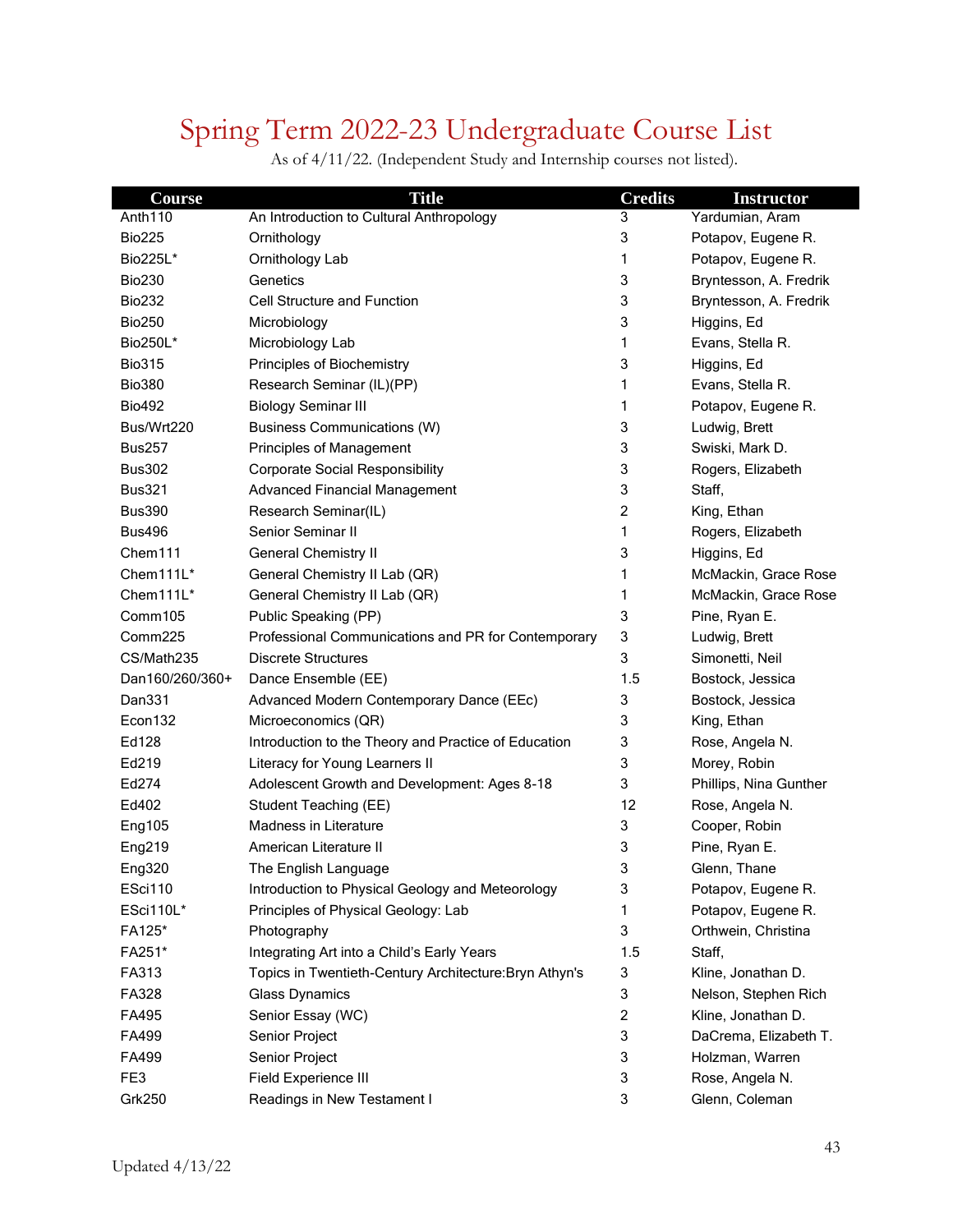| <b>Hist213</b>      | Magic and Religion in the Nordic Middle Ages            | 3   | Lawing, Sean           |
|---------------------|---------------------------------------------------------|-----|------------------------|
| Hist217             | Nazi Germany                                            | 3   | Lawing, Sean           |
| <b>Hist330</b>      | Twentieth-Century American History Seminar              | 3   | Rose, D. Greg          |
| <b>ID390</b>        | Research Seminar (IL)                                   | 2   | Latta, Marcy           |
| Lat111              | <b>Beginning Latin II</b>                               | 3   | Frazier, Scott Innes   |
| Math095             | Preparation for Quantitative Reasoning                  | 1   | Genzlinger, Maret      |
| Math101             | Introduction to Quantitative Reasoning (QR)             | 3   | Simonetti, Neil        |
| Math115             | College Algebra (QR)                                    | 3   | Testani, Susan         |
| Math <sub>124</sub> | Transcendental Functions (QR)                           | 1.5 | Simonetti, Neil        |
| Math130             | Introduction to Statistics (QR)                         | 3   | Bongers, Caira         |
| Math130L            | Introduction to Statistics Lab                          | 1   | Bongers, Caira         |
| Math130L            | Introduction to Statistics Lab                          | 1   | Bongers, Caira         |
| Math140             | Elements of Calculus (QR)                               | 3   | Bongers, Caira         |
| Math <sub>311</sub> | <b>Ordinary Differential Equations</b>                  | 3   | Blair, Max             |
| <b>Mus100</b>       | <b>College Chorale</b>                                  | 1   | Bier, Graham           |
| Nutr110             | Principles of Nutrition                                 | 3   | Nelson, Suzanne        |
| PE112               | Team Sports for Fun                                     | 1   | Bryntesson, Hilary J.  |
| PE129               | Badminton                                               | 1   | Bryntesson, Hilary J.  |
| Phil101             | <b>Critical Thinking</b>                                | 3   | Synnestvedt, Dan       |
| Phil102             | Introduction to Philosophy (Worldview)                  | 3   | Synnestvedt, Dan       |
| Phil340             | <b>Bioethics (Moral)</b>                                | 3   | Latta, Marcy           |
| Phys211             | Principles of Physics II (QR)                           | 3   | Blair, Max             |
| Phys211L*           | Principles of Physics II -Lab                           | 1   | Blair, Max             |
| <b>PSci232</b>      | Issues in American Foreign Policy (W)                   | 3   | Rose, D. Greg          |
| PSci260             | Law and American Society                                | 3   | Rogers, Elizabeth      |
| Psyc212             | Health Psychology                                       | 3   | Staff,                 |
| Psyc220             | <b>Cognitive Psychology</b>                             | 3   | Staff,                 |
| Psyc307             | Psychological Measurement                               | 3   | Cavallo, Fernando      |
| <b>Rel115</b>       | Introduction to New Church Doctrine on Life After Death | 3   | Schnarr, Grant         |
| <b>Rel115</b>       | Introduction to New Church Doctrine on Life After Death | 3   | Schnarr, Grant         |
| <b>Rel123</b>       | Introduction to the Old and New Testaments (SpScript)   | 3   | Staff,                 |
| <b>Rel125</b>       | The Holy Scripture (SpDoc)                              | 3   | Genzlinger, Matthew    |
| <b>Rel215</b>       | The Lord (SpDoc)                                        | 3   | Glenn, Thane           |
| <b>Rel222</b>       | The Gospels (SpScript)                                  | 3   | Frazier, Scott Innes   |
| <b>Rel273</b>       | Religion and Marriage (SpDoc)(W)                        | 3   | Silverman, Ray         |
| <b>Rel296</b>       | Eastern Religious Thought/Hinduism (SpComp)             | 3   | Silverman, Ray         |
| <b>Rel320</b>       | Judgment, Providence, and Human Society (SpAppl)        | 3   | Frazier, Scott Innes   |
| Soc110              | Introduction to Sociology                               | 3   | Ballard, Kelly         |
| SpEd213             | Family and Community Partnership                        | 3   | Wong, Sarah            |
| SpEd313             | <b>Evidence-Based Interventions</b>                     | 3   | Larcher, Elizabeth Ann |
| Thea110             | Introduction to Performance Arts                        | 3   | Bostock, Jessica       |
| Writ101             | Expository Writing (W)                                  | 3   | Henderson, Pamela D.   |
| Writ101pp           | Expository Writing (W)                                  | 3   | Hoffman, Chandra       |
| Writ202             | Writing About Literature (W) (IL)                       | 3   | Cooper, Robin          |
| Writ202             | Writing About Literature (W) (IL)                       | 3   | Cooper, Robin          |

+This course is offered on multiple levels. All students must register on the 100 level.

\*This course requires a lab fee.

*The College administration will make every effort to offer the courses listed, but reserves the right to cancel courses if necessary.*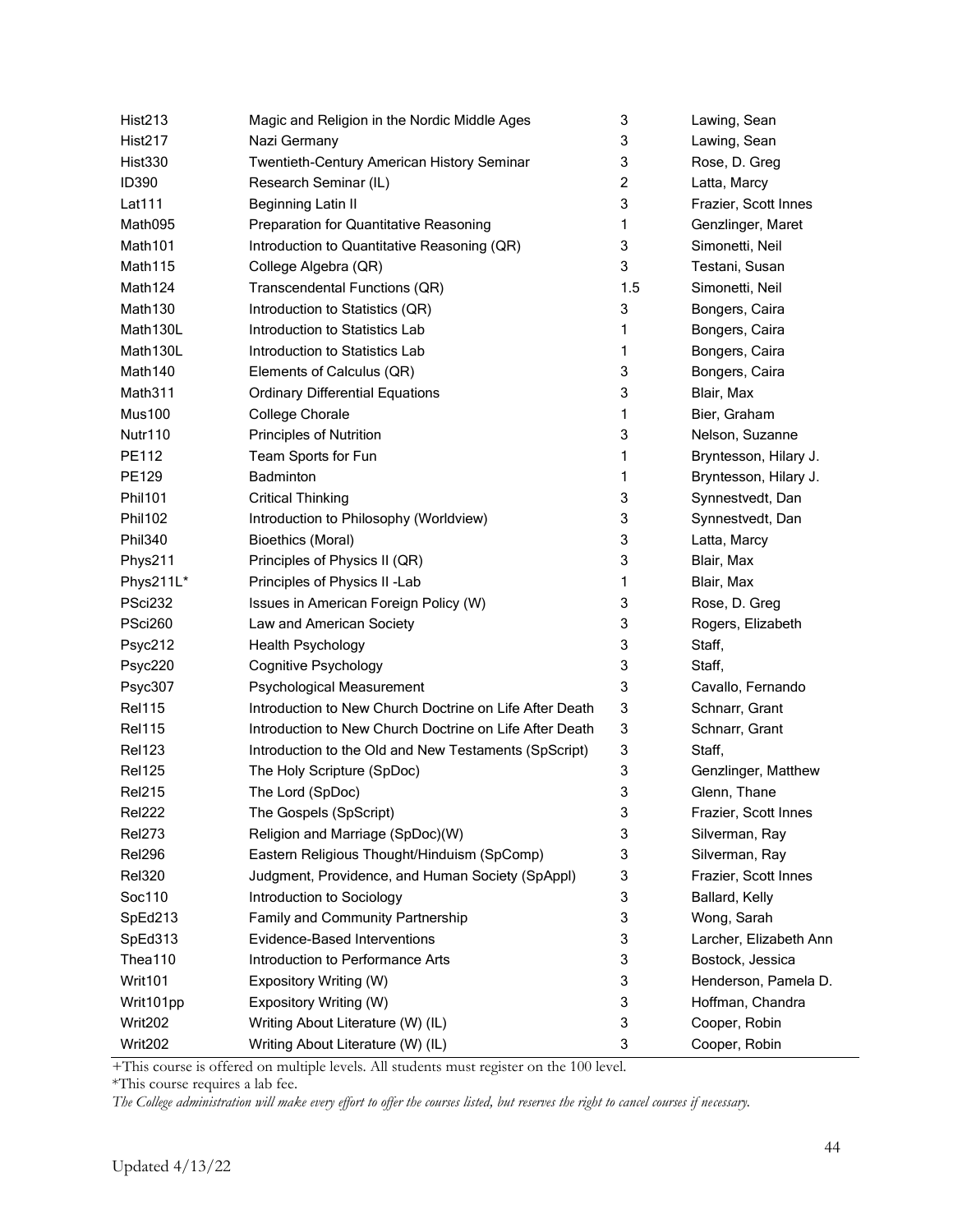### Spring Term 2022-23 Undergraduate Courses

### <span id="page-44-1"></span><span id="page-44-0"></span>**Anthropology**

#### Anthropology 110. An Introduction to Cultural Anthropology.

Introduction to the theories and methods of cultural anthropology, and to the concept of culture. Though not a world cultures course, focuses on the basic institutions of culture such as ritual, technology, and progress as predicates for modern human society. 3 Credits.

### <span id="page-44-2"></span>**Biology**

#### Biology 225. Ornithology.

The study of the morphology, physiology and ecology of diverse groups of birds. Includes classification, systematics and biogeography of bird taxa. Emphasis on how the study of birds aids in the understanding of fundamental biological concepts, such as evolution; and how adaptive radiation shapes form and function. This course and the related laboratory must be taken together. Prerequisites: Biology 122, 122L, 123, and 123L. 3 Credits.

#### Biology 225 Lab. Ornithology Lab.

Laboratory exercises and field trips introducing fundamental field techniques, especially those used in biodiversity surveys and experimental studies. This course requires a lab fee. This course and the related lecture course must be taken together.

1 Credit.

#### Biology 230. Genetics.

Study of the process of heredity at a more advanced level than Biology 122. The course covers concepts of cell division (cell cycle, mitosis & meiosis), fundamental and extended Mendelian genetics, chromosome mapping in eukaryotes and prokaryotes, the genetics of sex determination and sex chromosomes, chromosomal mutations, extranuclear inheritance; developmental genetics, quantitative genetics, and the genetics of populations and evolution.

Prerequisites: Biology 122, 122L, 123, and 123L. 3 Credits.

#### Biology 232. Cell Structure and Function.

Study of the structure-function relationship in cells. Illustration of molecular principles upon which cellular structure and function depend. Foundation course for all other molecular biology courses. Prerequisites: Biology 122, 122L, 123, 123L, and Chemistry 110 and 110L. 3 Credits.

#### Biology 250. Microbiology.

Introduction to the morphology, physiology, genetics, and ecology of bacteria and fungi, as well as the structure and replication of viruses. Overview of microorganisms, with emphasis on those organisms involved in the natural history of human disease. This course and the related laboratory must be taken together.

Prerequisites: Biology 122, 122L, 123, and 123L. 3 Credits.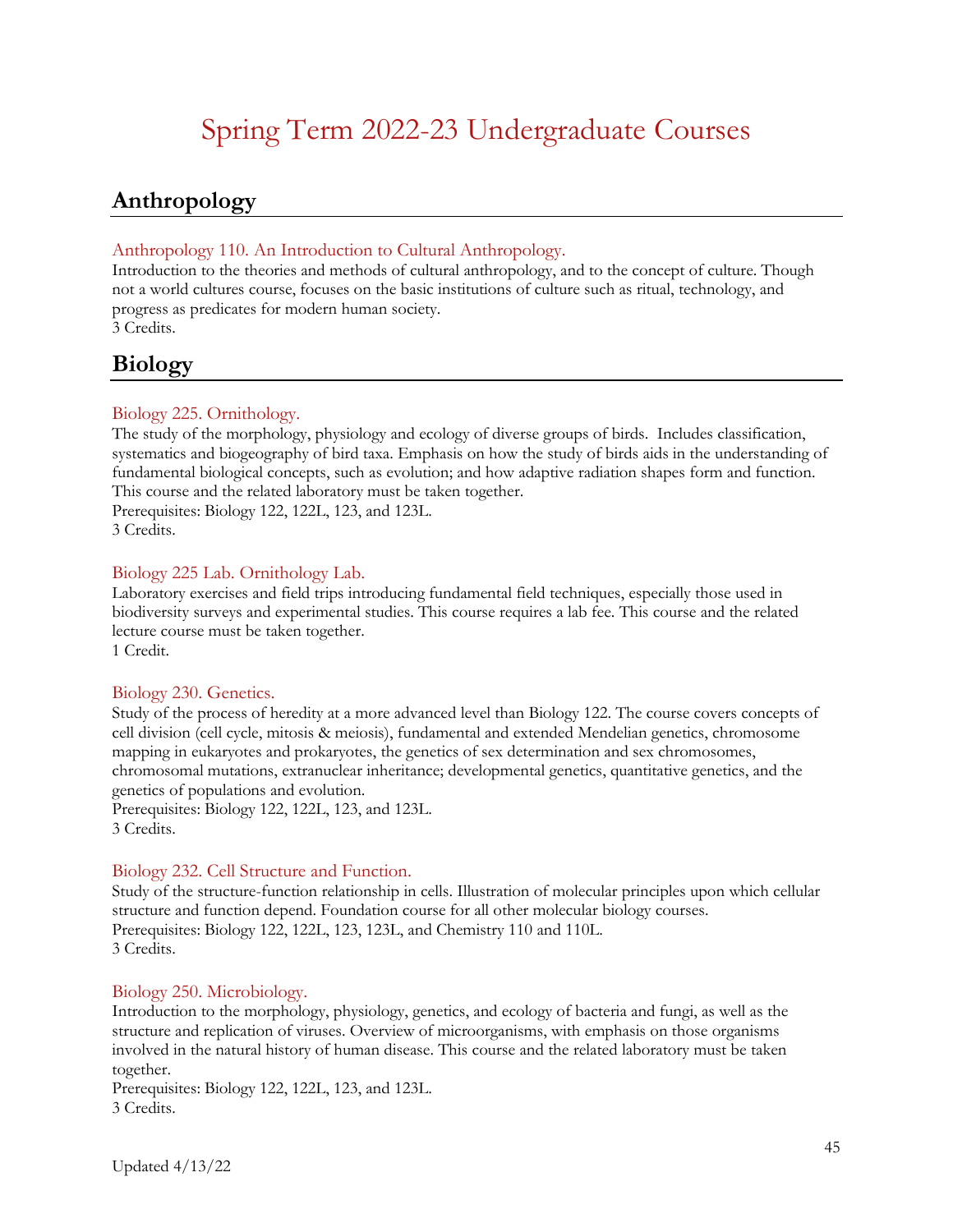#### Biology 250 Lab. Microbiology Lab.

This course requires a lab fee. This course and the related lecture course must be taken together. 1 Credit.

#### Biology/Chemistry 315. Principles of Biochemistry.

Protein structure, dynamics, folding, and methods of purification and analysis. Methods of enzymology and a review of representative enzyme mechanisms. Membrane structure and function and the operation of membrane proteins in the electron transport chain and oxidative phosphorylation. A special topic of protein science explored in student projects.

Prerequisites: Biology 232, Chemistry 210, and 210L. 3 Credits.

#### Biology 380. Research Seminar. (IL, PP)

Students choose topics for senior project proposals and research methods for discipline specific literature searches. Senior project proposals with references are due by end of term. Two presentations are given in fulfillment of the Core public presentation requirement (PP). Discipline-specific resumes and C.V. developed. Course is for biology majors.

Prerequisite: acceptance into the biology major. 1 Credit.

#### Biology 492. Biology Seminar III.

Public presentation of undergraduate biological research. Required of seniors in the biology major and open to seniors in the ID major who are studying biology. Prerequisites: Biology 380, 490, and Biology 495. 1 Credit.

#### <span id="page-45-0"></span>**Business**

#### Business/Writing 220. Business Communications. (W)

Business Communications is a workplace-oriented course designed to help students develop and refine the written and oral skills necessary to communicate effectively in professional settings. Students will review the purpose and style of business writing and complete a variety of focused writing exercises based on work settings and scenarios. Students will plan, compose, and analyze letters, memoranda, and electronic messages. They will also prepare and deliver brief oral presentations, collaborate with others, and revise business communication.

Prerequisite: Writing 101. 3 Credits.

#### Business 257. Principles of Management.

Fundamentals of management including the contributions of F.W. Taylor, Peter F. Drucker, and W. Edwards Deming. Special attention to business ethics, leadership, the Quality Movement, and ISO Teamwork 9000 certification. Group projects, business seminars. 3 Credits.

#### Business 302. Corporate Social Responsibility.

This course includes application of New Church/Swedenborgian ethical responsibility in business strategic planning and management. Particular focus on corporate leaders who are using an ethical worldview when partnering with government regulators, donating to non-profits through foundations, or managing sustainable supply chains. Students will strengthen their teamwork skills in various class projects. Ethical reasoning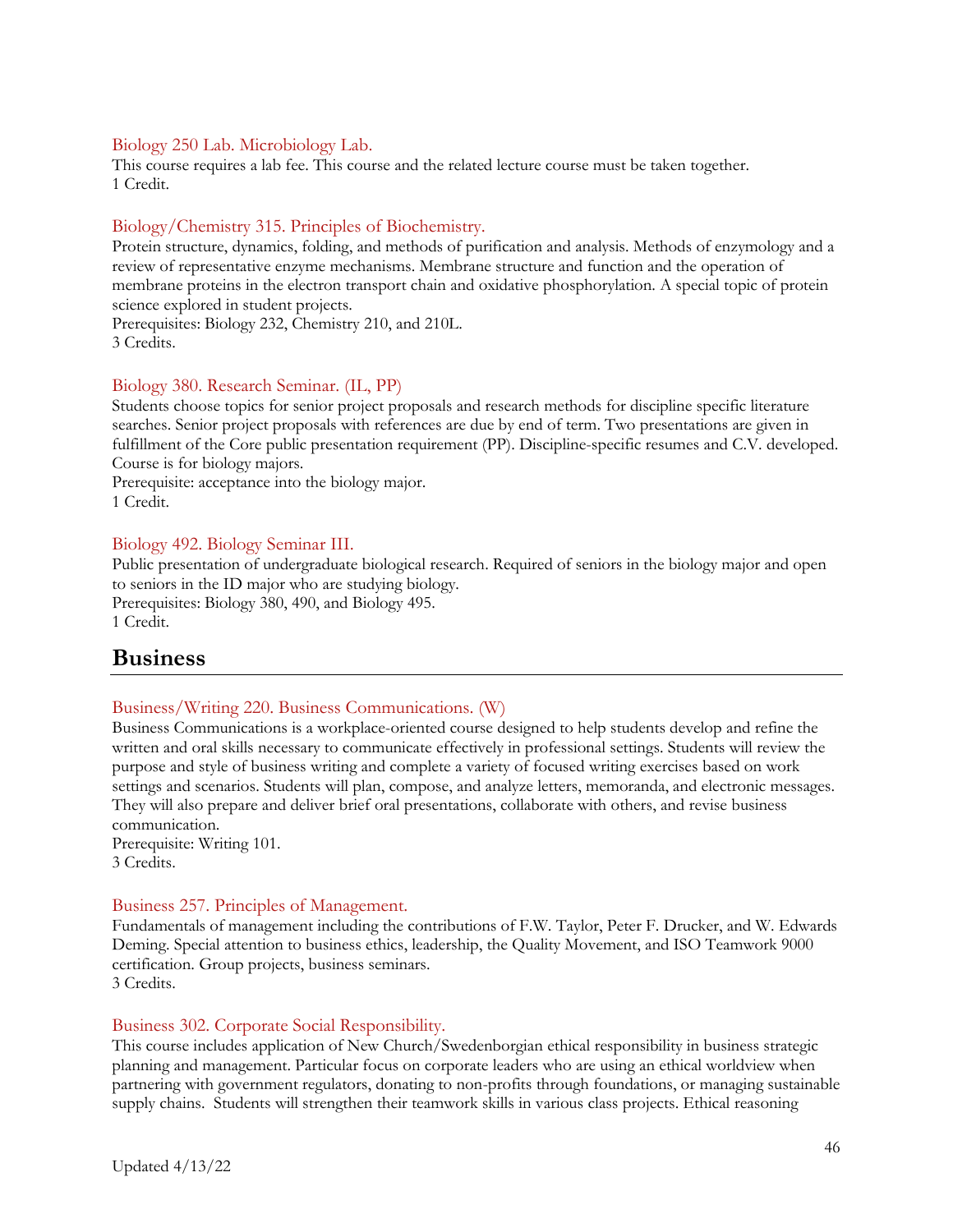theories are drawn from psychology and theology to explain the socially responsible actions of corporate leaders.

3 Credits.

#### Business 321. Advanced Financial Management.

This course will explore advanced financial management with specific emphasis on assessing and managing risk, including: applications for insurance and securitization, various types of derivatives and the hedging of risk, the unique challenges associated with operating in foreign countries, and tools available to manage these extra risks.

Prerequisite: Business 320. 3 Credits.

#### Business 390. Research Seminar. (IL)

For juniors in the Business Major. Focus on preparing to do the senior capstone project. Explore topics and research questions. Research scholarly sources related to a chosen topic. Formulate draft thesis statement based on interest and research.

2 Credits.

#### Business 496. Senior Seminar II.

For seniors in the Business Major. Public presentation of senior project. Career planning and portfolio development. Pass/Fail.

Prerequisite: C– or better in Business 495. 1 Credit.

### <span id="page-46-0"></span>**Chemistry**

#### Chemistry 111. General Chemistry II. (QR)

Continuation of Chemistry 110. Topics include intermolecular forces, physical properties of solutions, chemical kinetics, chemical equilibrium, acids and bases, solubility, thermodynamics, and electrochemistry. This course and the related laboratory must be taken together.

Prerequisite: Chemistry 110 and 110L. Students must pass both Chem 110 and 110L in order to take Chem 111.

3 Credits.

#### Chemistry 111 Lab. General Chemistry II Lab.

This course requires a lab fee. This course and the related lecture course must be taken together. Prerequisite: Chemistry 110 and 110L. Students must pass both Chem 110 and 110L in order to take Chem 111L.

1 Credit.

#### Biology/Chemistry 315. Principles of Biochemistry.

Protein structure, dynamics, folding, and methods of purification and analysis. Methods of enzymology and a review of representative enzyme mechanisms. Membrane structure and function and the operation of membrane proteins in the electron transport chain and oxidative phosphorylation. A special topic of protein science explored in student projects.

Prerequisites: Biology 232, Chemistry 210, and 210L.

3 Credits.

### <span id="page-46-1"></span>**Communication**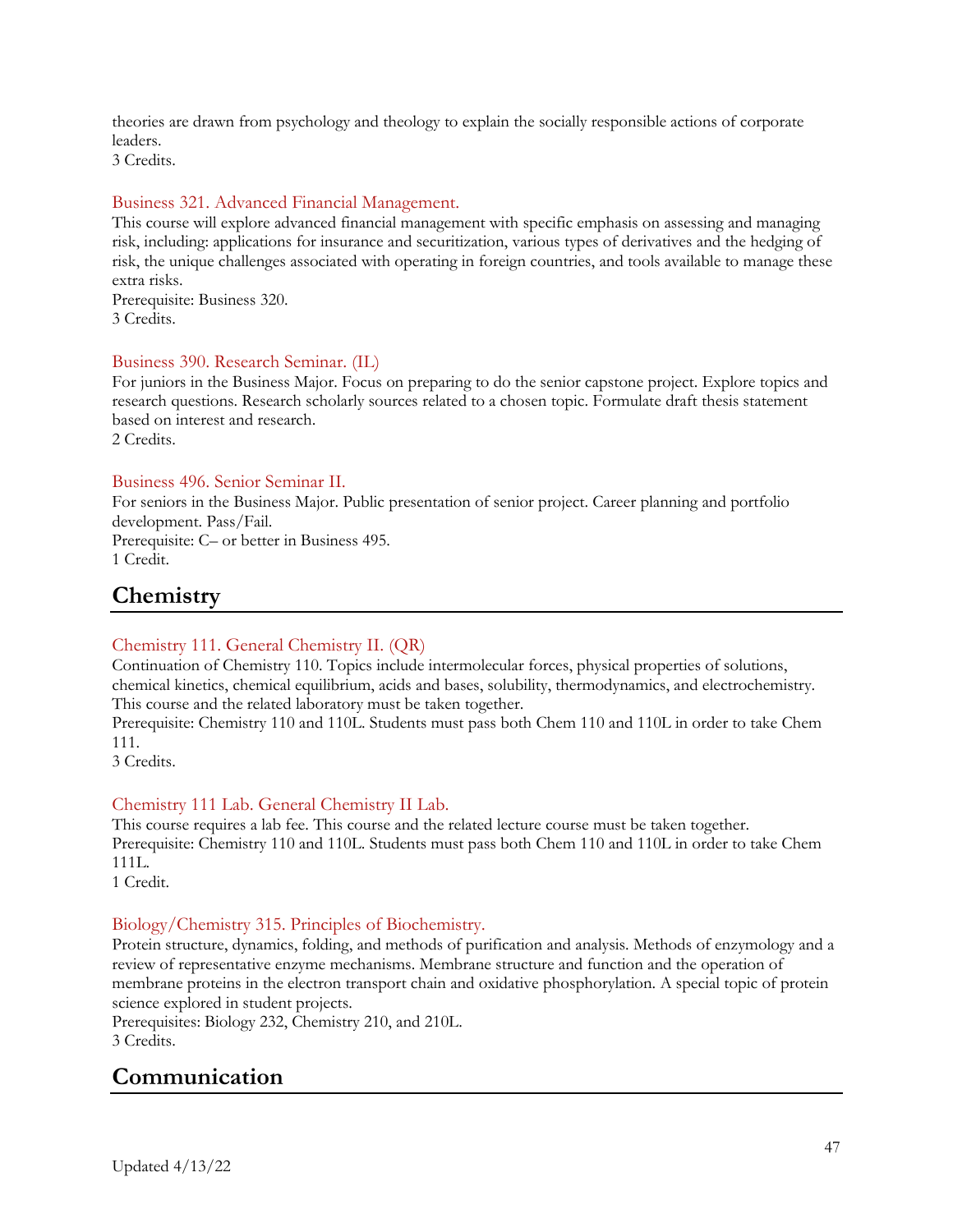#### Communication 105. Public Speaking. (PP)

Exposure to a variety of speaking situations designed to develop self-confidence. Class work features impromptu and prepared speeches. Work on voice and speech improvement as well as command of body language. Attention to effective strategies for professional presentations and public speaking, both face-toface and online.

3 Credits.

#### Communication 225. Professional Communication and PR for Contemporary Workplaces.

Foundational communication and public relations (PR) skills, with focus on how a communications function operates within an organization. Exploration of the role of communications strategy. Opportunities to turn concepts into real-world work products. Attention to social and digital literacies, content creation and distribution, and cultural differences in global audiences.

Prerequisite: Writing 202 or A-level work in Writing 101. 3 Credits.

### <span id="page-47-0"></span>**Computer Science**

#### Computer Science/Mathematics 235. Discrete Structures.

Mathematical foundations for the analysis of computer algorithms. Recursive functions, graph theory, combinatorics and probability.

Prerequisite: Computer Science 180 or competence with a structured programming language. 3 Credits.

### <span id="page-47-1"></span>**Dance**

#### Dance 160/260/360. Dance Ensemble. (EEC)

A dance repertory course for the performing artist. Rehearsing and performing pieces choreographed by faculty and guest artists. Styles may include contemporary, jazz, hip-hop, ballet, and/or tap. Each student will be involved in several different pieces of choreography. Course culminates in public performance. Dance 260 includes collaboration on a choreography project or a solo choreography project. Dance 360 involves choreographing and teaching a group piece of choreography to the class to be performed at the end of term concert. Course may be repeated for credit.

1.5 Credits.

#### Dance 331. Advanced Modern Contemporary Dance. (EEC)

Students continue to develop as dancers through learning more complex technique, progressions, and combinations, as well as engaging in improvisational exercises. Emphasis is on increasing accuracy of articulation, range of movement, and moving the body as a cohesive unit. Includes critique of modern and contemporary dance choreography and culminates in a final performance. Course may be repeated once for credit.

Prerequisite: Dance 131/231 or instructor's permission. 3 Credits.

### <span id="page-47-2"></span>**Earth Science**

#### Earth Science 110. Introduction to Physical Geology and Meteorology.

Introduction to mineralogy; igneous, sedimentary, and metamorphic petrology; rock cycle and structural geology. The evolution of continents Introduction to oceanography. The atmosphere and atmospheric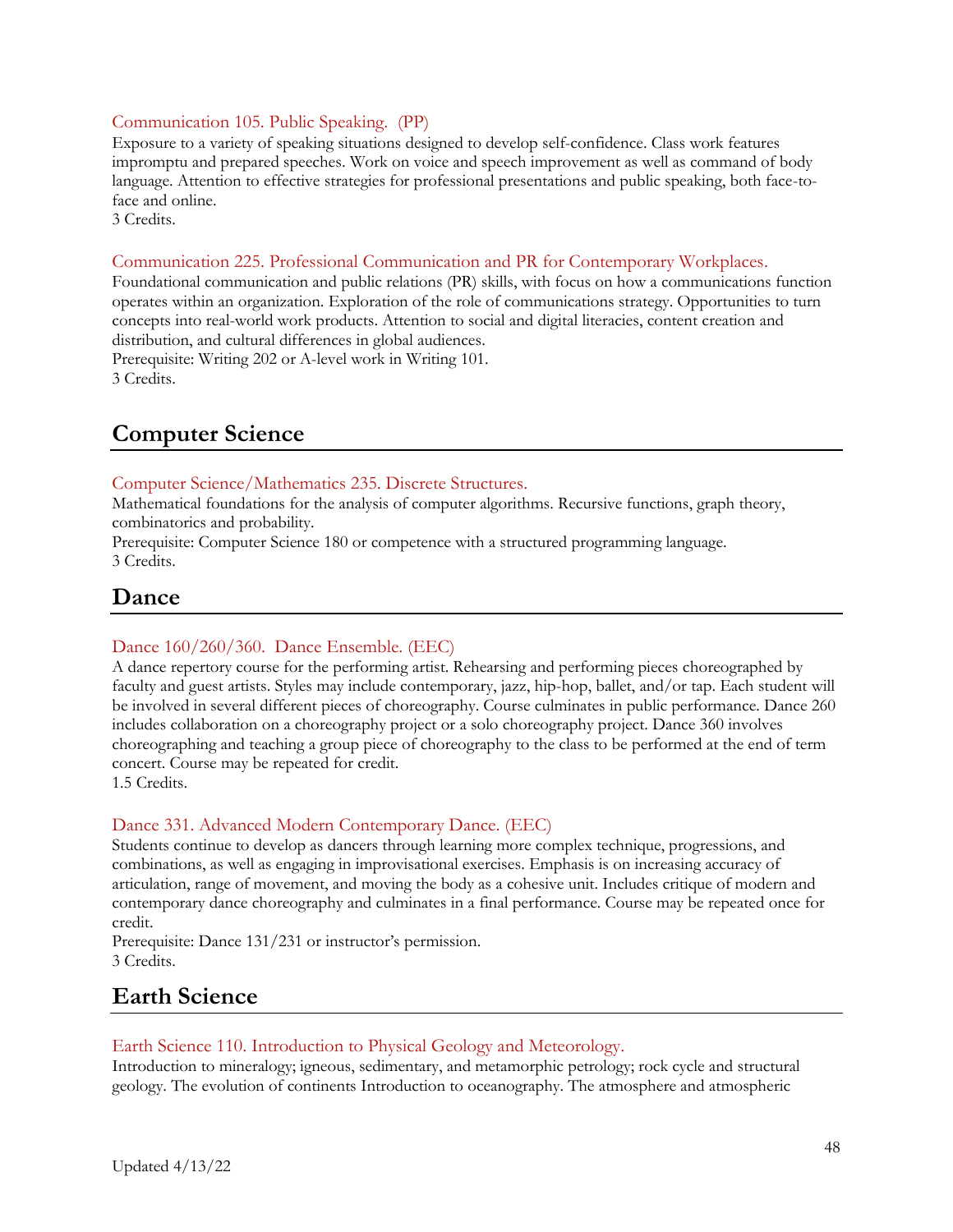motion, climate, and climatic zones. Earth as a part of the solar system. This course and the related laboratory must be taken together.

Prerequisite or co-requisite: Mathematics 101 (or placement out of Mathematics101). 3 Credits.

#### Earth Science 110 Lab. Introduction to Physical Geology and Meteorology Lab.

This course requires a lab fee. This course and the related lecture course must be taken together. 1 Credit.

### <span id="page-48-0"></span>**Economics**

#### Economics 132. Microeconomics. (QR)

Study of the fundamentals of economic analysis with particular emphasis upon consumer demand behavior and the output and pricing decisions of business firms under various market structures. Special attention given to the role of ethics in the behavior of business executives and consumers. Consideration of current issues such as health care, energy policy, and government intervention in the market. Course includes studentled seminars and group projects.

<span id="page-48-1"></span>3 Credits.

### **Education**

#### Education 128. Introduction to the Theory and Practice of Education.

Aspects of a career in teaching are explored. Topics include: teaching as a profession, educational philosophies, best practices in classroom instruction, and garden-based learning. Students observe classes at the Bryn Athyn Church School, participate in at least three field trips to other schools, and gain basic gardening experience. Opportunities to develop presentation and storytelling skills. 3 Credits.

#### Education 219. Literacy for Young Learners II.

This course prepares pre-service teachers for teaching language arts in early childhood (pre-K to 4th grade). How to assess the work of young writers and design instruction to advance their composition skills. Best practices for addressing phonological awareness, decoding, fluency, vocabulary, comprehension, spelling, and handwriting.

3 Credits.

#### Education 274. Adolescent Growth and Development: Ages 8-18.

This course explores the physical, intellectual, emotional, and social development of children as they transition through middle childhood into adolescence. Emphasis on how development occurs in diverse contexts (home, school, and community); developmental theories and research that inform practice; and biological and neurological changes happening in the teenage brain. Prerequisite: Education 128 or Psychology 101. 3 Credits.

#### Education 402. Student Teaching. (EE)

Includes at least 12 weeks of combined observation and teaching in an early childhood education classroom setting, supervised by a teacher from Bryn Athyn College Education Department and by a classroom teacher in the cooperating school. Open only to seniors in the education major. 3-12 Credits.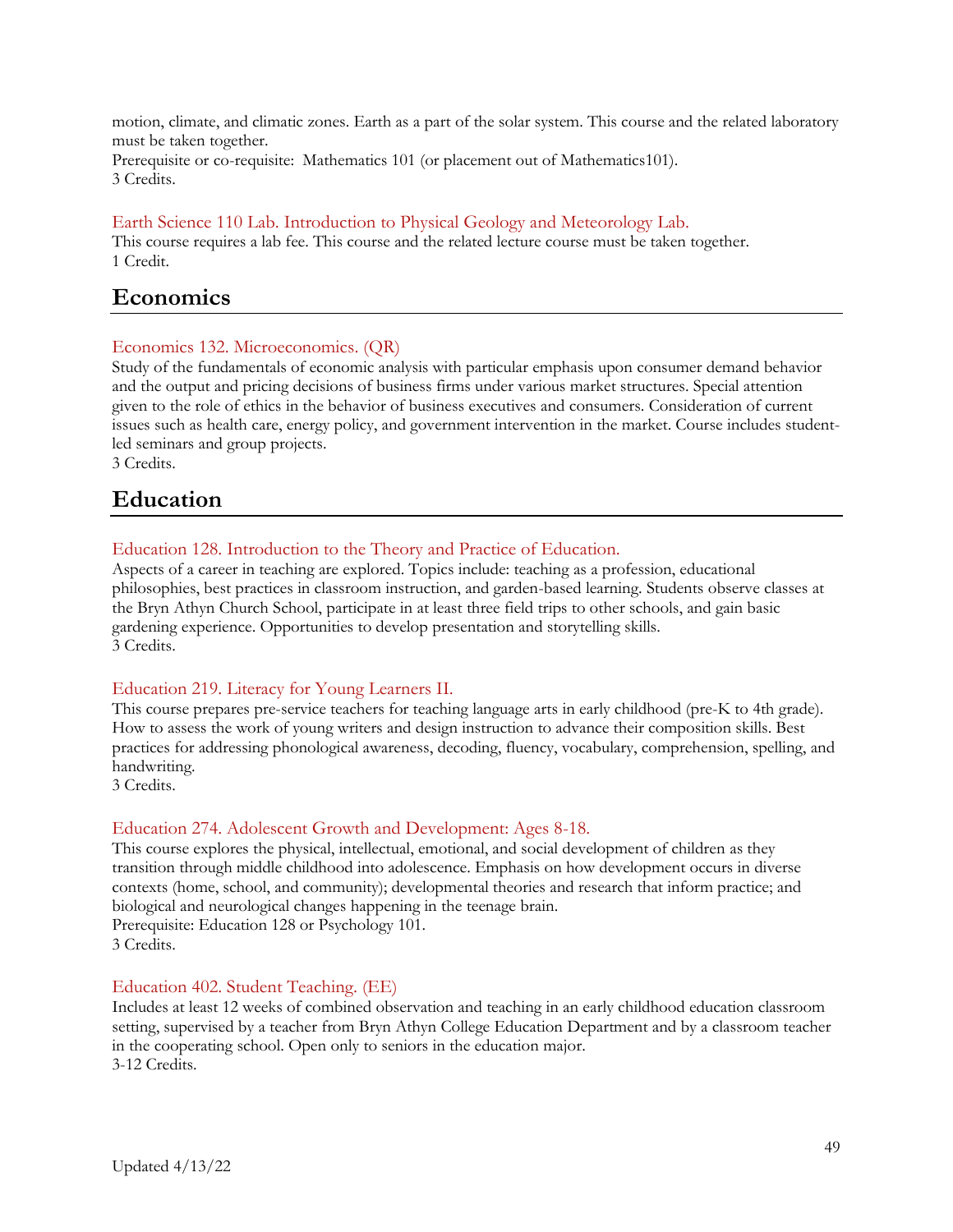#### Field Experience III: Pre-student Teaching.

A continuation of FE II, FE III gives students more independent practice in working with whole class instruction and integrating special needs and ELL students in their assigned classroom. Provides 120 hours of practice teaching hours. Not open to non-majors; third-year students only. 3 Credits.

#### Special Education 213. Family and Community Partnerships.

This course examines the importance and necessity of collaboration when serving all students, and especially those with disabilities. Addresses the skills and knowledge needed by teachers and interdisciplinary team members. Strategies for collaborating with families, community agencies, educational staff, and other stakeholders will be explored. Students will develop skills for building effective teams, improving communication, problem-solving, advocating and decision-making. Prerequisite: Special Ed 111.

3 Credits.

#### Special Education 313. Evidence-based Interventions.

This course examines models of effective specialized instruction in a variety of content areas, with a focus on literacy. Emphasis on using assessment data to inform and guide effective instruction and intervention. Exploration of multi-sensory methods and programs for addressing the needs of students with disabilities within the general education curriculum. Undergraduate students can earn graduate credit by completing additional coursework.

Prerequisite: Special Education 111 and permission of the education department chair. 3 Credits.

### <span id="page-49-0"></span>**English**

Literature courses in this discipline fill the aesthetic requirement of the Core Program. 200-level English courses require Writing 101 as prerequisite. 300+-level English courses require a 200-level English as prerequisite.

#### English 105. Madness in Literature (Introductory Literature Seminar).

Study of how and why madness appears so often in fiction. Considerations include madness' symbolic values, use as a manipulative narrative tool, emotional impacts, relations to illness and genius, and changing appearances in literature from classical to contemporary works. Authors include Euripides, Gogol, Poe, Kafka, Plath, Christie, Palahniuk, and more. 3 Credits.

#### English 219. American Literature II.

Chronological survey of late 19th and early 20th-Century American authors. Prerequisite: Writing 101. 3 Credits.

#### English 320. The English Language.

Study of the historical development of the language from Anglo-Saxon to Modern English, with focus on the culture and events that have shaped the language and ways in which English has shaped cultures. Prerequisite: Any 200-level English course.

3 Credits.

### <span id="page-49-1"></span>**Experiential Education**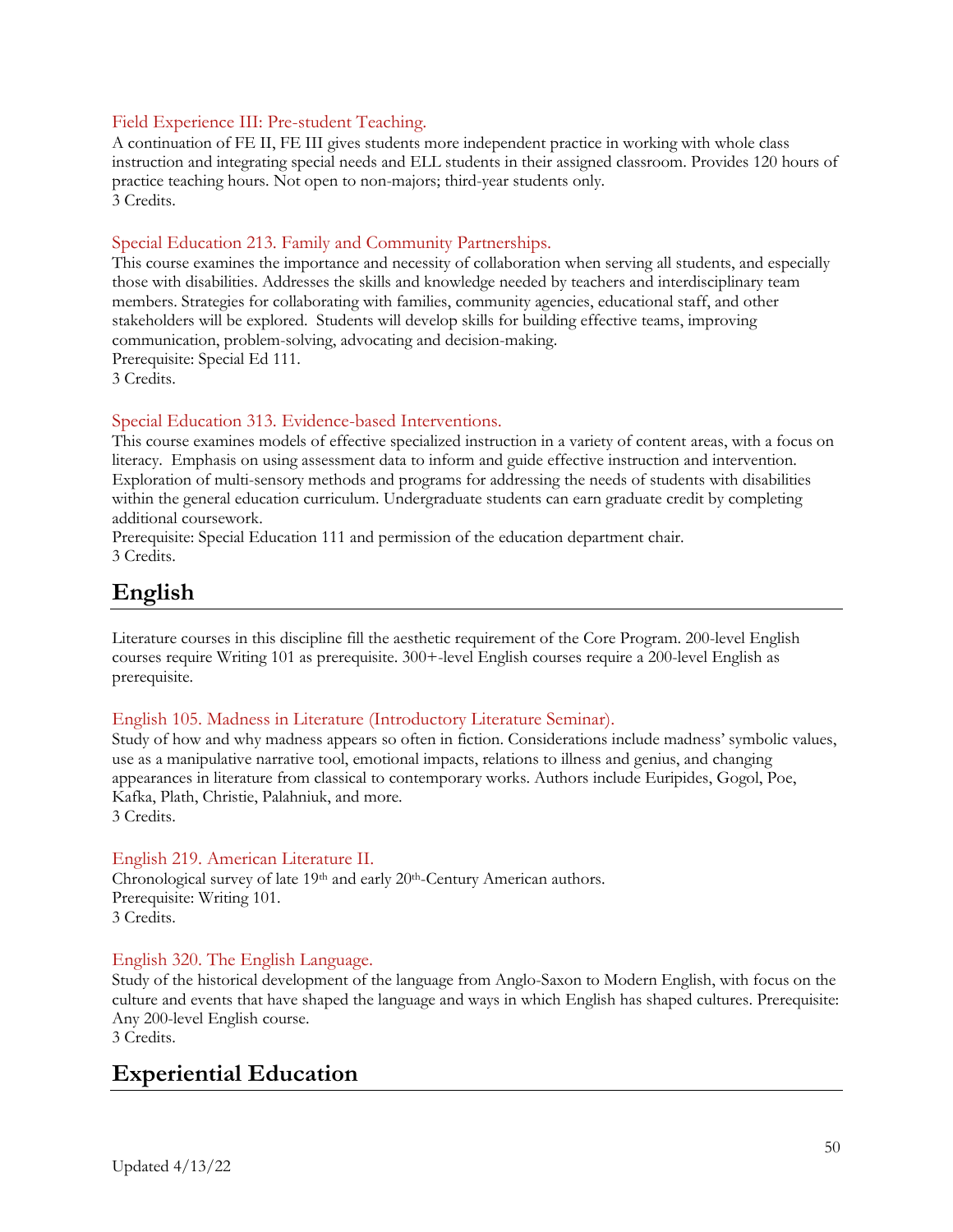#### Experiential Education 198/298. Internship. (EE)

The internship course is open to students with a 2.5 GPA or above. It is a supervised, pre-professional experience with clear links to a student's academic program. It is conducted primarily or totally outside a regular course classroom, and for which a student earns academic credit. It is organized primarily around an assignment in a work-place situation in which students working under the direction of a supervisor learn hands-on professional skills.

The internship course requires a syllabus, reflective component, and an analytical component (e.g., essay, paper, or presentation). Individual syllabi are retained on the college drive. This course satisfies the EE requirement.

Course may be repeated for academic credit by arrangement. Credit variable.

### <span id="page-50-0"></span>**Fine Arts**

#### Fine Arts 125. Photography.

Introduction to the use of various cameras, darkroom techniques, alternative processing, and basic design. This course requires a lab fee.

3 Credits.

#### Fine Arts 251. Integrating Art into a Child's Early Years.

By reading about the developmental states of children, discussing the issues involved with elementary art education, looking at examples of children's art, and actually doing projects, future teachers and caregivers will become confident in their ability to use art as one of their teaching methods. This course requires a lab fee.

1.5 Credits.

#### Fine Arts 313. Topics in Twentieth-Century Architecture: Bryn Athyn's National Historic Landmarks.

Study of the conception of Bryn Athyn Cathedral, Glencairn, Cairnwood, and Cairncrest within the context of architectural developments at the turn of the twentieth century. The course uses resources in the Cathedral, John Pitcairn Archives, Glencairn, and the Raymond and Mildred Pitcairn archives, from which the students do original research on a topic of their choice. 3 Credits.

#### Fine Arts 328. Glass Dynamics.

This advanced Building Arts course teaches the uses of glass outside architectural applications. Course content includes structural composition and production of glass including float, colored and tempering processes. Further topics may include warm glass techniques and hot glass applications, along with modern techniques of decal and digital printing on glass. 3 credits.

#### Fine Arts 495. Senior Essay. (WC)

Capstone experience for the Interdisciplinary Major. Writing of the senior essay based on the research and outline produced in Fine Arts 493.

Prerequisites: Fine Arts 493 and Interdisciplinary Studies 494. 2 Credits.

#### Fine Arts 499. Senior Project.

Independent study toward a studio arts project to be a companion to the Fine Arts Interdisciplinary Senior Essay. Limited to and required of fine arts interdisciplinary majors in a studio art track.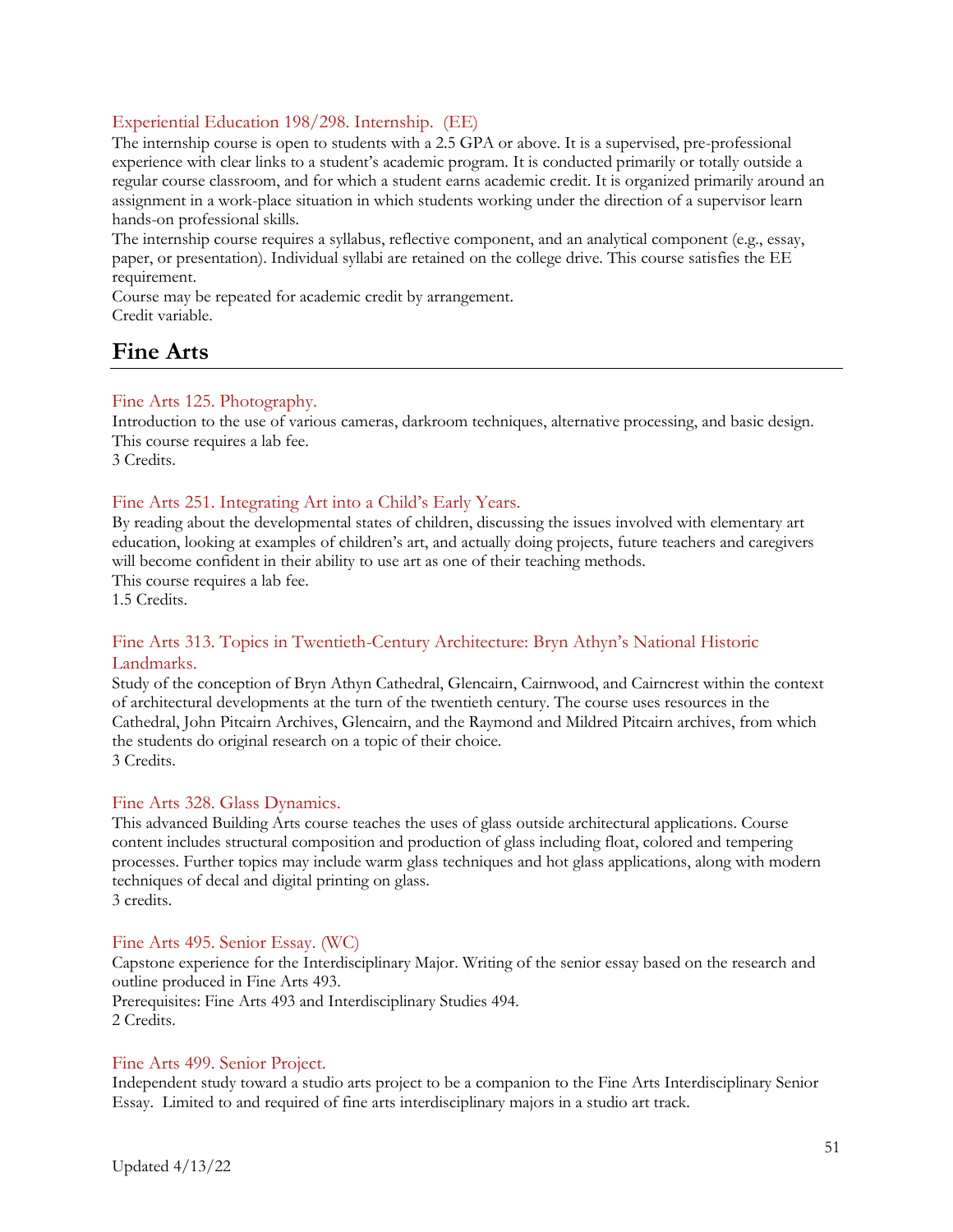Prerequisite: Fine Arts 399. Credit Variable.

### <span id="page-51-0"></span>**Greek**

Greek 250. Readings in New Testament I.\* Readings in the Gospel of John and the Book of Revelation. Prerequisite: Greek 111. 3 Credits.

### <span id="page-51-1"></span>**History**

#### History 213. Magic and Religion in the Nordic Middle Ages.

Examination of the conversion of medieval Northern Europe from Norse paganism to Christianity (c. 800 – 1300 CE) as understood in three periods: Pre-Christian, Conversion, and Christian. Consideration of multiple aspects pertaining to shifts in worldviews, values, and religious beliefs. Students analyze and interpret assigned primary sources.

3 Credits.

#### History 217. Nazi Germany.

Examination of the rise and fall of Nazi Germany under Adolf Hitler and a consideration of contributing historical, social, economic, and political factors. Particular focus on the impact on German society, individual choice, and philosophies underpinning Nazism: fascism, cult of personality, eugenics, anti-Semitism, social Darwinism.

3 Credits.

#### History 330. Twentieth-Century American History Seminar.

Selected topics affecting twentieth-century American society. Focus on economic, social, and political change in the post-World War II era.

3 Credits.

#### History 298, 398, 498. History Internship II. (EE)

Proposals must be approved by the appropriate department chair. History internships are open to students in second year or above who have completed at least two history courses. Credit variable.

### <span id="page-51-2"></span>**Independent Studies and Honors Contracts**

In addition to the listed courses, departments may offer independent studies and honors contracts at the 200 level or above in a variety of fields. The purpose of these is to allow well-qualified students to study beyond the regularly offered courses. Independent studies are numbered 299 or 399, depending on the appropriate level, and honors contract courses are designated with a trailing H, such as Math205H. Academic departments are under no obligation to meet requests for independent studies and honors contracts. Students who undertake independent studies must be able to work independently between meetings with the instructor. In order to qualify to take an independent study or honors contract, a student must:

- Have completed at least 31 credits with a GPA of 2.7 or better
- Submit a proposal to the department chair during the week prior to registration for the term in which the independent study or honors contract is to occur.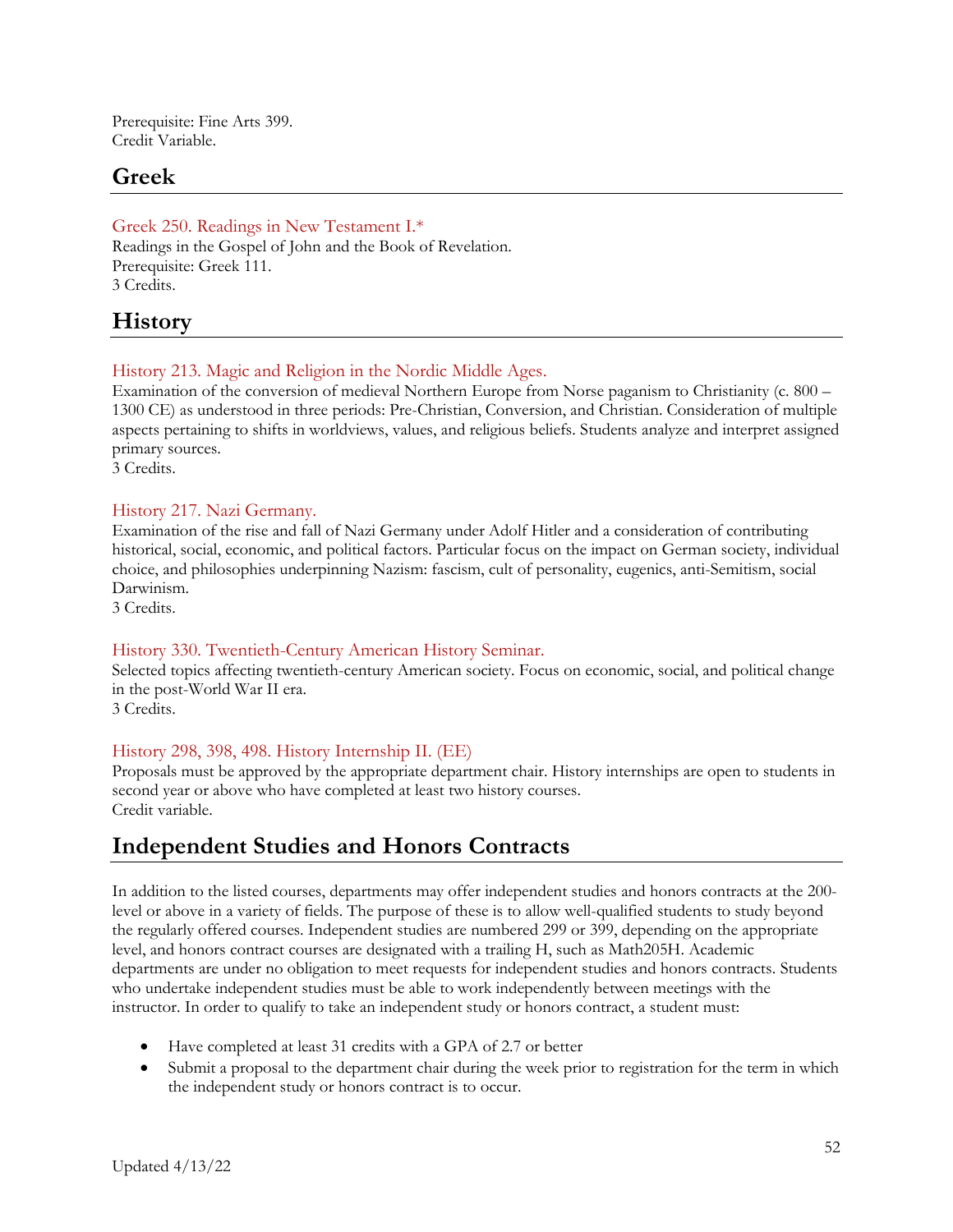- Submit an independent study card or honors contract card (signed by the department chair and instructor) to the College Office to be reviewed by the Dean of Academics.
- Create a syllabus together with the instructor and submit it to the College Office before or during registration.

### <span id="page-52-0"></span>**Interdisciplinary Studies**

#### Interdisciplinary Studies 390. Research Seminar. (IL)

For juniors in the Interdisciplinary Major. Focus on preparing to do the senior essay during senior year. Explore topics and research questions. Research scholarly sources related to a chosen topic. Formulate draft thesis statement based on interest and research. 2 Credits.

#### Interdisciplinary Studies 496. Senior Seminar II.

For seniors in the Interdisciplinary Major. Public presentation of senior essay. Career planning and portfolio development. Pass/Fail.

Prerequisite: A passing grade on an interdisciplinary senior essay. 1 Credit.

### <span id="page-52-1"></span>**Internships**

#### 298/398/498 Internships (in their academic areas) (EE)

Individually arranged career related internships. See the Major Department Head or Director of Internships for details.

3 Credits.

#### <span id="page-52-2"></span>**Latin**

#### Latin 111. Beginning Latin II.

Continuation of Latin 110. Prerequisite: Latin 110. 3 Credits.

### <span id="page-52-3"></span>**Mathematics**

#### Mathematics 095. Preparation for Quantitative Reasoning.

This course provides additional support for students enrolled in Math101. Topics include translating expressions, building equations, order of operations, and recognizing context. Credit from this course may not be used to satisfy degree requirements. 1 Credit.

#### Mathematics 101. Introduction to Quantitative Reasoning. (QR)

Introduction to mathematical concepts to improve basic skills in computation, algebra, graphing, and quantitative applications. This course prepares students for other mathematics courses and courses involving quantitative reasoning. Topics include linear modeling, units of measure and currency, and statistical reasoning, and financial topics.

3 Credits.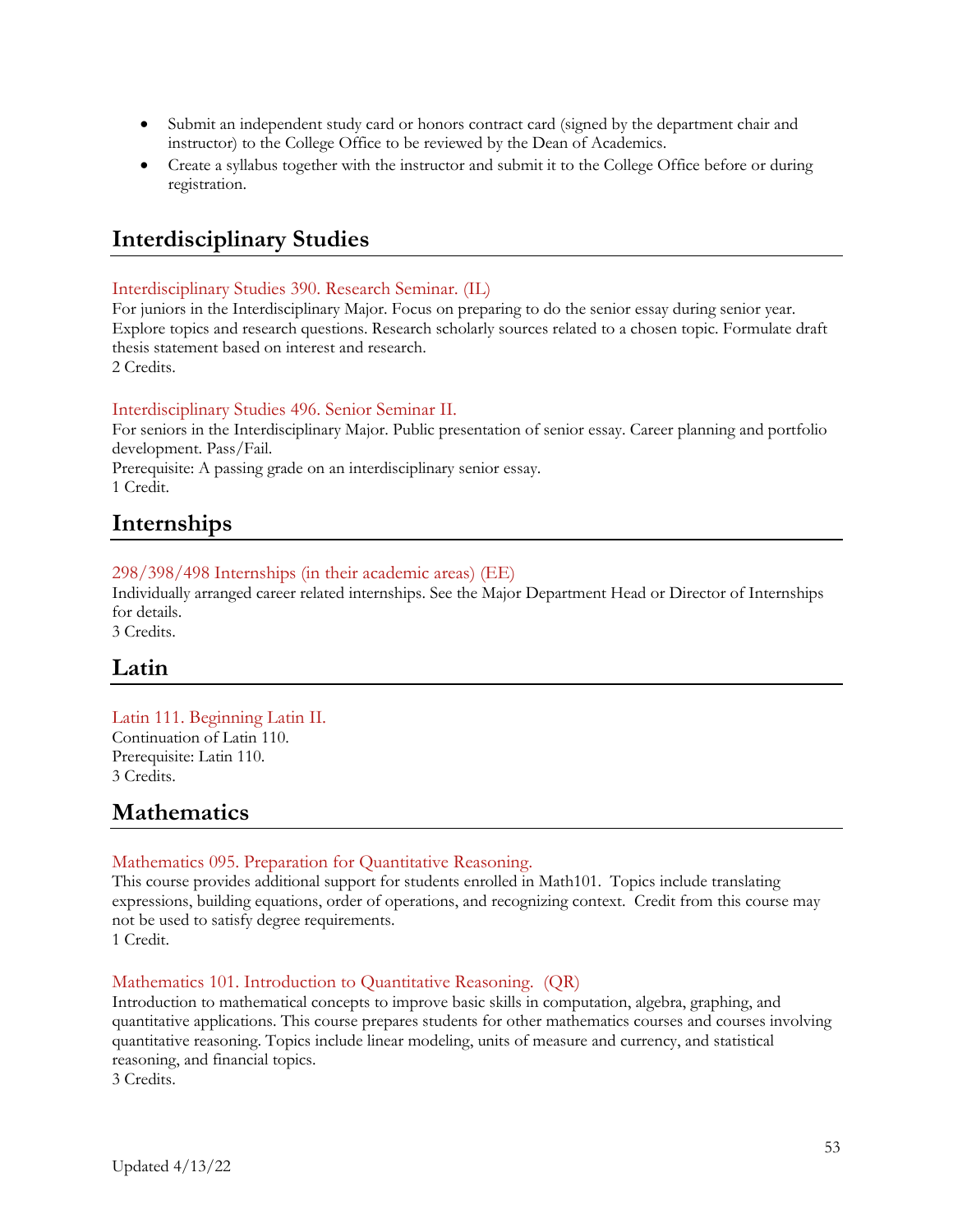#### Mathematics 115. College Algebra. (QR)

Algebraic topics designed to assist in the use of mathematics in science courses. Topics include exponents and radicals, rational expressions, inequalities, complex numbers, polynomial analysis and advanced factoring, rational functions and asymptotes, and quantitative reasoning applications. Because of duplication of subject matter, students may not receive credit for both Mathematics 115 and Mathematics 120. Prerequisite: Mathematics 101 or appropriate score on placement test. 3 Credits.

#### Mathematics 124. Transcendental Functions. (QR)

Basic trigonometric functions, modeling periodic phenomena with trigonometric functions, exponential functions and models, exponential equations, and logarithms. When combined with Mathematics 115, these courses would be equivalent to typical pre-calculus course. Because of duplication of subject matter, students may not receive credit for both Mathematics 120 and 124.

Prerequisite or Co-requisite: Mathematics 115.

1.5 Credits

#### Mathematics 130. Introduction to Statistics. (QR)

Introduction to data analysis, random variables and their distributions, correlation, and statistical inference. Statistical software used for graphing and data analysis. Independent research project. Recommended for students of business or the social and natural sciences.

Prerequisite: Mathematics 101 or appropriate score on placement test. 4 Credits.

#### Mathematics 140. Elements of Calculus. (QR)

Derivatives with applications, exponential functions, integration with applications, and functions of several variables. Not recommended for students pursuing a degree in mathematics, engineering, or the physical sciences. Because of duplication of subject matter, students may not receive credit for both Mathematics 140 and Mathematics 150. Mathematics 140 does not fulfill prerequisite requirements for Mathematics 151. Prerequisite: Mathematics 115 or appropriate score on placement test. 3 Credits.

#### Computer Science/Mathematics 235. Discrete Structures.

Mathematical foundations for the analysis of computer algorithms. Recursive functions, graph theory, combinatorics and probability.

Prerequisite: Computer Science 180 or competence with a structured programming language. 3 Credits.

#### Mathematics 311. Ordinary Differential Equations.

Linear, second-order, and systems of differential equations and Laplace transforms. Prerequisite: Mathematics 151. 3 Credits.

### <span id="page-53-0"></span>**Music**

#### Music 100. College Chorale.

Development and performance of choral repertoire from Renaissance to Modern. Instruction in the development of vocal techniques. Course may be repeated for credit. 1 Credit.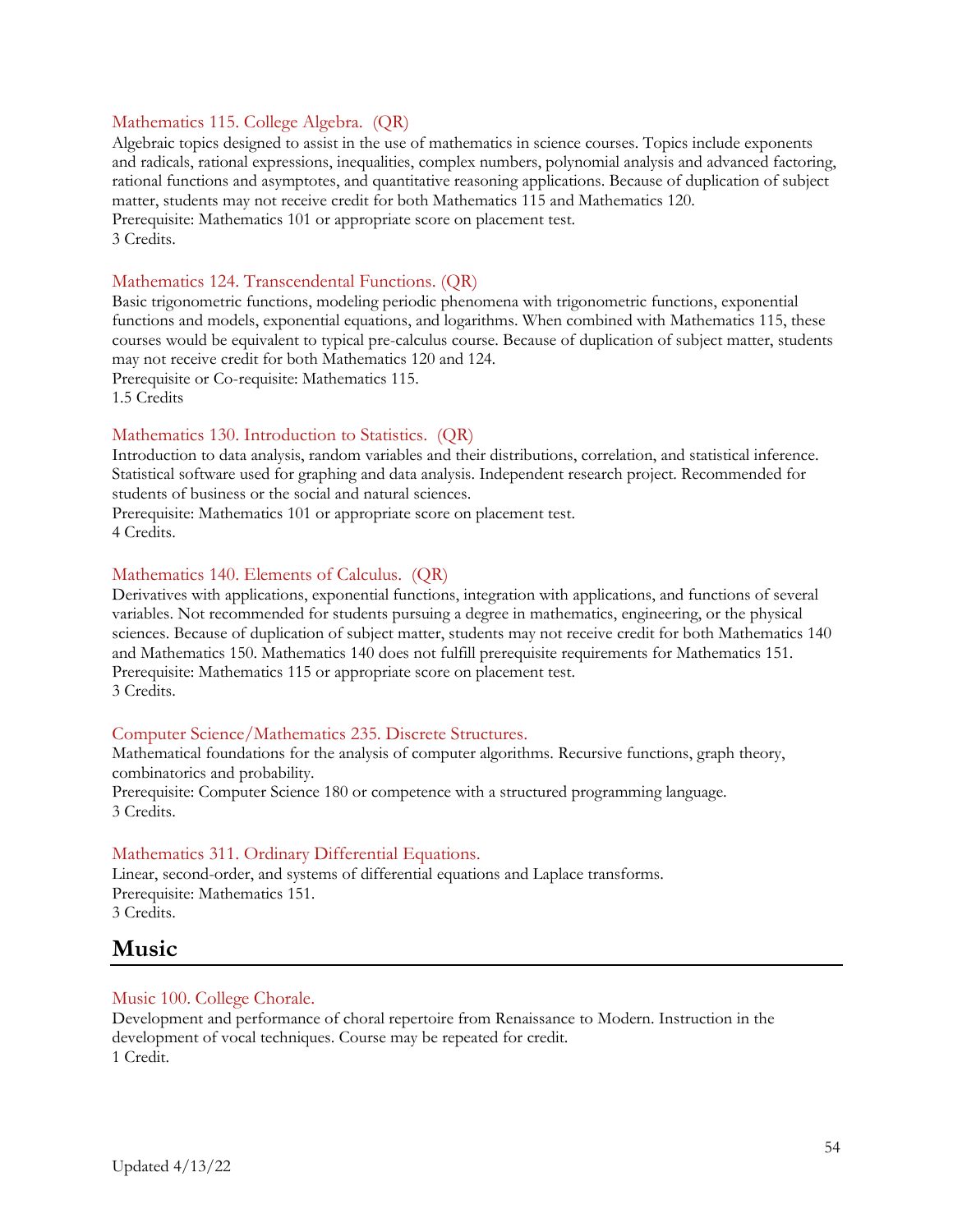### <span id="page-54-0"></span>**Nutrition**

#### Nutrition 110. Principles of Nutrition.

Principles of Nutrition explores how nutrients in food relate to human health and disease prevention. Topics discussed include current US dietary guidelines and recommendations, digestion and metabolism of major nutrients, nutrition at various stages of the life cycle (maternal, infant, childhood, adolescent, adulthood, later maturity), the relationship of socioeconomic status, culture, and religious practices to food choices, physical activity and nutrition, and the relationship of diet to health and disease. This course is especially beneficial for those who will be entering health-care or food related professions. 3 Credits.

### <span id="page-54-1"></span>**Philosophy**

#### Philosophy 101. Critical Thinking.

Development of students' reasoning skills through analysis and evaluation of arguments. Diagraming arguments, identifying mistakes in reasoning, and writing arguments. Emphasis on issues encountered in everyday experience and in courses across the curriculum, primarily through classical deductive logic. 3 Credits.

#### Philosophy 102. Introduction to Philosophy. (Worldviews)

Survey of some major philosophers and theories in metaphysics, epistemology, and the philosophy of religion.

3 Credits.

#### Philosophy 340. Bioethics. (Moral)

A philosophical exploration of the ethical issues pertaining to the application of biological information and technology to the generation, alteration, preservation, and destruction of human life and aspects of our environment. Issues to be considered include: reproduction, euthanasia, genetic screening and therapy, experimentation with human and animal subjects, bio enhancement, ownership and nature, distributive justice, and integrity in publication.

Prerequisite: Philosophy 102 and any 100-level Biology course. 3 Credits.

### <span id="page-54-2"></span>**Physical Education**

#### Physical Education 129. Badminton.

Basic instruction in skill techniques, rules, strategies, and competition in badminton. Course may be repeated once for credit.

1 Credit.

#### <span id="page-54-3"></span>Physical Education 112. Team Sports for Fun.

A survey of a range of team sports including for example, soccer, volleyball, lacrosse, ultimate, basketball, floor hockey. Student interest accommodated. Course may be repeated once for credit. 1 Credit.

### **Physics**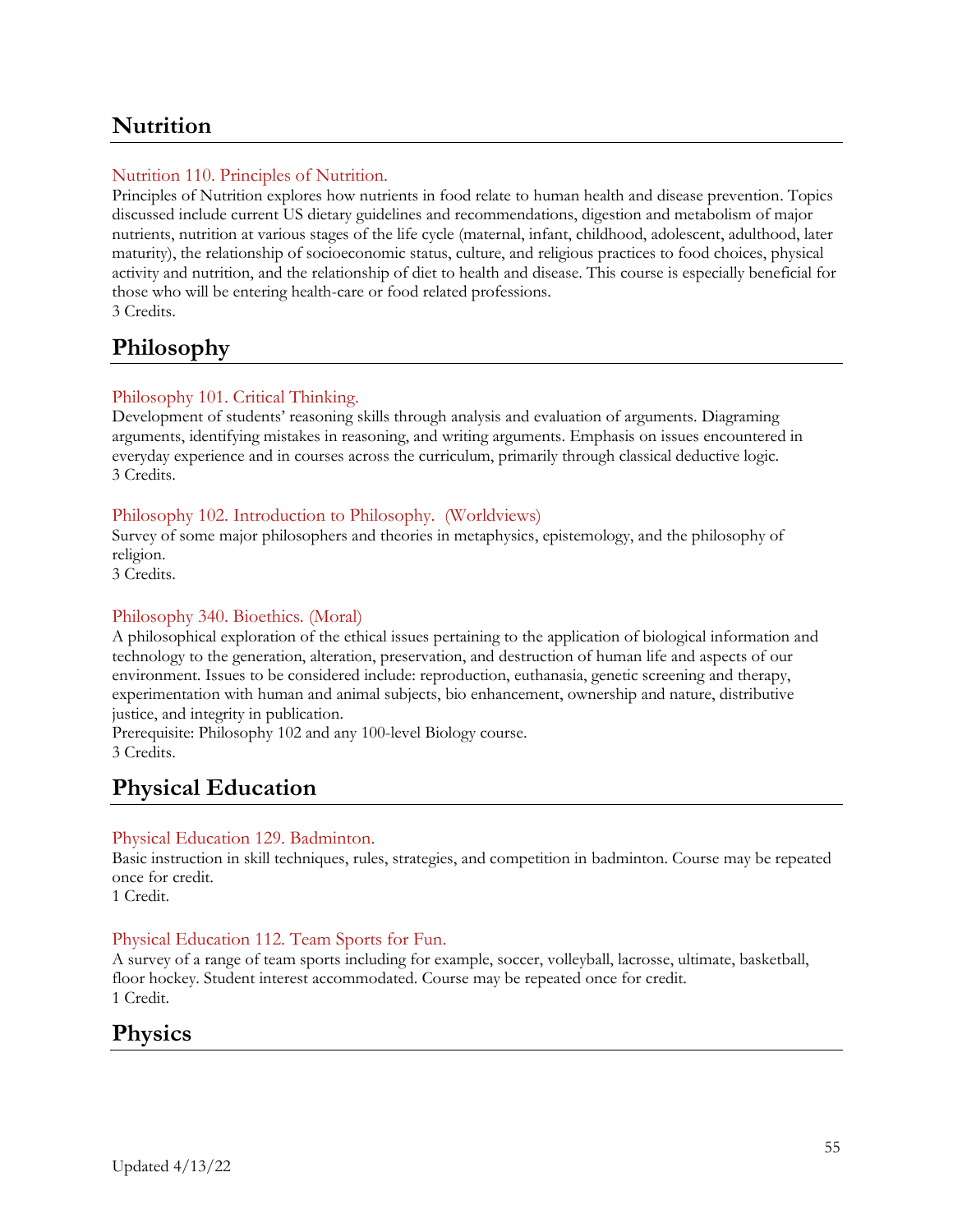#### Physics 211. Principles of Physics II. (QR)

Continuation of Physics 210. Calculus-based introduction to classical electricity, capacitance, current, resistance, and circuits. Also magnetism, inductance, electromagnetic oscillations, optics, and introduction to modern physics. This course and the related laboratory must be taken together. Co-requisites or Prerequisites: Mathematics 151 and Physics 210 and 210L. 3 Credits.

#### Physics 211 Lab. Principles of Physics II Lab.

This course requires a lab fee. This course and the related lecture course must be taken together. 1 Credit.

### <span id="page-55-0"></span>**Political Science**

#### Political Science 232. Issues in American Foreign Policy. (W)

Consideration of American foreign policy through an examination of dominant themes and a series of case studies highlighting both levels of analysis and decision-making theories. Prerequisites: Political Science 101, History 117, or instructor permission. 3 Credits.

Political Science 260. Law and American Society.

An introduction to the American legal system examining the basic tenets of the American Legal system, including theories of jurisprudence and an examination of the Constitution as the framework for our legal system. Students will explore how laws are created and enforced through the court systems, legislatures, and administrative agencies. The course includes an introduction to legal research, case briefing, and mock trial or moot court.

3 Credits.

### <span id="page-55-1"></span>**Psychology**

#### Psychology 212. Health Psychology.

Health psychology examines how psychological states influence physical health in a variety of ways. The three central issues of focus in this course are the promotion and maintenance of health (e.g., how psychological factors influence health-promoting and health compromising behaviors), the development of illness (e.g., how psychological factors influence the development and progression of disease), and the treatment of illness (e.g., how psychological factors influence the management of illness). 3 credits.

#### Psychology 220. Cognitive Psychology.

This course features cognitive neuroscience and examines such topics as perception, attention, consciousness, memory, knowledge, imagery, language, problem-solving, judgment, reasoning, decision-making, intelligence, creativity, and wisdom.

Prerequisite: Psychology 101 or department chair permission. 3 Credits.

#### Psychology 307. Psychological Measurement.

Introduction to the principles that underlie the development, use, and interpretation of psychological assessment tools. Topics include: Test construction, survey development, scoring, assessment interpretation issues, and psychological assessment applications in industrial, educational, clinical, and research settings. Students will examine the potential and limitations of tests of intelligence, aptitude, achievement, interest, and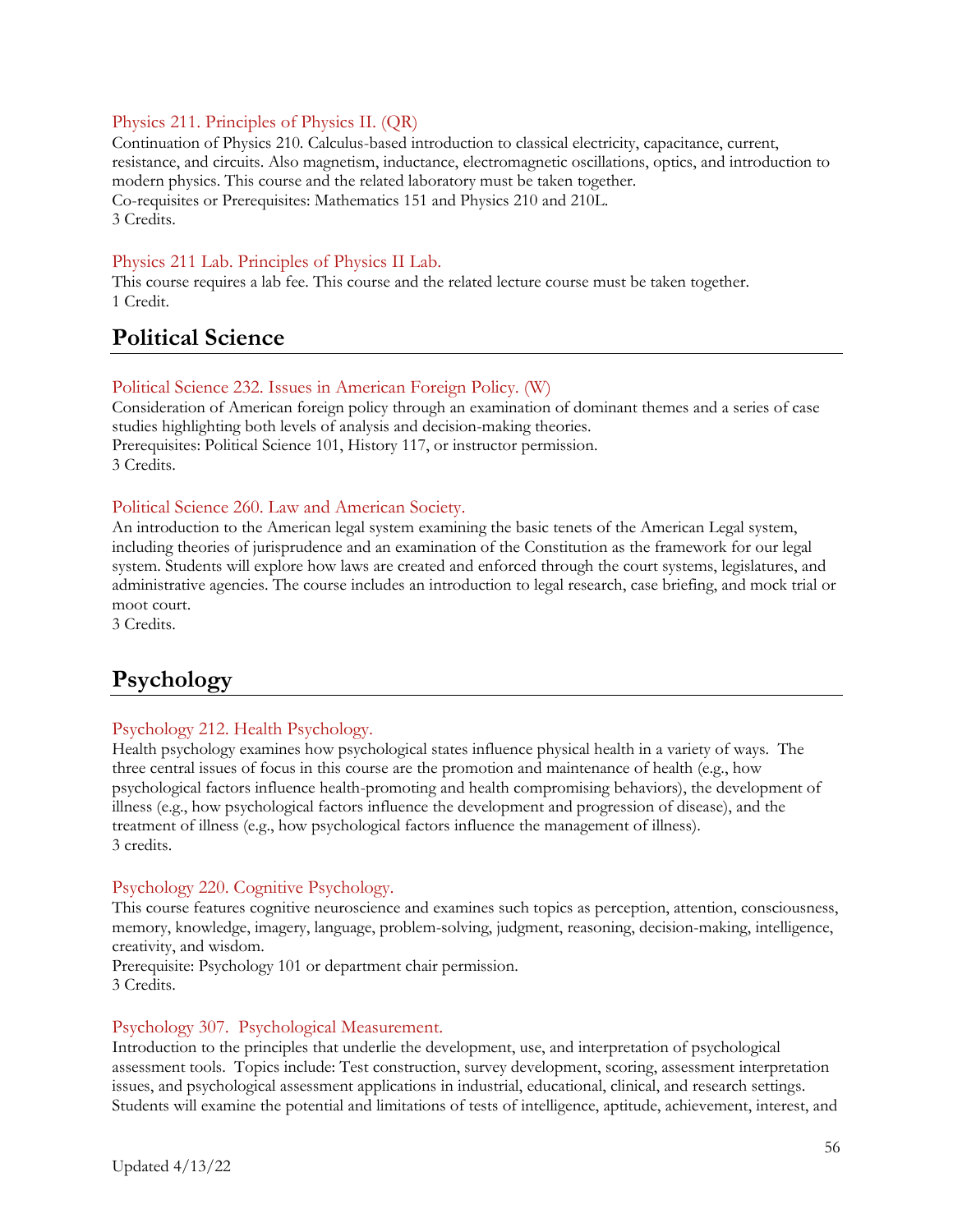personality. Additionally, psychological assessment will be discussed in terms of social, legal, and ethical concerns.

Prerequisite: Psychology 101 and two other psychology courses, or department chair permission. 3 Credits.

#### Psychology 298, 398. Psychology Internship. (EE)

Proposals must be approved by the head of the Psychology area. Psychology internships are open to students in sophomore year or above who have completed two psychology courses. Requirements are available from director of internships.

Credit variable.

### <span id="page-56-0"></span>**Religion**

#### Religion 115. Introduction to New Church Doctrine on Life After Death. (Doctrinal)

New Church teachings on the life after death studied in their own context, as well as related material, which may include a comparison of teachings from other religions and cultures on the subject, as well as reference to the near-death experience. Some version of Swedenborg's *Heaven and Hell* will be the central focus. 3 Credits.

#### Religion 123. Introduction to the Old and New Testaments. (Scriptural)

Introduction to the various parts of the Bible, the history of the Israelites and Jews, the geography of Palestine, with an emphasis on the different methods of biblical interpretation, with special emphasis on New Church interpretation.

3 Credits.

#### Religion 125. The Holy Scripture. (Doctrinal)

The symbolic nature of the Word and the spiritual meaning within. The importance of the literal meaning and its interpretation. The Word in heaven and the church. Dual expressions in the Word. Heresies. The Lord and the Word. The Word in very ancient times. The universal church. The necessity of revelation. Illustrations drawn throughout from the Old and New Testaments. Text: *The Doctrine of the Sacred Scripture*. 3 Credits.

#### Religion 215. The Lord. (Doctrinal)

Introduction to New Church teachings about the Lord. Who is the God of the Biblical testaments? What was Jesus Christ's life on earth about? Special focus on seeing the Lord in the Scriptures, in scholarship, and in the teachings for a New Church. 3 Credits.

#### Religion 222. The Gospels. (Scriptural)

Detailed study of the four individual Gospels with attention to similarities and distinctions, historical context, and relationship to the Old Testament. Examination of the literal meaning and its significance to the modern life. Special attention to the nature of the First Advent and the testimony concerning Jesus Christ. 3 Credits.

#### Religion 273. Religion and Marriage (W, Doctrinal)

New Church doctrine concerning marriage. Includes the Divine origin of marriage; the nature of masculinity and femininity; the state of married partners after death; betrothals and weddings; separation and divorce; the role of the Ten Commandments in marriage; states of discord and coldness; adultery and other sexual disorders. Text: Conjugial Love.

3 Credits.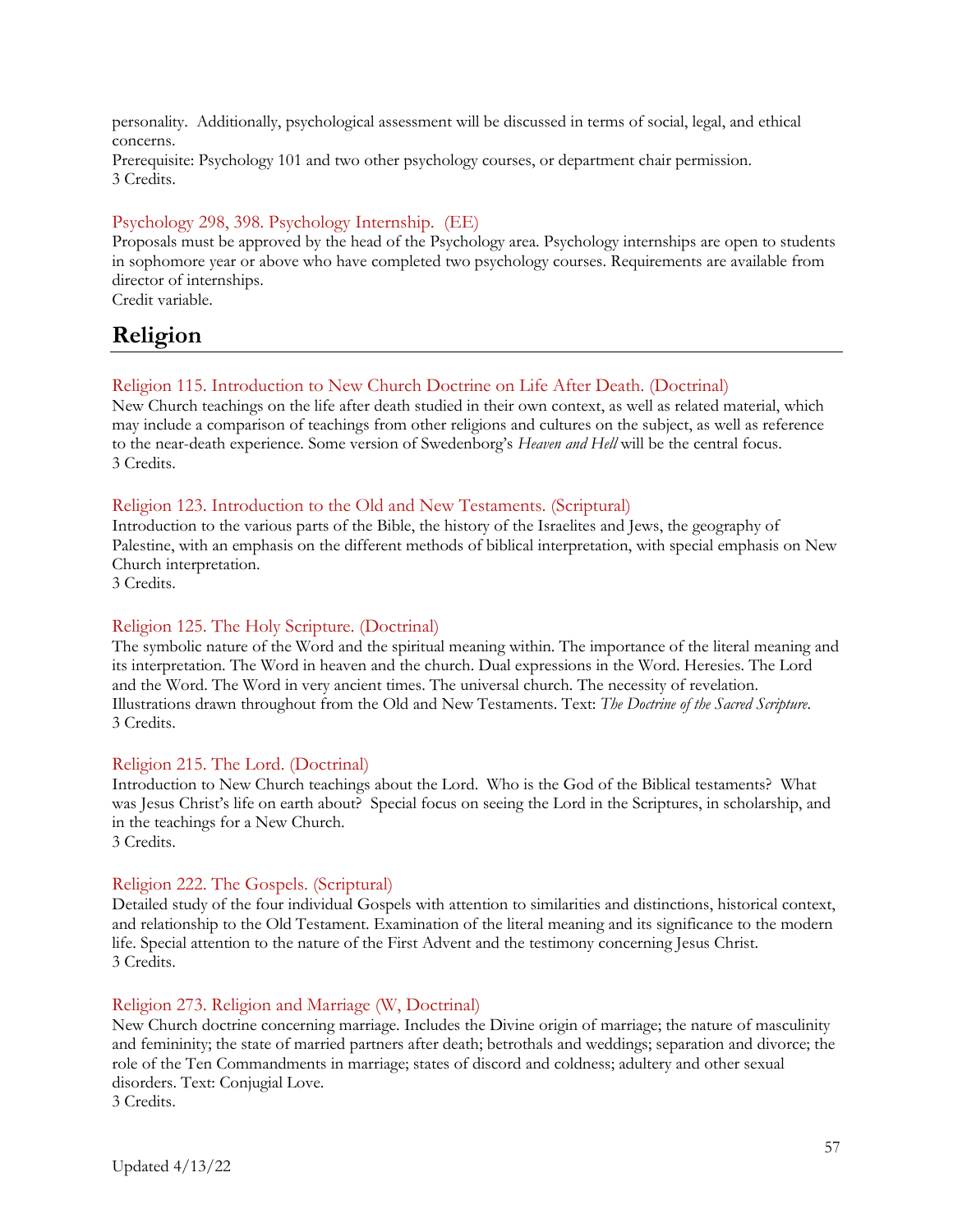#### Religion 296. Eastern Religious Thought/Hinduism. (Comparative)

Introduction to Eastern Religious Thought with a focus on the *Bhagavad Gita*, considered one of the most revered of the Hindu scriptures, and one of the most important religious classics in the world. Course includes an in-depth study of the literal and symbolic levels of the *Gita*, a comparison with Western thought in general and with New Church thought in particular. 3 Credits.

#### Religion 320. Judgment, Providence, and Human Society. (PP, Applied)

Study of the spiritual process of judgment, both personal and societal, and the roles human choice and Divine Providence play in judgment. Attention given to the role of judgment in human history, the judgments that have occurred, and the changes judgment brings. Text: *Last Judgment, Last Judgment Continued,* assorted selections from the Heavenly Doctrines.

<span id="page-57-0"></span>3 Credits.

### **Sociology**

#### Sociology 110. Introductory Sociology.

Introduction to the discipline of sociology and a sociological perspective for understanding human behaviors and the structure of human societies. Discussions apply a sociological perspective to topics such as social class, gender, race and ethnicity, culture, work, and social movements in order to understand how individual lives and social groups are shaped by social structures, cultural understandings and distributions of power. 3 Credits.

### <span id="page-57-1"></span>**Theater**

#### Theater 110. Introduction to Performance Arts.

Study and practice of elementary acting, movement, and voice skills. Students examine verbal and nonverbal communication in solo and group performance, along with scene and script analysis. Improvisation and work on studied pieces, leading to a final performance. Study of the history and philosophy of performance styles from the ancient Greeks to the Elizabethans and modern theorists (Stanislavski, Artaud, Brecht, et. al.). 3 Credits.

### <span id="page-57-2"></span>**Writing**

#### Writing 101. Expository Writing. (W)

Development of informative, analytic, and persuasive writing. Emphases on grammatical control, precision of language, consideration of audience, rhetorical strategies, revision, information literacy, and articulation, development, and support of thesis. Three to four formal essays, including substantial revision work. Individual conferences with instructor to discuss students' writing. Required of first year students. Non-native speakers who want to take Writing 101 in their first year need permission of the Language and Literature department chair.

3 Credits.

#### Writing 202. Writing About Literature. (W, IL)

Second-year requirements of all students. Dean's permission required for deferral to third year. Analytic study of 3 or more literary genres, with emphases on writing and research. Assumes basic skills in writing and information literacy covered in Writing 101. Three formal essays, including substantial revision. One longer